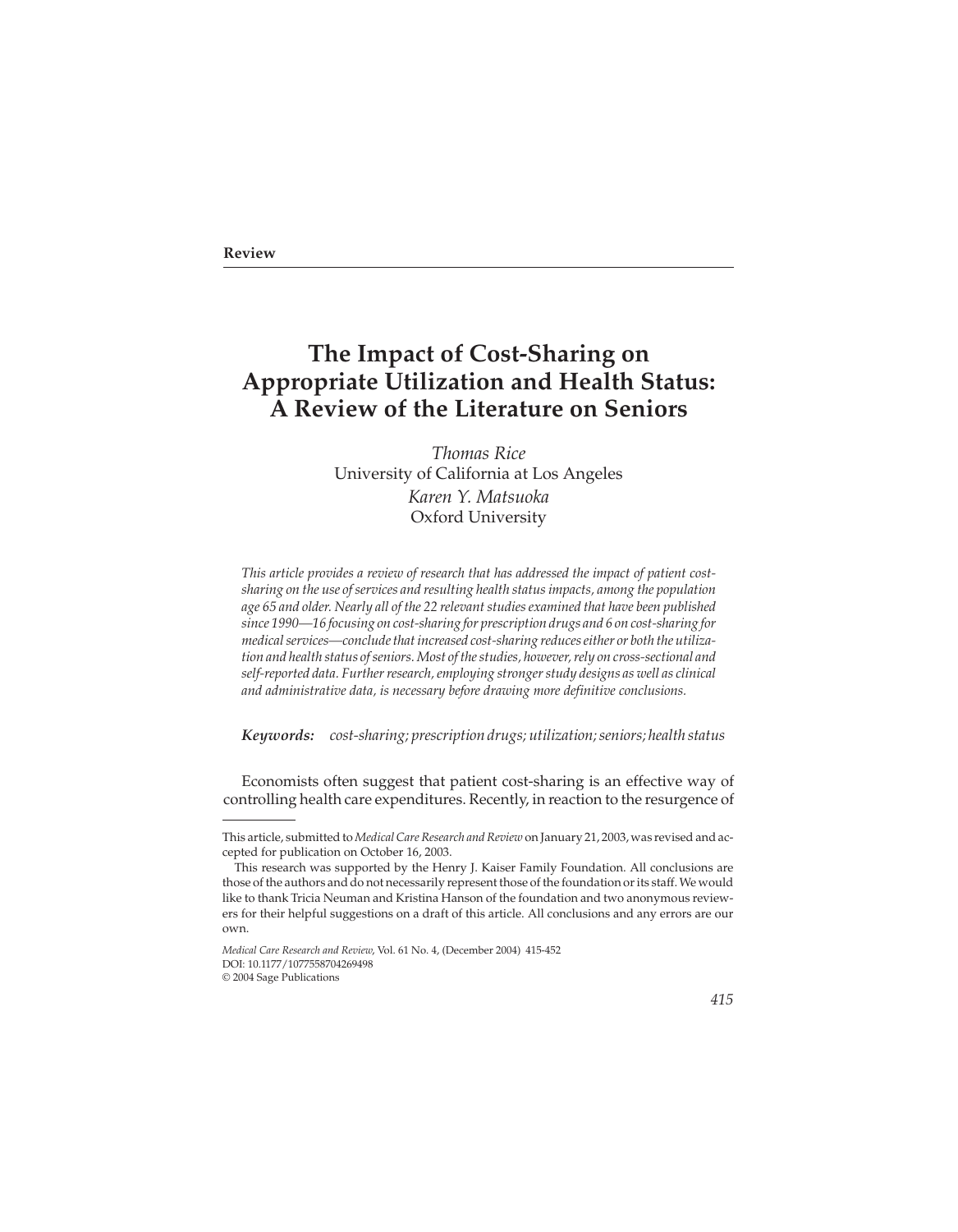health care cost inflation, many firms have raised employee cost-sharing requirements, both directly as well as indirectly through offering so-called "consumer-driven" health care products that often include large deductibles (Gabel, LoSasso, and Rice 2002). A question of major policy importance is whether health policy related to seniors should also move toward greater patient cost-sharing.

Cost-sharing, of course, is hardly new to seniors. Medicare has substantial gaps in coverage and levies various charges on covered services. Nevertheless, recent years have seen the greater use of cost-sharing, with more on the horizon. Among Medicare managed care plans, the percentage of beneficiaries facing cost-sharing for inpatient admissions rose from just 4 percent in 1999 to 80 percent in 2002 (Achman and Gold 2002). Those facing a copayment of \$10 or more for primary care jumped from 5 percent to 42 percent between 1999 and 2003; the figures for specialist care show a similar pattern, rising from 18 percent to 82 percent. Copayments for prescription drugs also increased quickly. In 1999, 14 percent of Medicare managed care plan enrollees paid more than \$20 for a brand-name drug, but 4 years later it was 74 percent (Achman and Gold 2002).

At the time of this writing, President Bush had just signed into law the Medicare Prescription Drug, Improvement, and Modernization Act of 2003. The legislation provides outpatient prescription drug coverage under Medicare for the first time. This coverage, which becomes effective in 2006, contains a \$250 annual deductible; 25 percent patient cost-sharing on the next \$2,000 of prescription drug spending; 100 percent patient cost-sharing on the next \$2,850 in drug spending (the so-called doughnut hole), and, after the patient has spent \$3,600 out of pocket, 95 percent catastrophic coverage. Thus, the legislation requires substantial patient cost-sharing.

The advisability of increased cost-sharing for seniors hinges on its anticipated impact of utilization and expenditures, and perhaps more important, its effect on health status. As noted, it is generally believed that cost-sharing will result in lower service usage. The key issue for policy makers concerns the types of services that will be forgone. Will they be ones that are important to improving or stabilizing health, or alternatively, ones of little value? In a recent report to Congress, the Medicare Payment Advisory Commission expressed concern about supplemental insurance that provides first-dollar coverage, noting that, "In some instances, when decisions to seek care are discretionary, this could lead beneficiaries to seek care or providers to order services that may be of marginal value" (2002, p. 20).

Unfortunately, relatively little is known about these topics because the major research study on these issues, the RAND Health Insurance Experiment, was conducted 20 years ago and excluded seniors from its design. There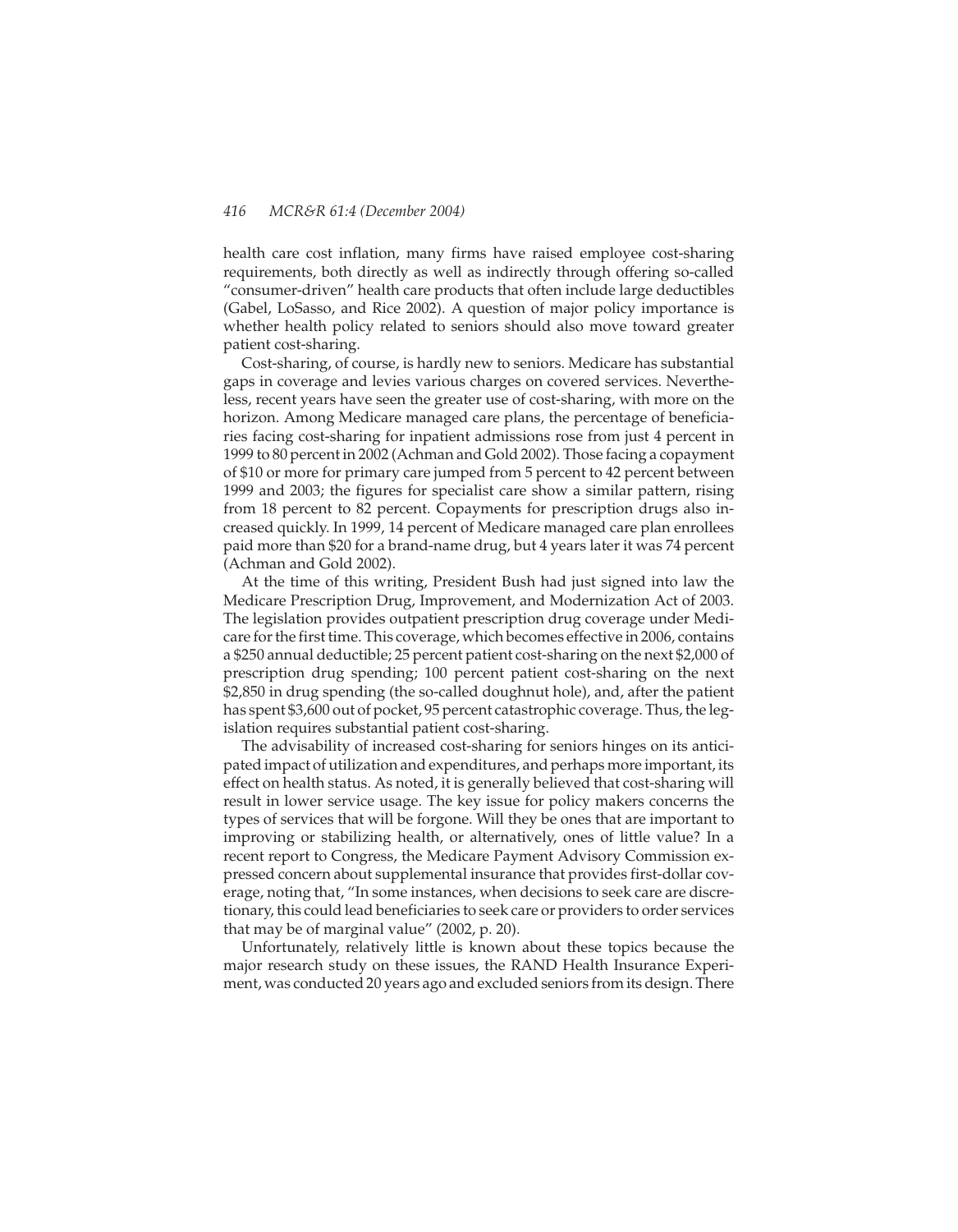are several reasons to believe that seniors would respond differently to costsharing than would their younger counterparts. One determinant of price responsiveness is the necessity of a product, another is the availability of substitutes, and a third is the proportion of income spent on the product.<sup>1</sup> Goods that are viewed as necessities and for which there are few substitutes tend to be less price sensitive, as are those goods that comprise a lower proportion of income.

When considering these three factors more closely, the first two would tend to decrease the price responsiveness of seniors to prescription drug costsharing compared to younger people, but the last would tend to work in the opposite direction. (Which of these effects will dominate is difficult to predict.) On one hand, seniors have far more chronic ailments that call for the use of prescription drugs, so they probably view drugs as more necessary. Similarly, they may believe that there are fewer substitutes for drugs—which is probably true since lifestyle changes are less effective as a person ages. On the other hand, prescription drugs compose a far greater proportion of seniors' incomes. In 1998, the average senior spent \$465 out of pocket on prescribed medications, compared to \$137 for younger individuals (U.S. Department of Health and Human Services 2002). This factor, in turn, would make them more sensitive to higher cost-sharing for prescription drugs.

There have been a number of recent studies of seniors that shed some light on these issues; these are reviewed in the main body of the article. The relevant studies are summarized in four tables and discussed in corresponding sections: one on health status and the other on the appropriateness of utilization (which is defined in more detail below). Within each, we present studies of medical services and prescription drugs separately. Most recent research has focused on the latter, but a limited amount of research has been conducted on the former as well. We then subdivide the studies in a different way: according to whether they examine the impact of supplemental insurance or instead examine cost-sharing requirements directly. The article ends with a discussion of how findings from this literature review can inform future public policy.

# **NEW CONTRIBUTION**

Our literature search found no examples of comprehensive, critical literature reviews that examine the impact of cost-sharing for both medical services and prescription drugs on the utilization and health status of seniors. One previous study does provide a review of previous research in the area of prescription drugs (Adams, Soumerai, and Ross-Degnan 2001). The key differences of our study are that (1) we consider cost-sharing for both services and drugs, (2) focus only on studies that examine either health status effects or the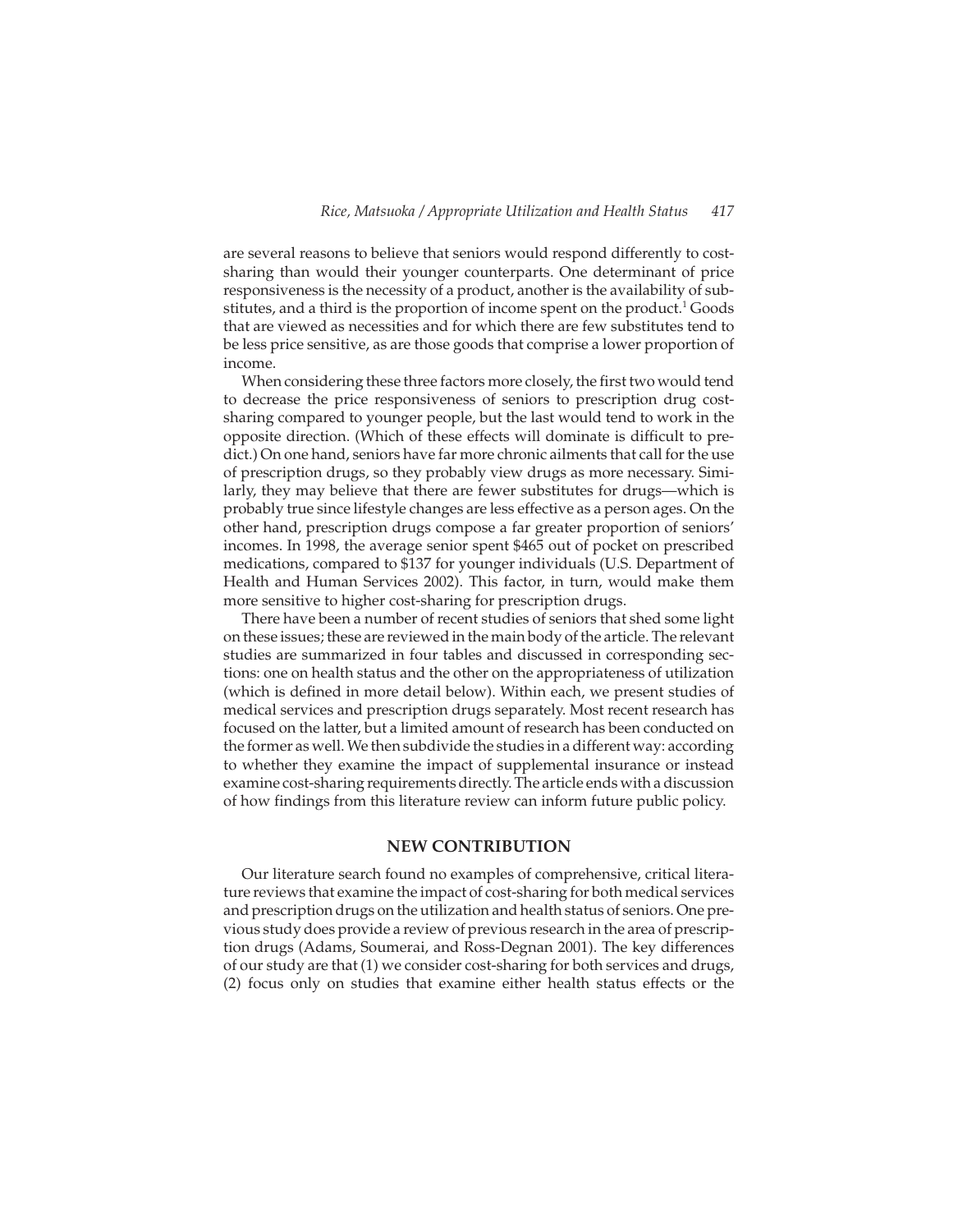appropriate utilization of prescriptions, and (3) have access to studies published through 2002 rather than 2000. Of the 16 studies meeting our selection criteria that focus on prescription drugs, 10 were published in 2000 or 2001, and therefore were not included in the review by Adams, Soumerai, and Ross-Degnan (2001).

# **PREDICTED EFFECTS OF COST-SHARING**

Moral hazard exists when the possession of an insurance policy increases the likelihood of incurring a covered loss, and/or the size of a covered loss. The term dates back to the purchase of fire insurance in the 19th century (Moore 1877). It was recognized that a business or person that had fire insurance on a property might be more likely to incur a loss—either by deliberately setting a fire (hence, "moral" hazard) or by being less diligent in ensuring that a fire would not start in the first place.

In the health services area, the existence of moral hazard implies that people use more services when they are insured, or are more fully insured. But as Mark Pauly (1968) pointed out in his famous essay on the subject, "The response of seeking more medical care with insurance than in its absence is a result not of moral perfidy, but of rational economic behavior" (p. 535). For a fully insured person, the cost of using an additional service will be shared by everyone who pays premiums. Thus, the person is likely to use more services than if he or she paid the full cost of the additional service.

Despite the fact that moral hazard in medical care is an example of rational economic behavior, many economists are nevertheless troubled by its existence. When people are fully insured, they may demand services that only provide a small amount of benefit. But these services are likely to cost society just as much as any other services. Thus, the benefits people derive from the purchase of these so-called marginal services might be swamped by their cost, leading to what has been coined as a societal *welfare loss*. Pauly showed that patient cost-sharing would reduce the amount of moral hazard (and thus, societal welfare loss): people would be expected to demand fewer services of marginal value because the price they would have to pay would exceed the utility provided by some of those services.

Thus, economic theory clearly predicts that people will use fewer services when they face cost-sharing. Less clear is how cost-sharing will affect the kinds of services that people use. Will they forgo more of the services that provide little health value, or will they cut utilization across the board? One aspect of the RAND Health Insurance Experiment explicitly tested this notion and found that the institution of cost-sharing led to the same reduction in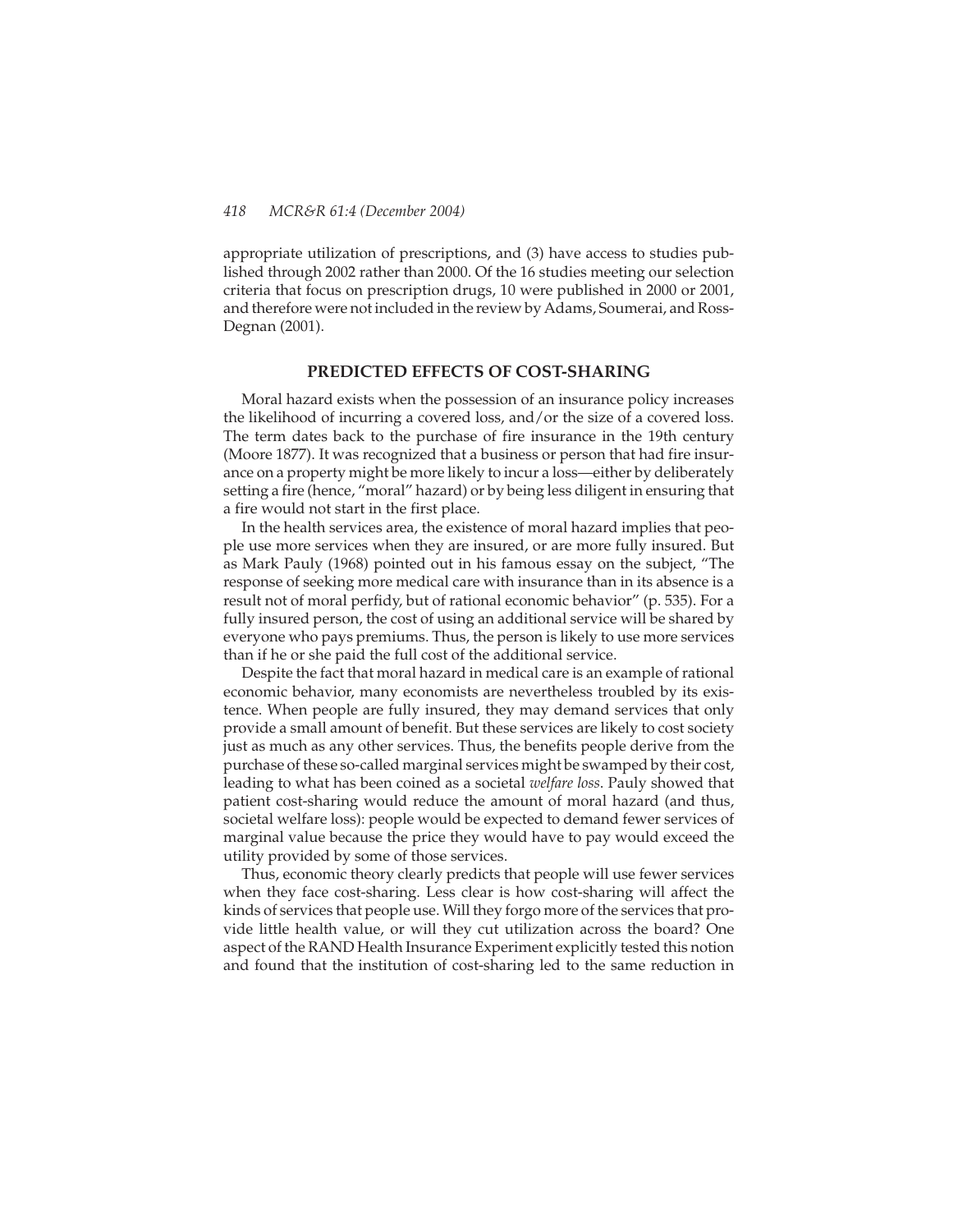usage for services judged by medical experts to be medically effective as those judged to be less effective or ineffective (Lohr et al. 1986).<sup>2</sup>

How well informed consumers are about the medical appropriateness of alternative services is a topic largely beyond the scope of this article. Parallel research has been conducted, however, on the ability of seniors to accurately interpret information about health plan performance. Hibbard and colleagues (2001) found that Medicare beneficiaries were much less facile at using comparative health plan information, making 3 times as many errors.

In summary, we would expect cost-sharing to reduce service usage among seniors, but theory provides less guidance regarding its impact on health. If seniors are well informed about benefits from a particular service in comparison to its cost, then they will tend to continue demanding such services. If, however, they cannot perform this calculus, they are more likely to cut back in a less discriminating manner—perhaps harming their health. Even if they can perform this calculus, cost-sharing could result in adverse health consequences for seniors if they must forego their needed medication because of costs, or if they cut back on other basic necessities to help pay for their health care.

## **METHODS**

Both manual and online searches (PubMed, Ingenta, EconLit, and Sciencedirect) were conducted to locate studies about cost-sharing and its effect on the appropriateness of service and prescription drug utilization among seniors and its associated health effects. Search terms included combinations of the following keywords: "supplemental insurance," "cost-sharing," "health outcomes," "aged" and "elderly."

Articles published prior to 1990 and studies conducted outside of the United States or Canada were excluded to maintain data manageability and enhance policy relevance. Studies that included, but were not limited to, the senior population (defined here as 65 years of age or older and/or Medicare beneficiaries) were also excluded unless separate data analyses were conducted for the 65-plus subsample. Eight studies were excluded because of that criterion. Cross-sectional studies were excluded if they did not employ multivariate analysis or provide some form of a control group. And finally, only data analyses are featured in this literature review.

We were able to identify 22<sup>3</sup> studies using these selection criteria. All of the studies took place in the United States except for 3 that focused on an increase in prescription drug copayments in the province of Quebec, Canada, and 1 that examined the effect of reference pricing for angiotensin converting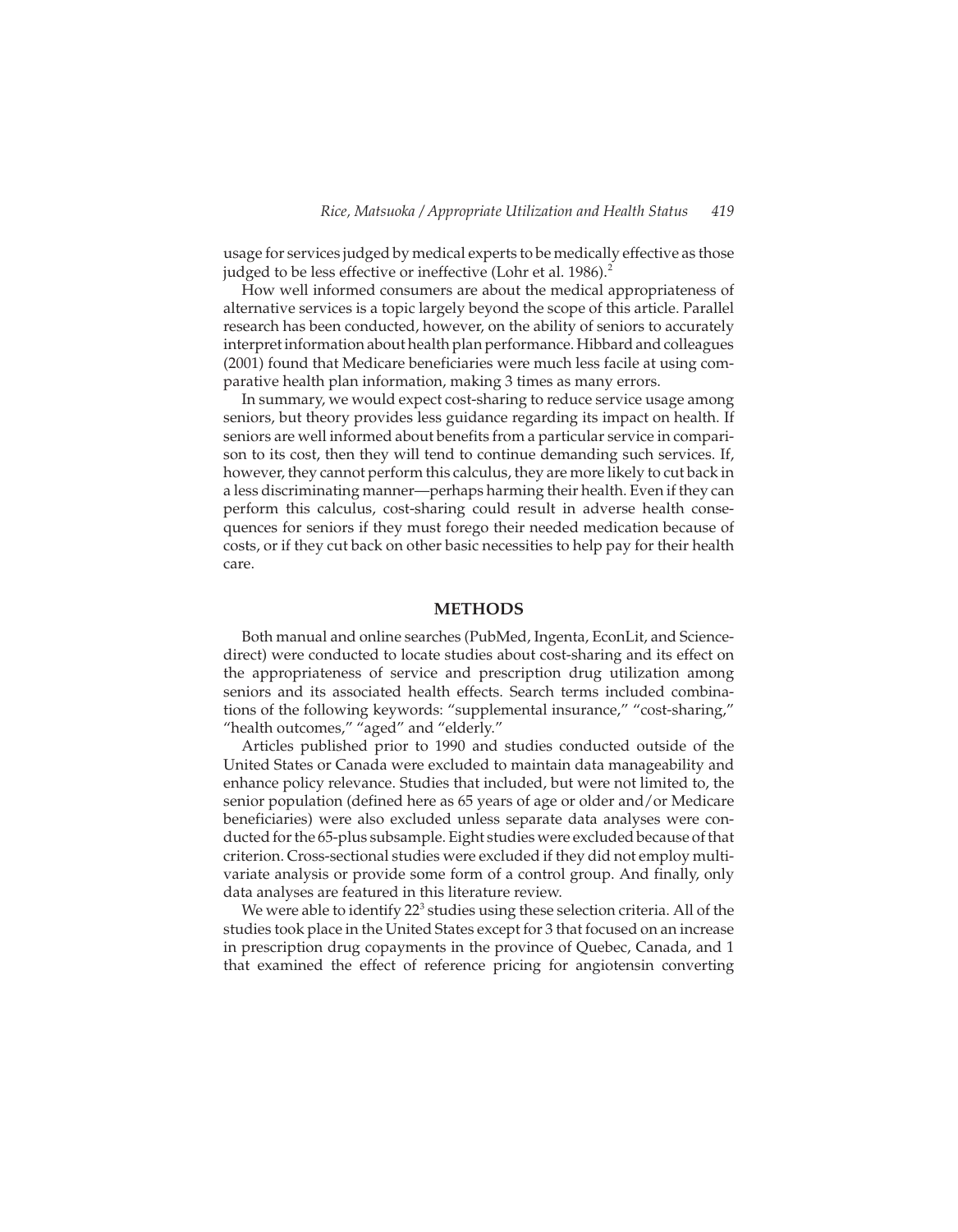enzyme (ACE) inhibitors in British Columbia, Canada. Only 7 studies measured the health outcomes of cost-sharing directly. $4$  However, many studies found that cost-sharing resulted in service or drug-utilization changes in which health outcomes were strongly implied: for example, drug noncompliance and / or dosage skipping because of costs<sup>5</sup>; spending less on basic necessities to pay for prescription drugs; emergency department admissions; preventable hospitalizations; delays in seeking emergency care; or preventive services forgone due to costs. For this review, such responses to increased costsharing were considered inappropriate insofar as they subject individuals to increased mortality and/or morbidity risk.

## **FINDINGS**

# **THE EFFECT OF COST-SHARING ON SENIORS' HEALTH**

We first present results from the 7 studies that directly examine how costsharing affects the health status of seniors (see Table 1A and Table 1B). (Study limitations are listed in the tables for each of the studies included.) Table 1A provides information on the 4 studies finding a negative health impact, and in Table 1B, the 3 studies that do not show such an effect. Three of the 6 studies examine services, and 4 focus on prescription drugs.

Of particular interest are the 5 studies that examine mortality. Two (Doescher et al. 2000; Lichtenberg 2002) find that more cost-sharing increases mortality rates among seniors, and 3 (Magid et al. 1997; Pilote et al. 2002; Schneeweiss, Walker, et al. 2002) do not. Interestingly, 2 of the studies showing no mortality effects examined individuals who had suffered a heart attack.

Lichtenberg (2002) takes on a challenging research issue: does Medicare coverage reduce mortality? He finds that when people turn 65 and become eligible for Medicare, on average they utilize 2.8 percent more physician visits per year, and that this rise in usage apparently leads to a slower growth in the probability of dying. The results should be viewed with caution, however, because other life events also occur when a person turns age 65 (e.g., many retire). In addition, the study is unable to address the extent to which a person's health benefits increase when they become Medicare-eligible.

The other study that found greater mortality to be associated with higher cost-sharing used information from a national sample of patients (Doescher et al. 2000). It assessed whether particular forms of supplemental insurance (or lack of any such coverage) put them at risk for high out-of-pocket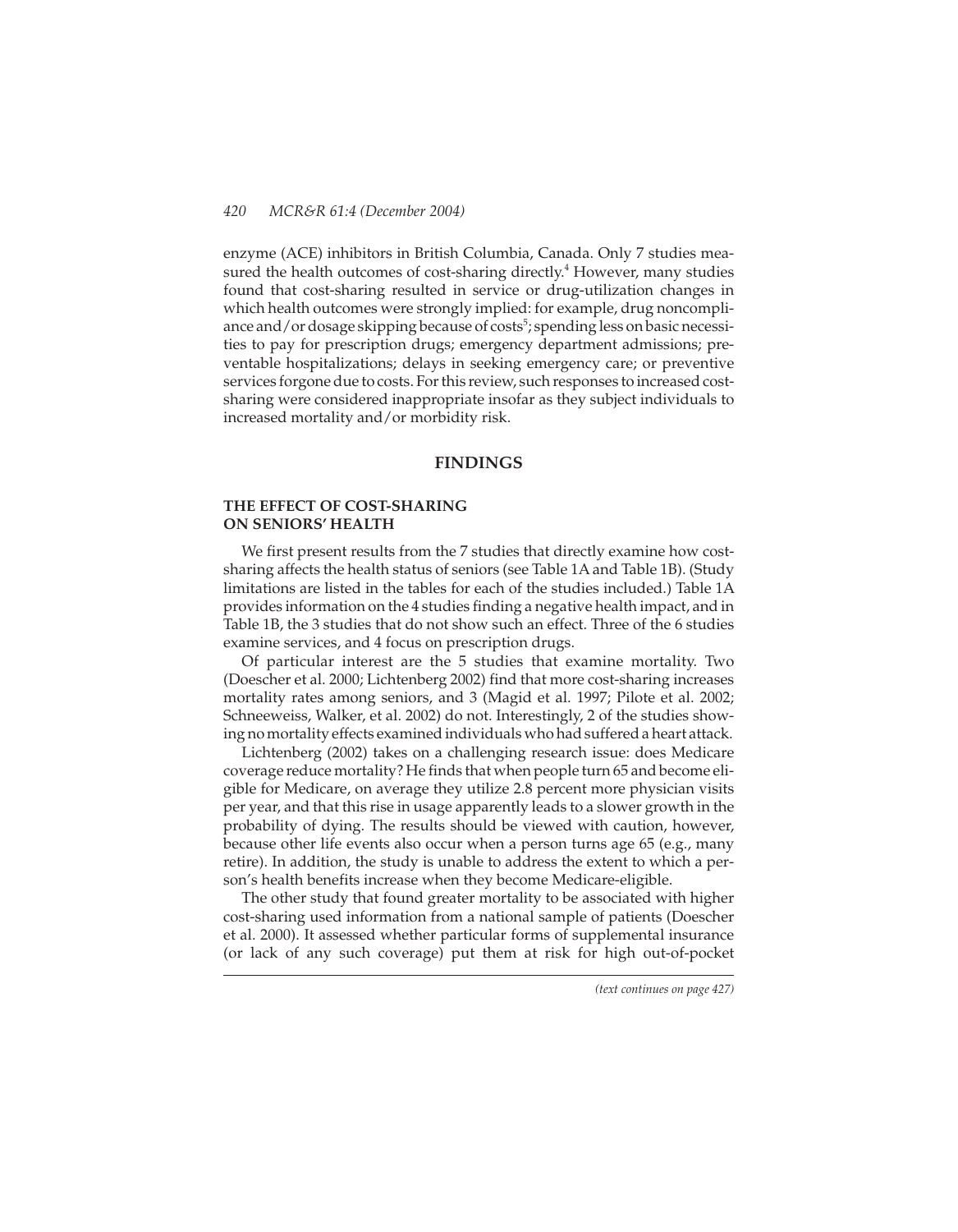| Citation                                          | Sample/Data Source                                                                                                                                                                                                                                                  | Cost-Sharing<br>Arrangement                                                                                                                                                                                                  | Service Use<br>Impact on | <b>Health Outcome</b>                                                                                                                                                                                                                                                                                                                                                      | <b>Study Limitations</b>                                                                                                                                                                                                                                                                                                                                                                                                                                           |
|---------------------------------------------------|---------------------------------------------------------------------------------------------------------------------------------------------------------------------------------------------------------------------------------------------------------------------|------------------------------------------------------------------------------------------------------------------------------------------------------------------------------------------------------------------------------|--------------------------|----------------------------------------------------------------------------------------------------------------------------------------------------------------------------------------------------------------------------------------------------------------------------------------------------------------------------------------------------------------------------|--------------------------------------------------------------------------------------------------------------------------------------------------------------------------------------------------------------------------------------------------------------------------------------------------------------------------------------------------------------------------------------------------------------------------------------------------------------------|
| $(2000, 251 - 57)$<br>Doescher et al.<br>Services | 3,751 65-plus-year-old Authors classified<br>patients covered by<br>Medicare and some<br>Survey, matched to<br>the National Death<br>Index for the years<br>1987 National Medi-<br>cal Expenditure<br>form of private<br>supplemental<br>1987 to 1992<br>insurance. | how generous their<br>drug coverage was<br>study participants<br>as "low," "interme-<br>diate," or "high"<br>were to incur large<br>risk, depending on<br>and, consequently,<br>how likely they<br>out-of-pocket<br>expenses |                          | After 5 years, 18.5% of<br>expenditures, 22.5%<br>at intermediate risk<br>group, and people<br>at high risk had 1.4<br>times higher mor-<br>tality than low-risk<br>persons at low risk<br>and 22.6% of those<br>People at intermedi-<br>for out-of-pocket<br>at high risk had<br>ate risk had 1.2<br>Health outcome:<br>times higher<br>mortality.<br>mortality.<br>died. | (continued)<br>not clear (e.g., those<br>3% less). Although<br>low-risk group, and<br>or many factors in-<br>Pathway of causation<br>duding an attitudi-<br>had total Medicare<br>both mortality and<br>authors controlled<br>still potential that<br>omitted variables<br>nal scale, there is<br>the depth of sup-<br>group spent only<br>spending of only<br>20% more out of<br>oocket than the<br>in the high-risk<br>correlated with<br>plemental<br>coverage. |
|                                                   |                                                                                                                                                                                                                                                                     |                                                                                                                                                                                                                              |                          |                                                                                                                                                                                                                                                                                                                                                                            |                                                                                                                                                                                                                                                                                                                                                                                                                                                                    |

TABLE 1A Health Outcomes Measured Directly: Negative Effect on Health Outcome TABLE 1A Health Outcomes Measured Directly: Negative Effect on Health Outcome

*421*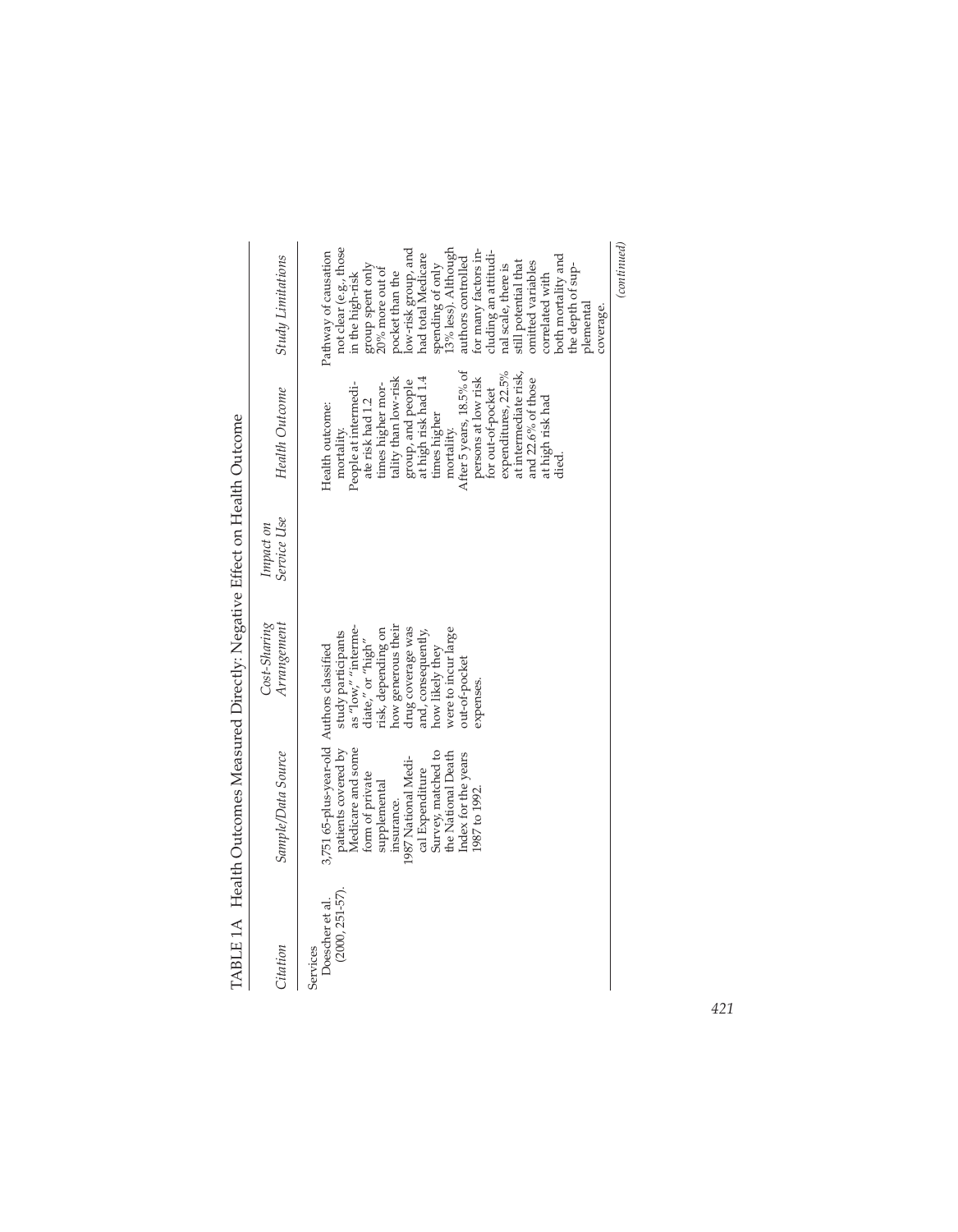| TABLE 1A (continued)             |                                                                                                                                                                                                                                                           |                                                                                                                             |                                                                                                                                                                                                                                                                           |                                                                                                                                                                                                                                                                                                                                              |                                                                                                                                                                                             |
|----------------------------------|-----------------------------------------------------------------------------------------------------------------------------------------------------------------------------------------------------------------------------------------------------------|-----------------------------------------------------------------------------------------------------------------------------|---------------------------------------------------------------------------------------------------------------------------------------------------------------------------------------------------------------------------------------------------------------------------|----------------------------------------------------------------------------------------------------------------------------------------------------------------------------------------------------------------------------------------------------------------------------------------------------------------------------------------------|---------------------------------------------------------------------------------------------------------------------------------------------------------------------------------------------|
| Citation                         | Sample/Data Source                                                                                                                                                                                                                                        | $Cost-Sharing$<br>Arrangement                                                                                               | Service Use<br>Impact on                                                                                                                                                                                                                                                  | Health Outcome                                                                                                                                                                                                                                                                                                                               | <b>Study Limitations</b>                                                                                                                                                                    |
| $(2002, 27 - 52)$<br>Lichtenberg | tional Ambulatory<br>Medical Care Sur-<br>1987 to 1991; vari-<br>Discharge Survey,<br>1979 to 1992; Na-<br>Interview Survey<br>vey, 1973 to 1988;<br>but is very large.<br>Sample size varies<br>National Health<br>National Hospital<br>ous life tables. | utilization and out-<br>ing eligible for<br>Medicare at 65 by<br>measuring health<br>comes just before<br>and after age 65. | The impact of becom- At age 65, increase of Health outcome:<br>2.8% per year in an-<br>per capita. Also an<br>off hospitalization<br>nual doctor visits<br>largely to putting<br>tient use, but this<br>increase in inpa-<br>seems to be due<br>in the previous<br>years. | growth in probabil-<br>ity of death after<br>derly by about 13%<br>Medicare increased<br>increase in number<br>survival rate of el-<br>age 65; permanent<br>leads to 5% reduc-<br>tion in death rate;<br>increase in health<br>or sustained 10%<br>Medicare-induced<br>leads to slower<br>of doctor visits<br>care utilization<br>mortality. | factors, particularly<br>retirement; no data<br>changes from ages<br>how health insur-<br>pre-65 to post-65.<br>Turning 65 is corre-<br>lated with other<br>provided about<br>ance coverage |

TABLE 1A (continued)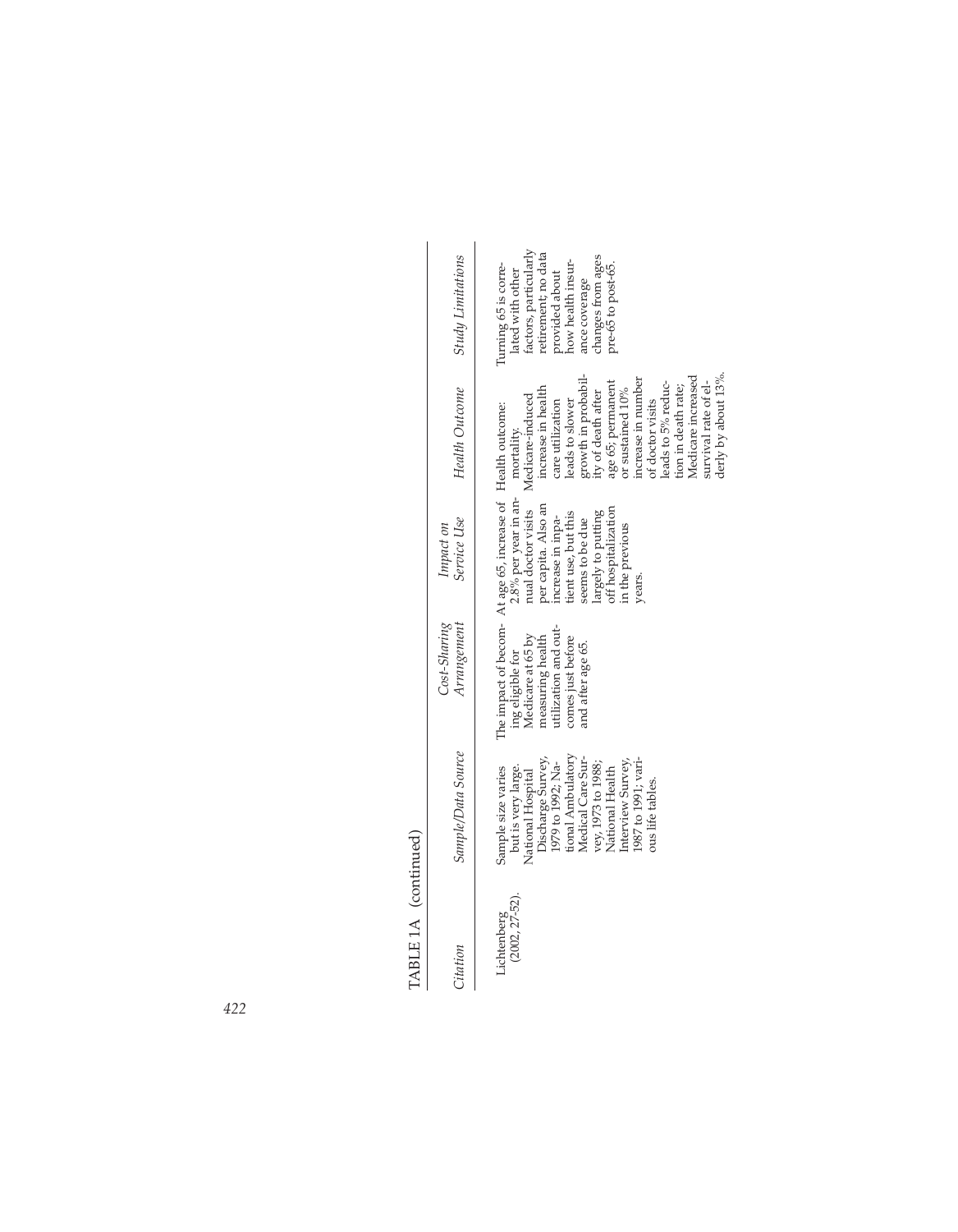| Kennedy and Erb<br>$(2002, 1120-24).$<br>Johnson et al.<br>(1997, 103-22).<br>Prescription drugs | 11,272 elderly respon-<br>ties in the Disability<br>Northwest Division<br>Follow-Back survey<br>dents with disabili-<br>Interview Surveys).<br>(supplement to the<br>administrative and<br>study, 1987 to 1991.<br>the 4 years of this<br>groups in each of<br>3,981 enrollees in<br>Kaiser Permanente<br>Between 3,352 and<br>National Health<br>Medicare HMO<br>1994 and 1995<br>each of two<br>claims data. | through 1991. In the<br>insurance remained<br>maximum per dis-<br>pensing from 1987<br>where it remained<br>where it remained<br>maximum in 1990,<br>Assessed the impact<br>costs on appropri-<br>In one group, an in-<br>from 1987 to 1988,<br>from 1988 to 1989<br>at 50% with a \$25<br>and from \$3 to \$5<br>ments of \$1 to \$3<br>associated health<br>ate drug use and<br>to 1989, rising to<br>of out-of-pocket<br>other group, co-<br>crease in copay-<br>70% with a \$30<br>outcomes<br>in 1991. | the total days of use<br>noncompliance due<br>to cost. (These rates<br>tion and two nones-<br>ries were less likely<br>1989 to 1990, when<br>the largest increase<br>2% of adults 65 years<br>the seven essential<br>old to 74 years old<br>sential classes and<br>nonessential class.<br>declined in five of<br>to get exposure to<br>classes of medica-<br>were much lower,<br>those of the youn-<br>curred, beneficia-<br>Inconsistent results.<br>n copayment oc-<br>and 1% of adults<br>75-plus reported<br>ger age groups.)<br>classes and one<br>However, from<br>hree essential<br>however, than | who reported non-<br>verity of condition<br>declined in two of<br>nonbaseline years,<br>pain, increased se-<br>for which medica-<br>than 50% of those<br>In the entire sample<br>while it remained<br>unchanged in the<br>fourth year when<br>Health status score<br>(all ages), more<br>Health outcomes:<br>scribed, and so<br>Health outcome:<br>arrangements<br>health status.<br>tion was pre-<br>cost-sharing<br>unchanged.<br>remained<br>the three<br>forth. | sults since members<br>tion of change if not<br>assigned to the two<br>bias could affect re-<br>were not randomly<br>sure was not a vali-<br>was not possible to<br>now among the 65-<br>"health status mea-<br>interpret the direc-<br>study design; non-<br>make causal infer-<br>Based on the experi-<br>compliance might<br>the magnitude of<br>dated one, and it<br>and not verified;<br>change in health<br>plus population<br>be much higher<br>HMO; selection<br>groups; authors<br>noncompliance,<br>Single measure of<br>ence of a single<br>ences based on<br>status" (p. 119).<br>not possible to<br>state that their |
|--------------------------------------------------------------------------------------------------|----------------------------------------------------------------------------------------------------------------------------------------------------------------------------------------------------------------------------------------------------------------------------------------------------------------------------------------------------------------------------------------------------------------|-------------------------------------------------------------------------------------------------------------------------------------------------------------------------------------------------------------------------------------------------------------------------------------------------------------------------------------------------------------------------------------------------------------------------------------------------------------------------------------------------------------|----------------------------------------------------------------------------------------------------------------------------------------------------------------------------------------------------------------------------------------------------------------------------------------------------------------------------------------------------------------------------------------------------------------------------------------------------------------------------------------------------------------------------------------------------------------------------------------------------------|---------------------------------------------------------------------------------------------------------------------------------------------------------------------------------------------------------------------------------------------------------------------------------------------------------------------------------------------------------------------------------------------------------------------------------------------------------------------|-----------------------------------------------------------------------------------------------------------------------------------------------------------------------------------------------------------------------------------------------------------------------------------------------------------------------------------------------------------------------------------------------------------------------------------------------------------------------------------------------------------------------------------------------------------------------------------------------------------------------------------|
|                                                                                                  |                                                                                                                                                                                                                                                                                                                                                                                                                |                                                                                                                                                                                                                                                                                                                                                                                                                                                                                                             |                                                                                                                                                                                                                                                                                                                                                                                                                                                                                                                                                                                                          | compliance due to<br>costs reported ad-<br>verse health                                                                                                                                                                                                                                                                                                                                                                                                             | $costs$ than in 1994 to<br>due to much higher<br>1995                                                                                                                                                                                                                                                                                                                                                                                                                                                                                                                                                                             |
|                                                                                                  |                                                                                                                                                                                                                                                                                                                                                                                                                |                                                                                                                                                                                                                                                                                                                                                                                                                                                                                                             |                                                                                                                                                                                                                                                                                                                                                                                                                                                                                                                                                                                                          | outcomes.                                                                                                                                                                                                                                                                                                                                                                                                                                                           |                                                                                                                                                                                                                                                                                                                                                                                                                                                                                                                                                                                                                                   |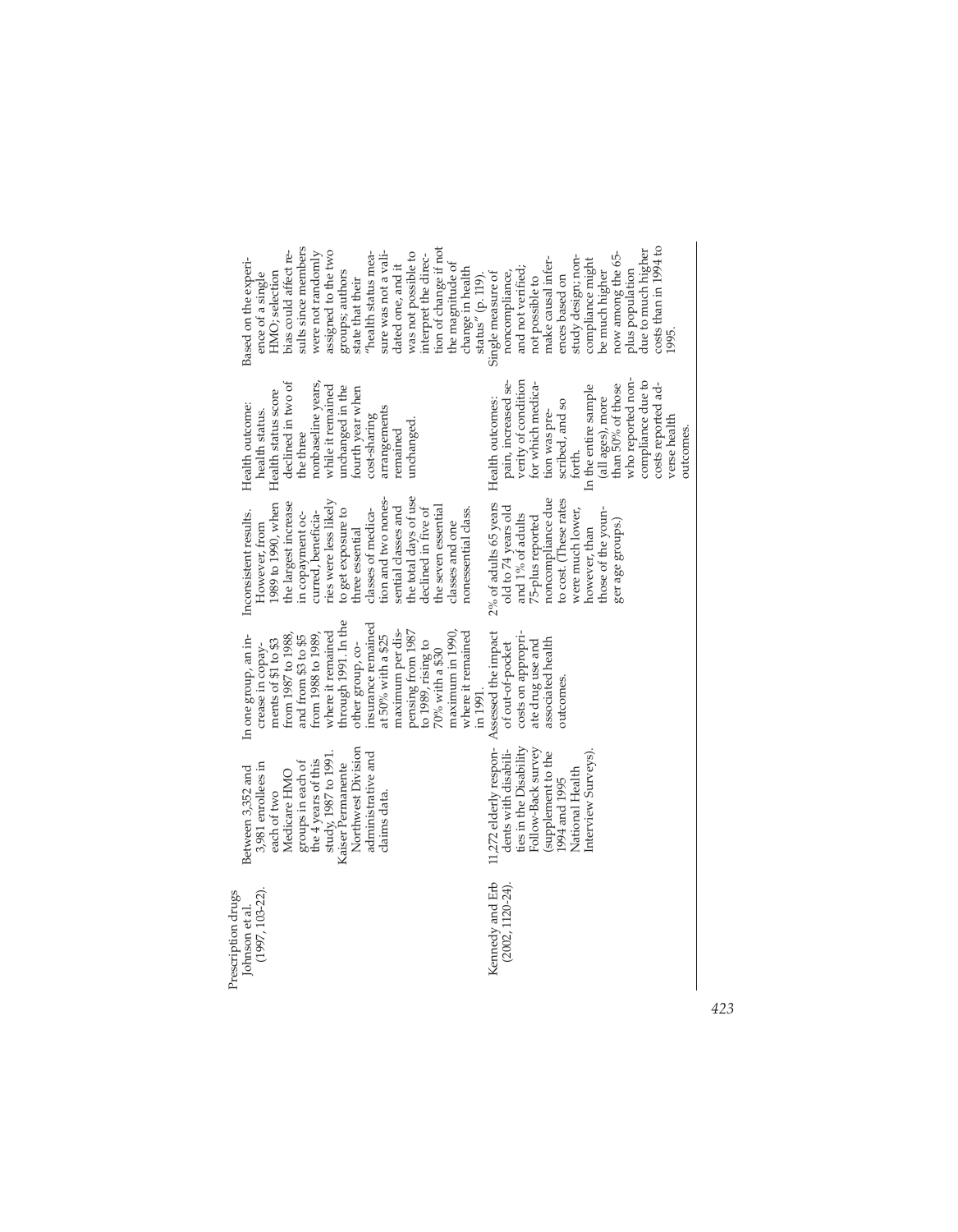| TARIF <sub>11</sub><br>י<br>אי | $\ddot{\cdot}$<br>$\rm H$ and $\rm H$<br>$H_{\text{Boff}}$ or Positive $H_{\text{Boff}}$<br>$H_{\rm tot}$ Ma H $H_{\rm tot}$<br>$-1$ $-7$<br>֧ׅ֧֧ׅ֧֧ׅ֧֧֛֡֜֜֜֜֜֜֜֓֜֜<br>$-1.12$<br>์<br>-<br>تداحمت<br>E |
|--------------------------------|---------------------------------------------------------------------------------------------------------------------------------------------------------------------------------------------------------|
|                                |                                                                                                                                                                                                         |
|                                | <b><i><u>Property</u></i></b><br>0.101                                                                                                                                                                  |

| Citation                                          | Sample/Data Source                                                                                                            | Cost-Sharing<br>Arrangement                                                             | Service Use<br>Impact on                                                                                                                                                                              | Health Outcome                                                                                                                                                                                                                                                                                                                                                           | Study Limitations                                                                                                                                                                                                                                                                                                                                        |
|---------------------------------------------------|-------------------------------------------------------------------------------------------------------------------------------|-----------------------------------------------------------------------------------------|-------------------------------------------------------------------------------------------------------------------------------------------------------------------------------------------------------|--------------------------------------------------------------------------------------------------------------------------------------------------------------------------------------------------------------------------------------------------------------------------------------------------------------------------------------------------------------------------|----------------------------------------------------------------------------------------------------------------------------------------------------------------------------------------------------------------------------------------------------------------------------------------------------------------------------------------------------------|
| $(1997, 1722 - 29)$ .<br>Magid et al.<br>Services | 840 elderly in a total Insurance<br>ees. Ambulance and<br>hospital records;<br>sample of 1.331<br>HMO enroll-<br>census data. | emergency depart-<br>ment care, which<br>varied from \$0 to<br>copayments for<br>\$100. | icant delay in seek-<br>and copay groups<br>between no-copay<br>ing care for myo-<br>cardial infarction<br>in sample taken:<br>(153 minutes for<br>no-copay group;<br>49 minutes for<br>copay group). | 1.05 relative risk of<br>No statistically sig-<br>(5.2% copay versus<br>demographic char-<br>long-term survival<br>long-term survival<br>adjusted for socio-<br>uficant impact on<br>among elderly: in-<br>hospital fatalities,<br>hospital fatalities<br>acteristics similar<br>health outcomes<br>.3% no copay);<br>death for copay-<br>for both groups<br>ment group) | No statistically signif- Health outcomes: in- Examined delays only<br>(i.e., does not exam-<br>ine those who were<br>from a single HMO<br>while copays could<br>services more; data<br>among those who<br>affect use of other<br>sought care in the<br>amines only myo-<br>cardial infarction,<br>seeking care); ex-<br>emergency room<br>dissuaded from |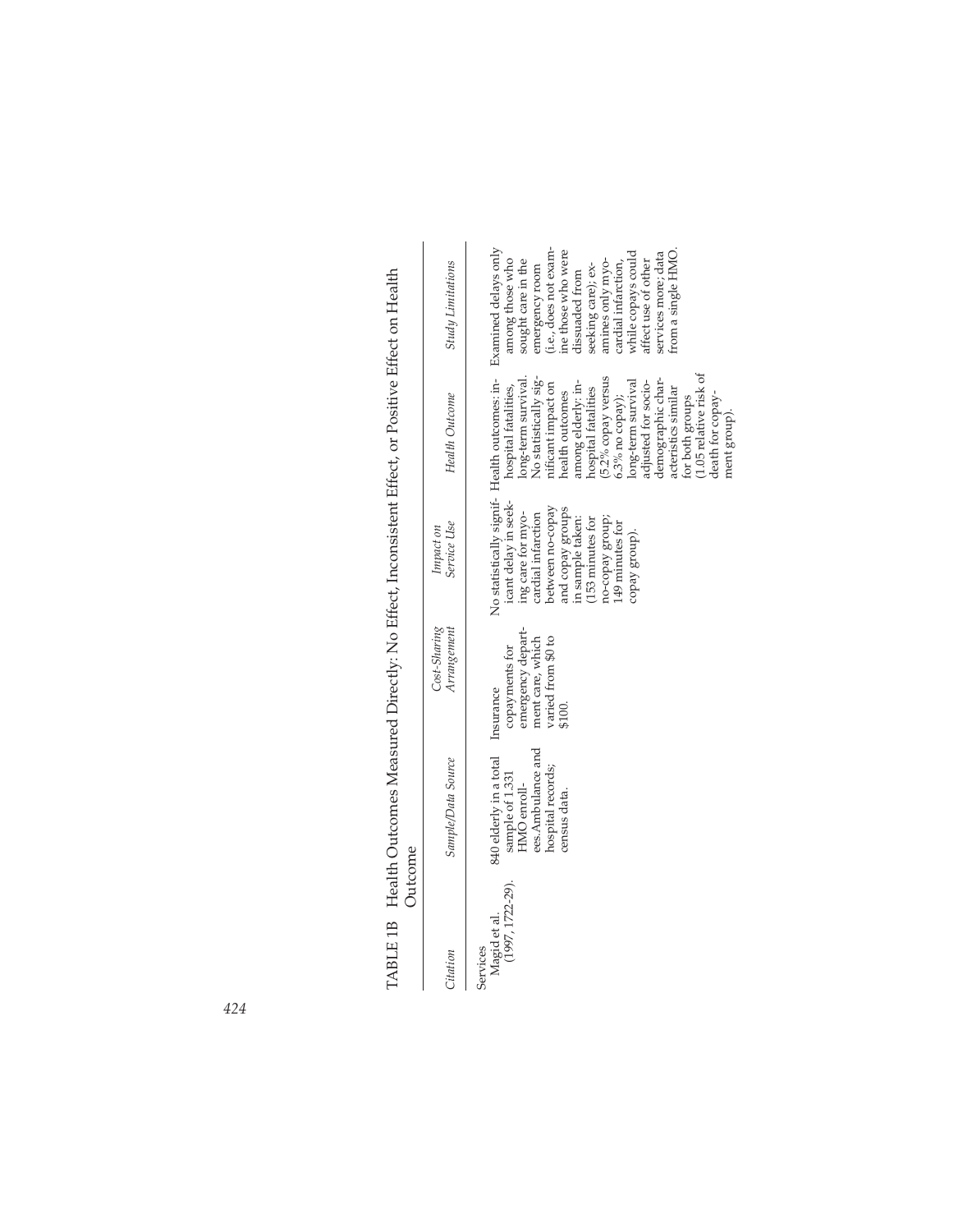| group (pre-post de-<br>sign within Que-<br>bec); results only<br>apply to use of pre-<br>scriptions after a<br>nyocardial infarc-<br>copayments could<br>differ for other<br>served as control<br>tion; response to<br>ilments.                                                                                                                             |
|-------------------------------------------------------------------------------------------------------------------------------------------------------------------------------------------------------------------------------------------------------------------------------------------------------------------------------------------------------------|
| Health outcome: mor- No other province<br>rate did not change.<br>tality rate.Mortality                                                                                                                                                                                                                                                                     |
| ment, regardless of<br>and lipid-lowering<br>room visits did not<br>change as a result<br>of increased copay-<br>No within-class shift<br>Rates of readmission<br>cian or emergency<br>for complications,<br>from more to less<br>individual physi-<br>expensive drugs.<br>ACE inhibitors,<br>sex or socioeco-<br>drugs did not<br>nomic status.<br>change. |
| Prior to 1996, elderly Use of b-blockers,<br>prescription; with<br>the new plan, bene-<br>year, depending on<br>ficiaries will have<br>to pay between<br>\$200 and \$750 per<br>had to pay \$2 per<br>ncome.                                                                                                                                                |
| 65-plus who experi-<br>for 22,066 patients<br>Administrative data<br>between 1994 and<br>enced acute myo-<br>cardial infarction<br>Juebec, Canada.<br>1998.                                                                                                                                                                                                 |
| $(2002, 246 - 52).$<br>Prescription drugs<br>Pilote et al.                                                                                                                                                                                                                                                                                                  |

 $\left( continued \right)$ *(continued)*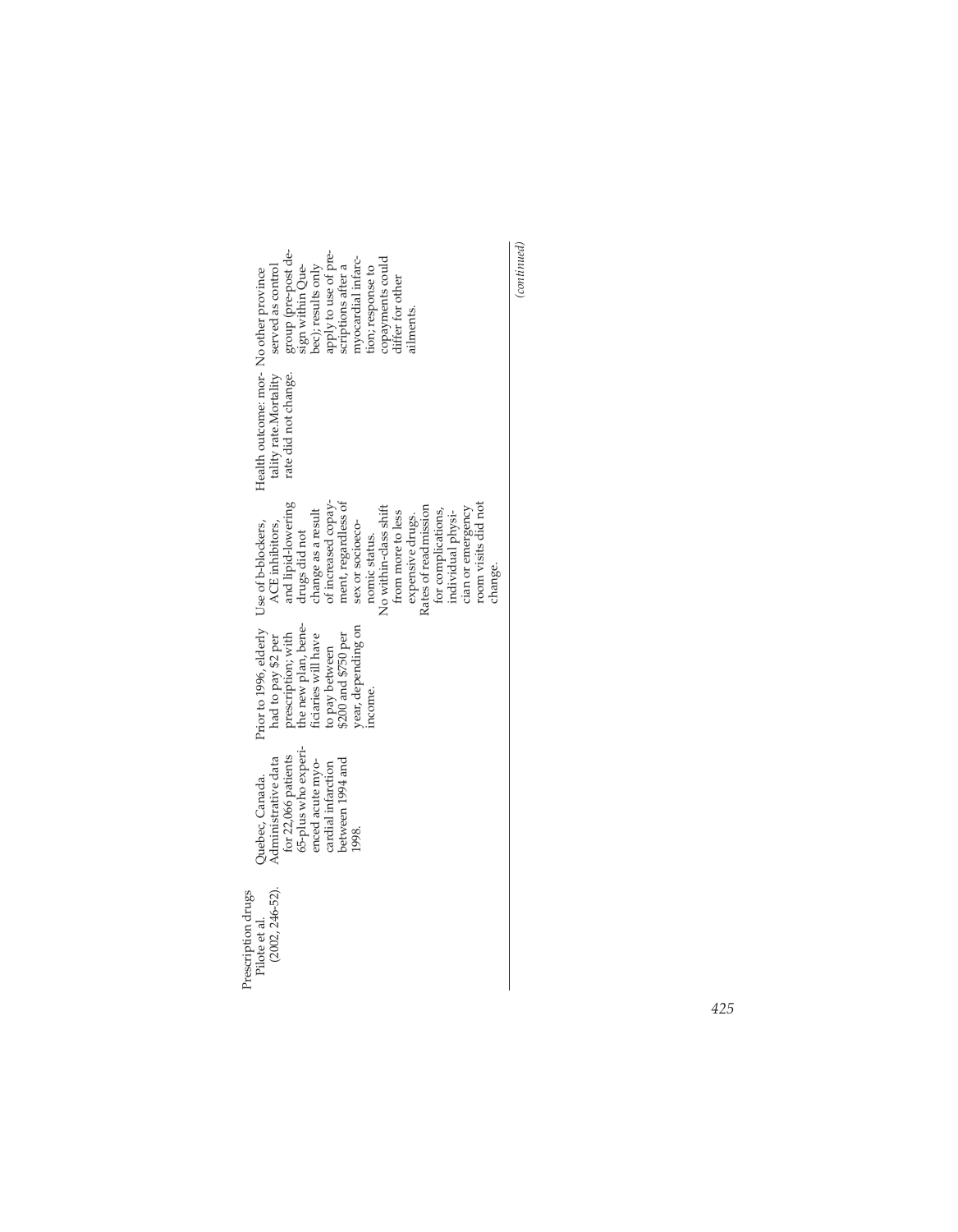| $(2002, 822 - 29).$ <sup>a</sup><br>Walker, et al.<br>Schneeweiss,<br>Citation | Sample/Data Source<br>ceived a higher<br>priced ACE inhibi-<br>1996 and were not<br>using medications<br>Administrative data<br>tor (i.e., subject to<br>to treat asthma or<br>for 37,362 elderly<br>tween December<br>cost-sharing) be-<br>patients who re-<br>1995 and March<br>British Columbia,<br>Canada<br>diabetes | Reference pricing for 5,353 patients (18%)<br>costlier ACE inhibi-<br>Cost-Sharing<br>Arrangement<br>tors (e.g., benzepril,<br>inhibitors remained<br>Least expensive ACE<br>previous treatment<br>month to make up<br>cilazpril); covered<br>paid \$2 to \$62 per<br>up to \$27; patient<br>elderly patients,"<br>allowed for "frail<br>failure, diabetics,<br>free; exemptions<br>and asthmatics<br>the difference. | Temporary increase in<br>called nonswitchers<br>after policy change<br>Probability of discon-<br>physician visits for<br>from cost-sharing);<br>nificant increase in<br>cost ACE inhibitor<br>switchers that lev-<br>(39% were exempt<br>Statistically insig-<br>eled off 3 months<br>switched to a no-<br>(so-called switch-<br>switched to other<br>antihypertensive<br>antihypertensive<br>Service Use<br>Impact on<br>ers); 37,362 so-<br>therapy; 3,056<br>1,015 stopped<br>medications.<br>hospital/ER<br>admissions. | monthly mortality<br>rate for the entire<br>Health Outcome<br>Monthly mortality<br>sample did not<br>Health outcome:<br>change.<br>rate. | and results may not<br>exemptions as "frail<br>have higher within-<br>systems that do not<br>be generalizable to<br>Study Limitations<br>Columbia); results<br>ceived individual<br>may not apply to<br>provide similarly<br>served as control<br>elderly patients"<br>other drugs that<br>nonswitchers re-<br>No other province<br>pre-post design<br>class variability<br>almost 40% of<br>within British<br>exemptions<br>generous |
|--------------------------------------------------------------------------------|---------------------------------------------------------------------------------------------------------------------------------------------------------------------------------------------------------------------------------------------------------------------------------------------------------------------------|-----------------------------------------------------------------------------------------------------------------------------------------------------------------------------------------------------------------------------------------------------------------------------------------------------------------------------------------------------------------------------------------------------------------------|-----------------------------------------------------------------------------------------------------------------------------------------------------------------------------------------------------------------------------------------------------------------------------------------------------------------------------------------------------------------------------------------------------------------------------------------------------------------------------------------------------------------------------|------------------------------------------------------------------------------------------------------------------------------------------|---------------------------------------------------------------------------------------------------------------------------------------------------------------------------------------------------------------------------------------------------------------------------------------------------------------------------------------------------------------------------------------------------------------------------------------|
|                                                                                |                                                                                                                                                                                                                                                                                                                           |                                                                                                                                                                                                                                                                                                                                                                                                                       | tensive therapy was<br>lower after the pol-<br>tinuing antihyper-<br>icy change than<br>pefore.                                                                                                                                                                                                                                                                                                                                                                                                                             |                                                                                                                                          |                                                                                                                                                                                                                                                                                                                                                                                                                                       |

a. Schneeweiss, Soumerai, et al. (2002) was not included in this review because it was so similar to Schneeweiss, Walker, et al. (2002). a. Schneeweiss, Soumerai, et al. (2002) was not included in this review because it was so similar to Schneeweiss, Walker, et al. (2002).

 $\frac{\text{TABLE 1B (continued)}}{\text{ABLE 1B (continued)}}$ TABLE 1B (continued)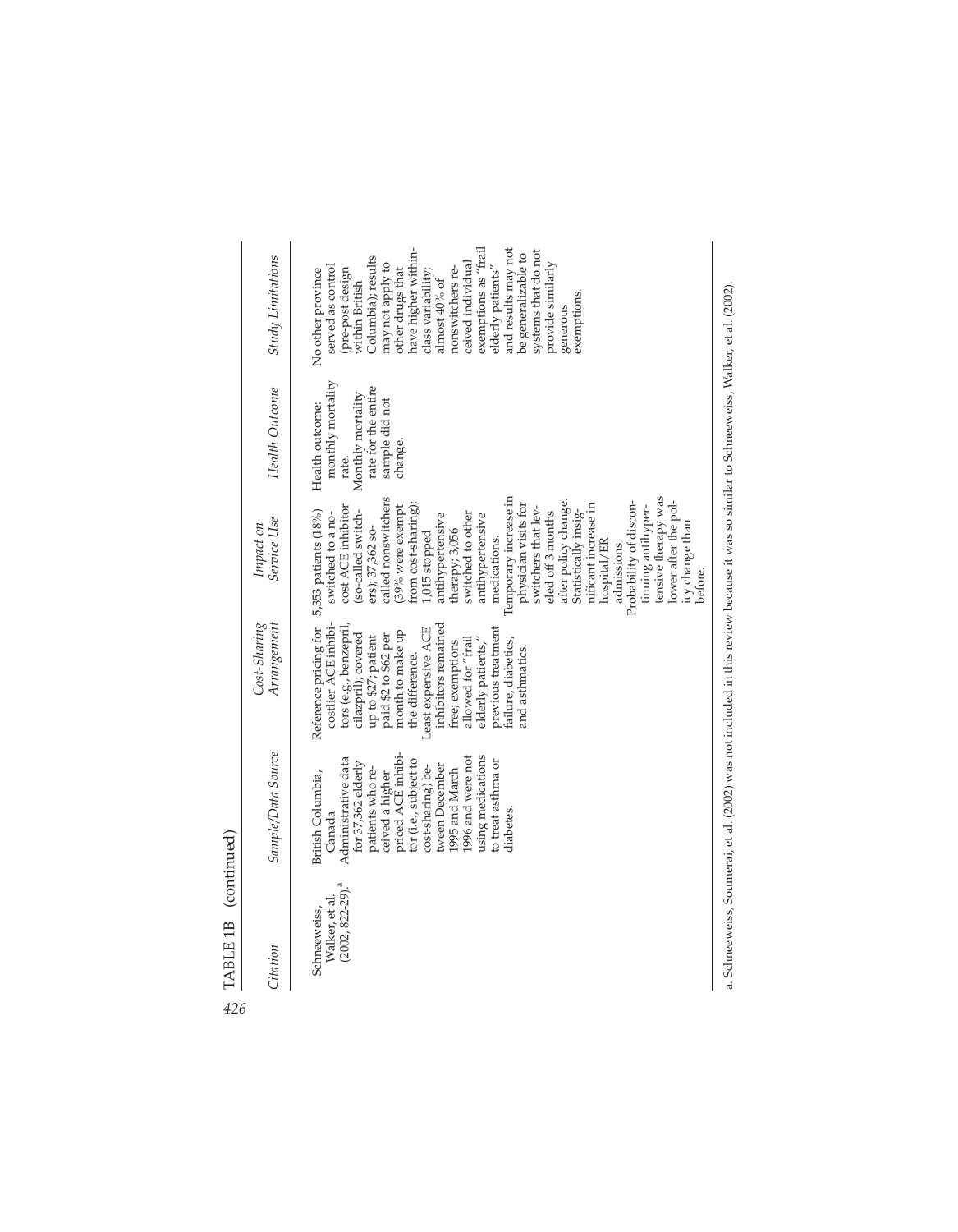expenditures, and determined how that affected mortality. Controlling for a variety of demographic and health status measures, the study found that those at a higher cost risk (i.e., with less generous or no supplemental coverage) were more likely to die, with hazard rates about 20 percent higher for the intermediate-risk cost group (compared to the low-risk group), and 40 percent greater for the high-risk cost group.

As noted, 2 of the 3 studies with contrary findings were specific to those experiencing myocardial infarction (MI). Magid et al. (1997) examined seniors in a single health maintenance organization (HMO), some of whom had to pay more for emergency department care than others. The other (Pilote et al. 2002) used a much broader sample of seniors in Quebec who had experienced an MI over a several-year period. During this time, a \$2 copayment for prescription drugs was introduced where previously prescription drugs were free for elderly individuals. (Details on the change in copayment are provided later in this article.) Neither study found any significant mortality effects. One likely reason is that treatment for MIs is not considered discretionary, so patients experiencing MIs are not as put off by cost-sharing than others might be.

The third study examined reference pricing for ACE inhibitors in British Columbia, which was introduced in 1997. As a result of this policy change, the least expensive ACE inhibitors (captopril, quinapril, and ramipril) remained free of charge. However, costlier ACE inhibitors (benzapril, cilazapril, enalapril, fosinopril, lisinopril) were covered up to \$27, and patients who used them were required to pay between \$2 and \$62 per month to make up the difference in cost. Exemptions were granted for individuals who were considered frail elderly, who had previous failure of treatment, or who had certain chronic diseases such as diabetes or asthma. Schneeweiss, Walker, et al. (2002) found that 18 percent of elderly patients using ACE inhibitors switched to the cheaper alternatives. More than 1,000 patients discontinued antihypertensive therapy altogether, and 4,071 patients switched to other forms of antihypertensives; however, the probability of discontinuation was lower after the policy change than before. Physician visits increased temporarily among socalled switchers; however, 3 months after the policy change, physician visits among switchers and nonswitchers were similar. There were no statistically significant increases in hospital and emergency department admissions, and the adjusted monthly mortality rates did not change after policy implementation.

The remaining 2 studies examined health outcomes other than mortality. Johnson et al. (1997) created a health status measure based on two validated health status instruments, finding that individuals in the Medicare HMOs studied had lower reported health status after prescription drug copayments increased. Kennedy and Erb (2002) examined self-reported pain, increased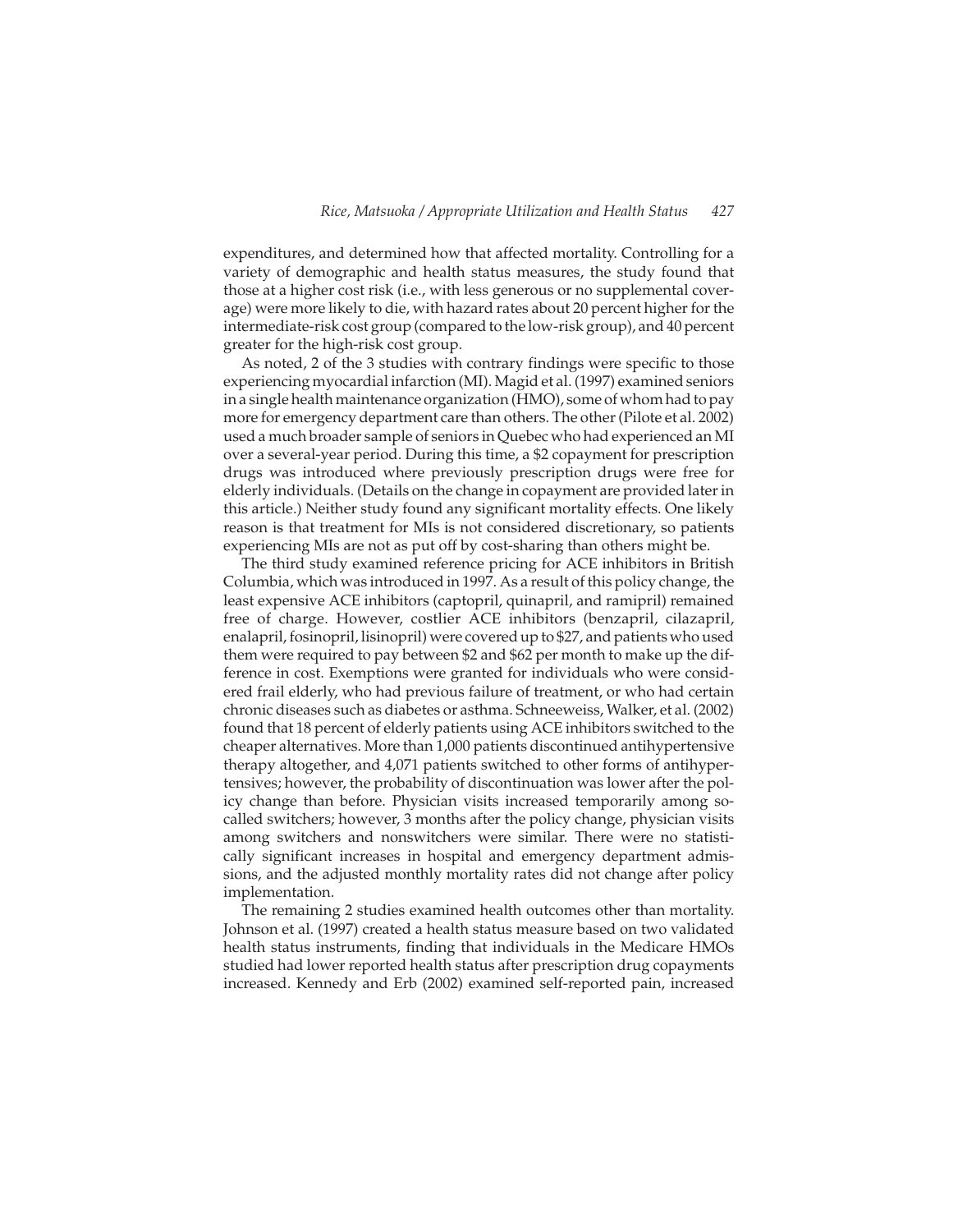severity of a condition, and a number of other medical experiences. The authors found these effects to be greater among individuals who reported that they did not comply with physicians' medication recommendations because of high costs.

One needs to be cautious in drawing conclusions from this limited number of disparate studies. Nevertheless, we do see from the small number of studies reviewed that cost-sharing can result in lower health status (either higher mortality or various measures of morbidity), with the following two notable exceptions.

The first exception is where generous provisions are in place to protect vulnerable populations from incurring undue financial risk as a result of costsharing. Nearly 40 percent of the nonswitchers in the Schneeweiss, Walker, et al. (2002) study were granted individual exemptions as "frail elderly patients" and were thus able to continue use of the costlier ACE inhibitors for no charge. Exemptions were also granted for individuals with certain chronic conditions and for individuals who were unable to manage their hypertension without the costlier ACE inhibitors. Schneeweiss, Walker et al. also note that ACE inhibitors have low within-class variability. For drug classes with higher within-class variability, therefore, increased cost-sharing could very well result in adverse health effects if it induces patients to switch to drugs that are less effective for them because of pharmacologic differences between the various drugs in that class.

The second exception is in the case of patients experiencing MIs. It may be that patients who have had an MI or other serious medical event realize the necessity of receiving recommended medical care irrespective of cost-sharing requirements. Both the Pilote and Magid studies note that myocardial infarction may be a condition widely recognized as an emergency—that is, a condition for which patients are likely to get treatment regardless of cost. Selby, Fireman, and Swain (1996), for example, found that increased copayments led to a decrease in emergency department use in a nonelderly population, except for those conditions that were recognized by patients as being "always an emergency." Thus, for conditions other than MI, cost-sharing appears to present a barrier that can impair health status.

# **THE EFFECT OF COST-SHARING ON THE APPROPRIATE USE OF CARE BY SENIORS**

The remaining 15 studies do not examine health status per se, but rather, how cost-sharing affects the use of services or medications that are thought to improve health status (see Table 2Aand Table 2B). We call this the "appropriate"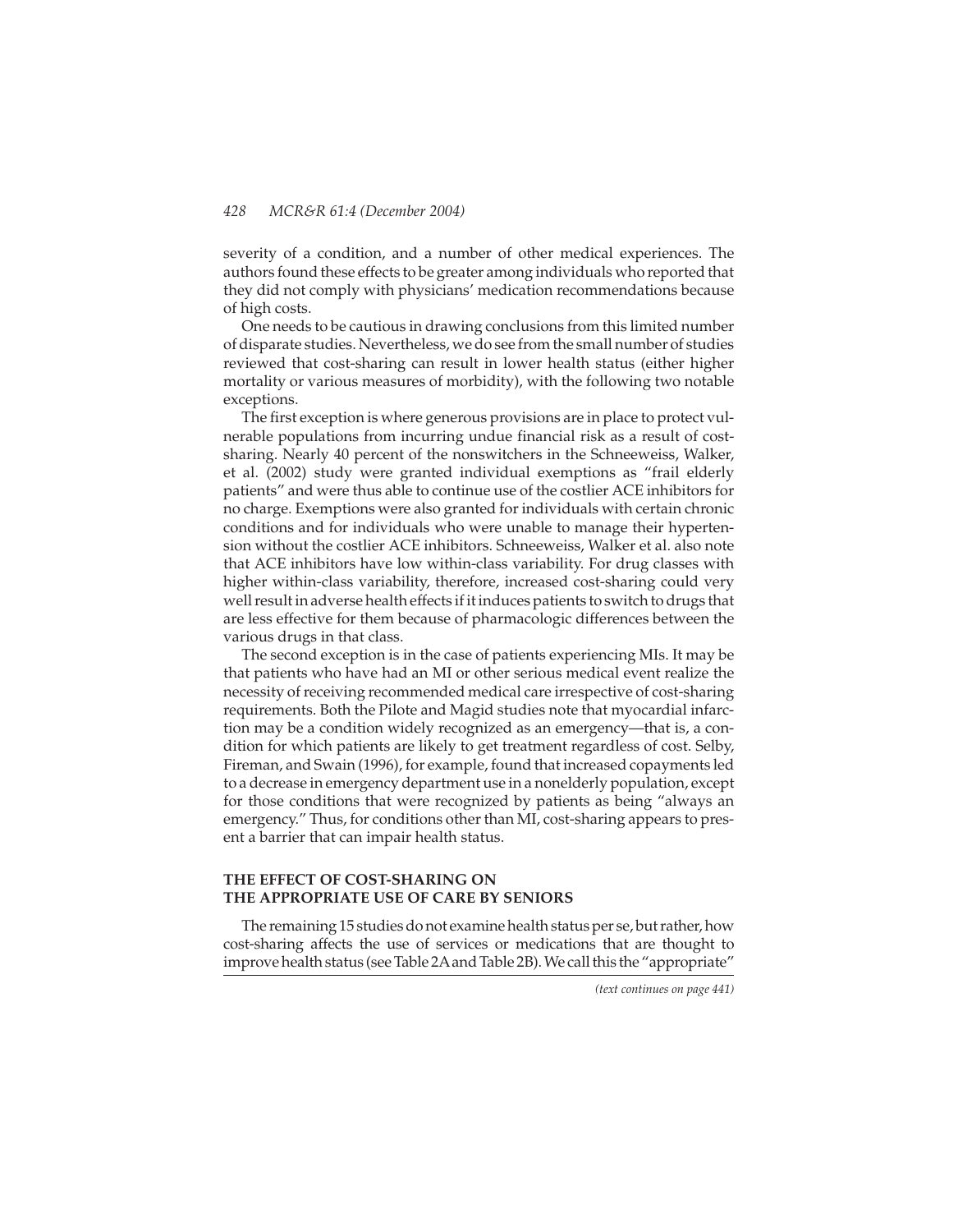|                                          | Appropriate Service or Medication Use<br>$\ddot{\phantom{a}}$                                                           |                                                                                    |                                                                                                                                                                                                                                                                                                                                                                                                                                                                                                  |                                                                                                                                                                                                                                                                                                                                               |
|------------------------------------------|-------------------------------------------------------------------------------------------------------------------------|------------------------------------------------------------------------------------|--------------------------------------------------------------------------------------------------------------------------------------------------------------------------------------------------------------------------------------------------------------------------------------------------------------------------------------------------------------------------------------------------------------------------------------------------------------------------------------------------|-----------------------------------------------------------------------------------------------------------------------------------------------------------------------------------------------------------------------------------------------------------------------------------------------------------------------------------------------|
| Citation                                 | Sample/Data Source                                                                                                      | Cost-Sharing<br>Arrangement                                                        | Inappropriate Use Associated<br>with Cost-Sharing                                                                                                                                                                                                                                                                                                                                                                                                                                                | <b>Study Limitations</b>                                                                                                                                                                                                                                                                                                                      |
| Blustein (1995,<br>1138-43).<br>Services | Medicare bills for 1991<br>Beneficiary Survey<br>Medicare Current<br>for those years.<br>and 1992 and<br>beneficiaries. | mental insurance on<br>Medicare + supple-<br>preventive services<br>(mammography). | ratios of having a mammogram<br>employer-sponsored coverage,<br>tive tool for early breast cancer<br>tal coverage were less likely to<br>Individuals without supplemen-<br>4,110 female Medicare Medicare only versus Inappropriate use: failing to ob-<br>tain mammography, an effec-<br>2.97 for self-purchased cover-<br>obtain a mammogram. Odds<br>detection, at recommended<br>age, and 1.99 for Medicaid<br>were 3.03 for those with<br>compared to those with<br>Medicare only.<br>ates. | surance owned, biasing results;<br>study period was when Medi-<br>care first introduced mammo-<br>that factors not controlled for<br>gram benefit, so some people<br>mammogram and type of in-<br>may not have known; study<br>would affect both receipt of<br>Cross-section study; potential<br>nisses mammograms not<br>billed to Medicare. |
|                                          |                                                                                                                         |                                                                                    |                                                                                                                                                                                                                                                                                                                                                                                                                                                                                                  | (continued)                                                                                                                                                                                                                                                                                                                                   |

| י גי<br>)<br>ייבני בטבוב                          | ・ ちくてもくてく ミー<br>こうそく くりょうそくしょくせんきゅうそくそうち |
|---------------------------------------------------|------------------------------------------|
| $\sim$ $\sim$ $\sim$ $\sim$ $\sim$<br>ł<br>l<br>j |                                          |
| $\sim$ $\sim$ $\sim$ $\sim$ $\sim$<br>$-1$        |                                          |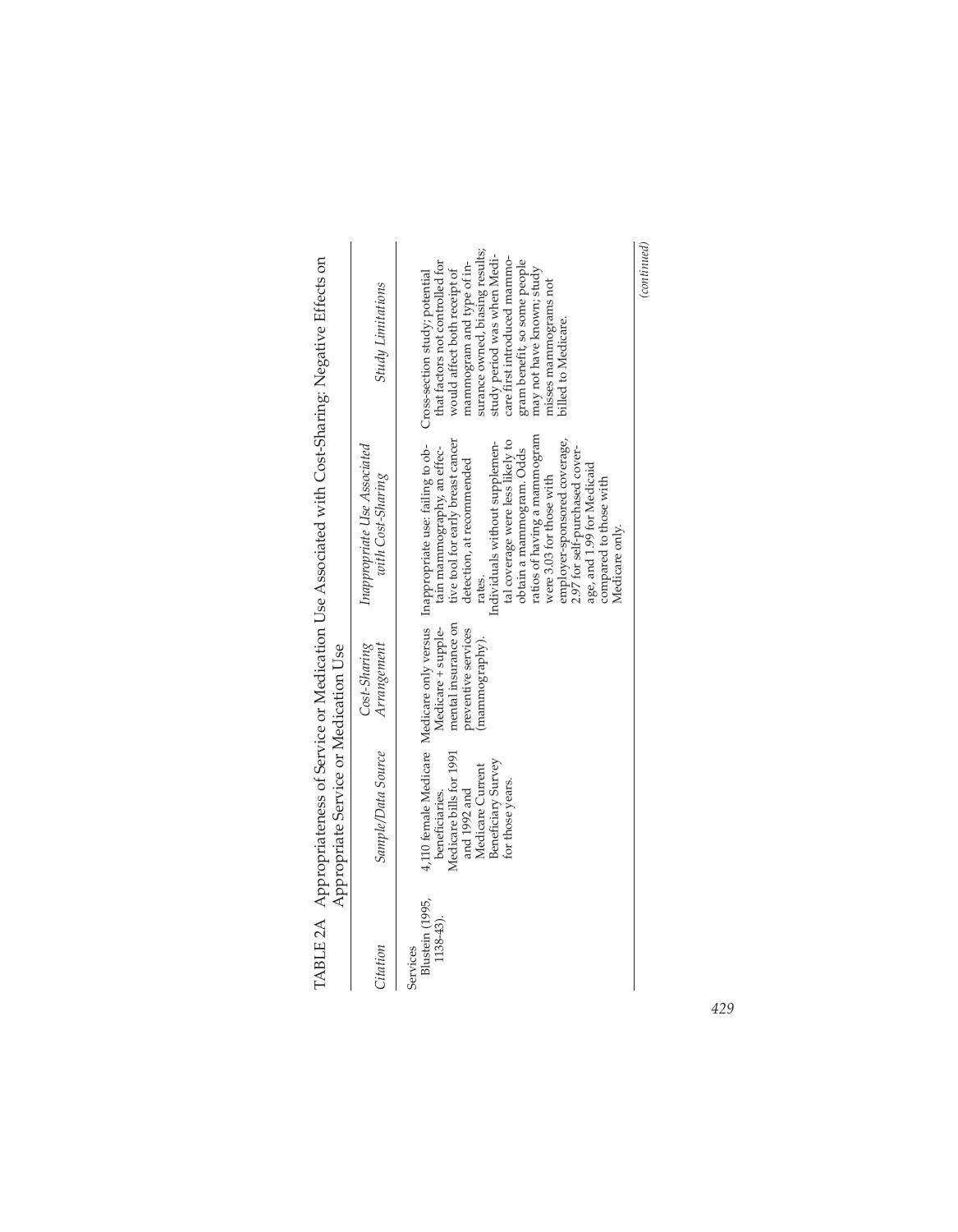| ١<br>č          |  |
|-----------------|--|
| ι<br>Ε<br>FA RI |  |

| <b>Study Limitations</b>                          | supplemental insurance cover-<br>bias due to the endogeneity of<br>age, which was not controlled<br>for in the analysis; applies to<br>Cross-sectional study; possible<br>antihypertensive use only.                                                                                                                                                                                                                                                                                                                        |
|---------------------------------------------------|-----------------------------------------------------------------------------------------------------------------------------------------------------------------------------------------------------------------------------------------------------------------------------------------------------------------------------------------------------------------------------------------------------------------------------------------------------------------------------------------------------------------------------|
| Inappropriate Use Associated<br>with Cost-Sharing | surance were more likely to use<br>sponsored drug coverage were<br>supplemental insurance, those<br>Seniors with some form of state-<br>ratio = 1.5) than their counter-<br>antihypertensive medications<br>of essential/effective medica-<br>with employer-sponsored in-<br>more likely to use antihyper-<br>counterparts with private in-<br>Among seniors with private<br>(odds $ratio = 1.3$ ) than their<br>surance that does not cover<br>tensive medications (odds<br>parts with Medicare only.<br>tion due to cost. |
| Cost-Sharing<br>Arrangement                       | sponsored versus<br>mental insurance.<br>private supple-<br>versus state-                                                                                                                                                                                                                                                                                                                                                                                                                                                   |
| Sample/Data Source                                | Adams, Soumerai, 4,439 Medicare benefi- Employer-sponsored Inappropriate use: reduced use<br>1995 Medicare Cur-<br>ciaries with hyper-<br>tension, from the<br>rent Beneficiary<br>Survey.                                                                                                                                                                                                                                                                                                                                  |
| Citation                                          | Degnan (2001,<br>Prescription drugs<br>and Ross-<br>276-86).                                                                                                                                                                                                                                                                                                                                                                                                                                                                |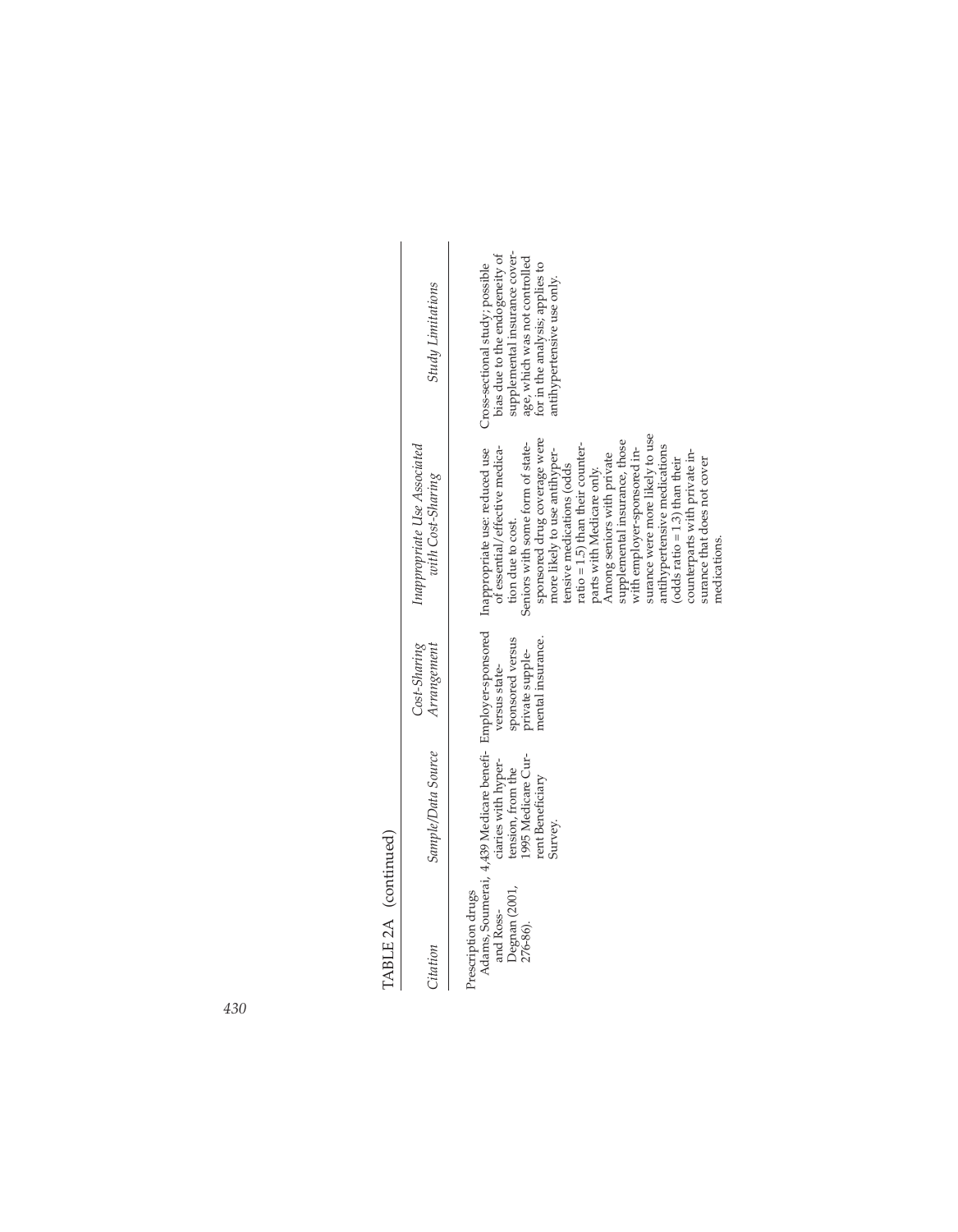| besides drug copayments being<br>potential exists for other factors<br>Limited to a single HMO; small<br>change; no control group, so<br>changes over time that were<br>sample for the initial policy<br>partly responsible for the<br>phserved.                                                                                                                                                                                                                                                                                                                                                                                                                                                                                                                                                                                                                                                                                                                                                                                              |  |
|-----------------------------------------------------------------------------------------------------------------------------------------------------------------------------------------------------------------------------------------------------------------------------------------------------------------------------------------------------------------------------------------------------------------------------------------------------------------------------------------------------------------------------------------------------------------------------------------------------------------------------------------------------------------------------------------------------------------------------------------------------------------------------------------------------------------------------------------------------------------------------------------------------------------------------------------------------------------------------------------------------------------------------------------------|--|
| enrollee costs, a 29% increase in<br>creased total costs for the HMC<br>medication use that is offset by<br>tient visits, and an overall 6.2%<br>drop in annual total health care<br>Unlimited generic drug coverage<br>compared to the previous year.<br>no significant changes in inpa-<br>crease nonprescription related<br>125% increase in total number<br>prescription costs and 38% in-<br>and limited brand-name drug<br>crease in annual inpatient ad-<br>tions, a 43.1% increase in total<br>scription costs but did not in-<br>2,411 older adults con- Initial arrangement in Inappropriate use: reduction in<br>4.4% drop in physician visits,<br>service use in the population.<br>increased use of other health<br>missions. Also resulted in a<br>coverage reduced total pre-<br>\$12 per brand-name Policy change in the first year<br>of different chronic medica-<br>$(1999)$ resulted in a 27% de-<br>(1998) resulted in 25.2% in-<br>crease in prescription costs,<br>Policy change in second year<br>services.<br>costs. |  |
| 1999: unlimited cov-<br>drugs at \$5 per item,<br>limit, \$7 per generic,<br>\$15 per brand name.<br>\$15 per brand-name<br>1998: \$200 quarterly<br>1997: \$500 annual<br>coverage limit, \$6<br>per generic drug,<br>Benefit changes in<br>Benefit changes in<br>erage of generic<br>drug up to \$25<br>per month.<br>drug.                                                                                                                                                                                                                                                                                                                                                                                                                                                                                                                                                                                                                                                                                                                 |  |
| of the study (to test<br>since 1997 were eli-<br>fects); 259 enrolled<br>the 1999 policy be-<br>the 1998 policy be-<br>tinuously enrolled<br>in Medicare HMO<br>gible for first part<br>since 1998 (to test<br>fore and after ef-<br>fore and after<br>effects).                                                                                                                                                                                                                                                                                                                                                                                                                                                                                                                                                                                                                                                                                                                                                                              |  |
| Balkrishnan et al.<br>$(2001, 1093 -$<br>1100).                                                                                                                                                                                                                                                                                                                                                                                                                                                                                                                                                                                                                                                                                                                                                                                                                                                                                                                                                                                               |  |

 $\left( {continued} \right)$ *(continued)*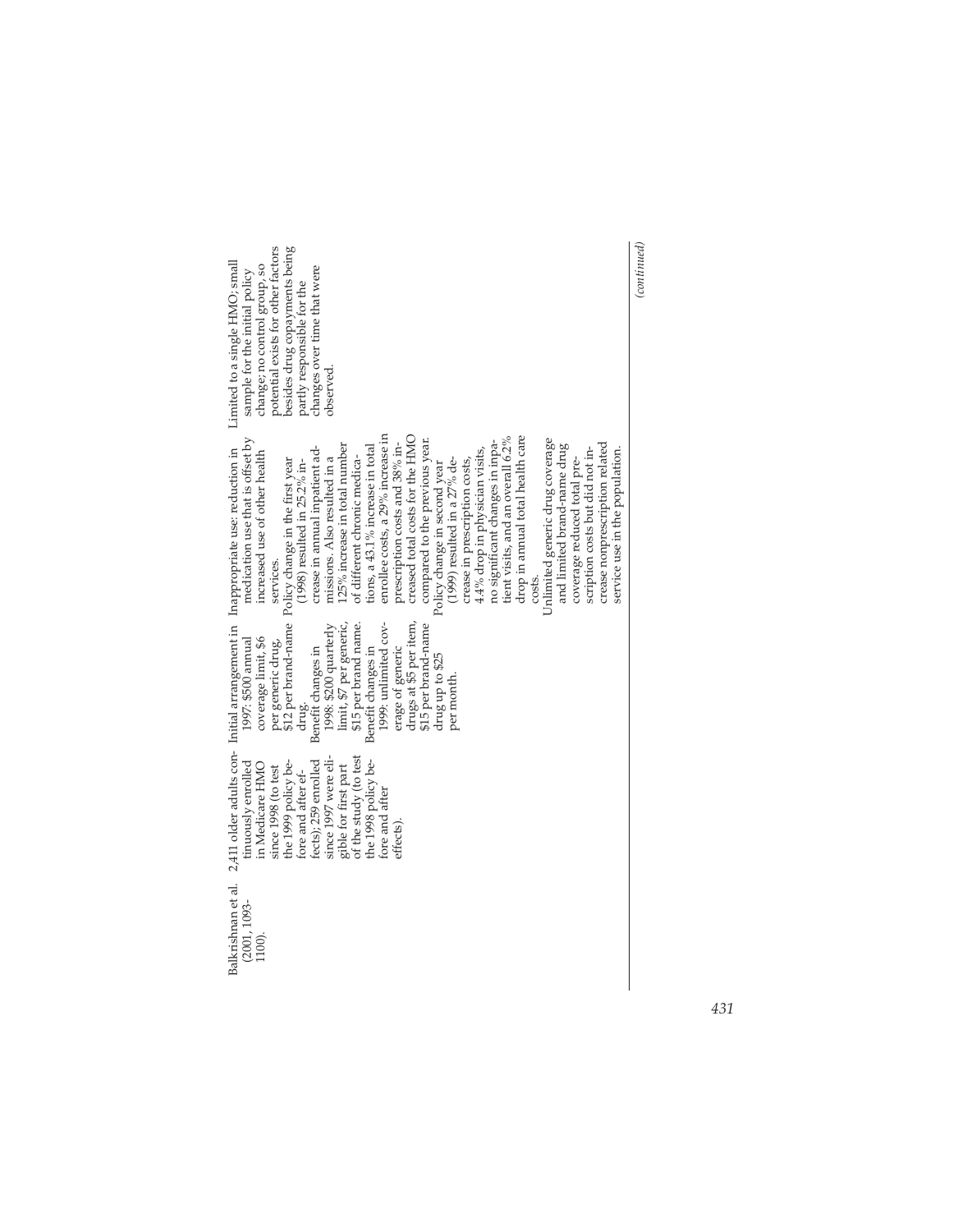$\begin{bmatrix} A & B & C \\ C & D & D \end{bmatrix}$ 

|                      | <b>Study Limitations</b>                          | controlled for in the analysis. In<br>no information on the extent of<br>addition, the data set provides<br>The main independent variable,<br>drug coverage; self-reported<br>drug coverage, could be en-<br>dogenous, and this was not<br>data on drug coverage.                                                                    | setting, nor is there an explicit<br>Small sample, one geographic<br>control group.                                                                                                                                                                                                                                                                                                                                                                                       |
|----------------------|---------------------------------------------------|--------------------------------------------------------------------------------------------------------------------------------------------------------------------------------------------------------------------------------------------------------------------------------------------------------------------------------------|---------------------------------------------------------------------------------------------------------------------------------------------------------------------------------------------------------------------------------------------------------------------------------------------------------------------------------------------------------------------------------------------------------------------------------------------------------------------------|
|                      | Inappropriate Use Associated<br>with Cost-Sharing | Drug coverage versus Inappropriate use: failure to pur-<br>Drug coverage increased number<br>chase clinically effective medi-<br>the odds of failing to purchase<br>any antihypertensives by 40%.<br>Lack of drug coverage increased<br>of tablets purchased (37 more<br>cation prescribed by a health<br>professional.<br>tablets). | scription cap were more likely<br>To reduce out-of-pocket charges,<br>(odds ratio = $3.4$ ) compared to<br>without necessities, and 12%<br>Inappropriate use: noncompli-<br>prescribed (odds ratio $= 2.8$ ),<br>to take less medication than<br>and discontinue medication<br>borrowed money to pay for<br>those who had not reached<br>Those who reached their pre-<br>15% responded they went<br>their prescription cap.<br>their prescriptions.<br>ance due to costs. |
|                      | Cost-Sharing<br>Arrangement                       | no drug coverage.                                                                                                                                                                                                                                                                                                                    | per year (66.6% of<br>the sample), \$3,000<br>Capped prescription<br>benefits of \$1,500<br>per year (24% of<br>per year (10% of<br>sample), or \$750<br>sample)                                                                                                                                                                                                                                                                                                          |
|                      | Sample/Data Source                                | 1995 Medicare Current<br>Beneficiary Survey.<br>beneficiaries.<br>4,334 Medicare                                                                                                                                                                                                                                                     | prescription benefits<br>risk enrollees in Ari-<br>who responded to a<br>zona with capped<br>378 Medicare HMO<br>questionnaire.                                                                                                                                                                                                                                                                                                                                           |
| TABLE 2A (continued) | Citation                                          | Blustein (2000,<br>219-30).                                                                                                                                                                                                                                                                                                          | Cox et al. (2001,<br>296-301).                                                                                                                                                                                                                                                                                                                                                                                                                                            |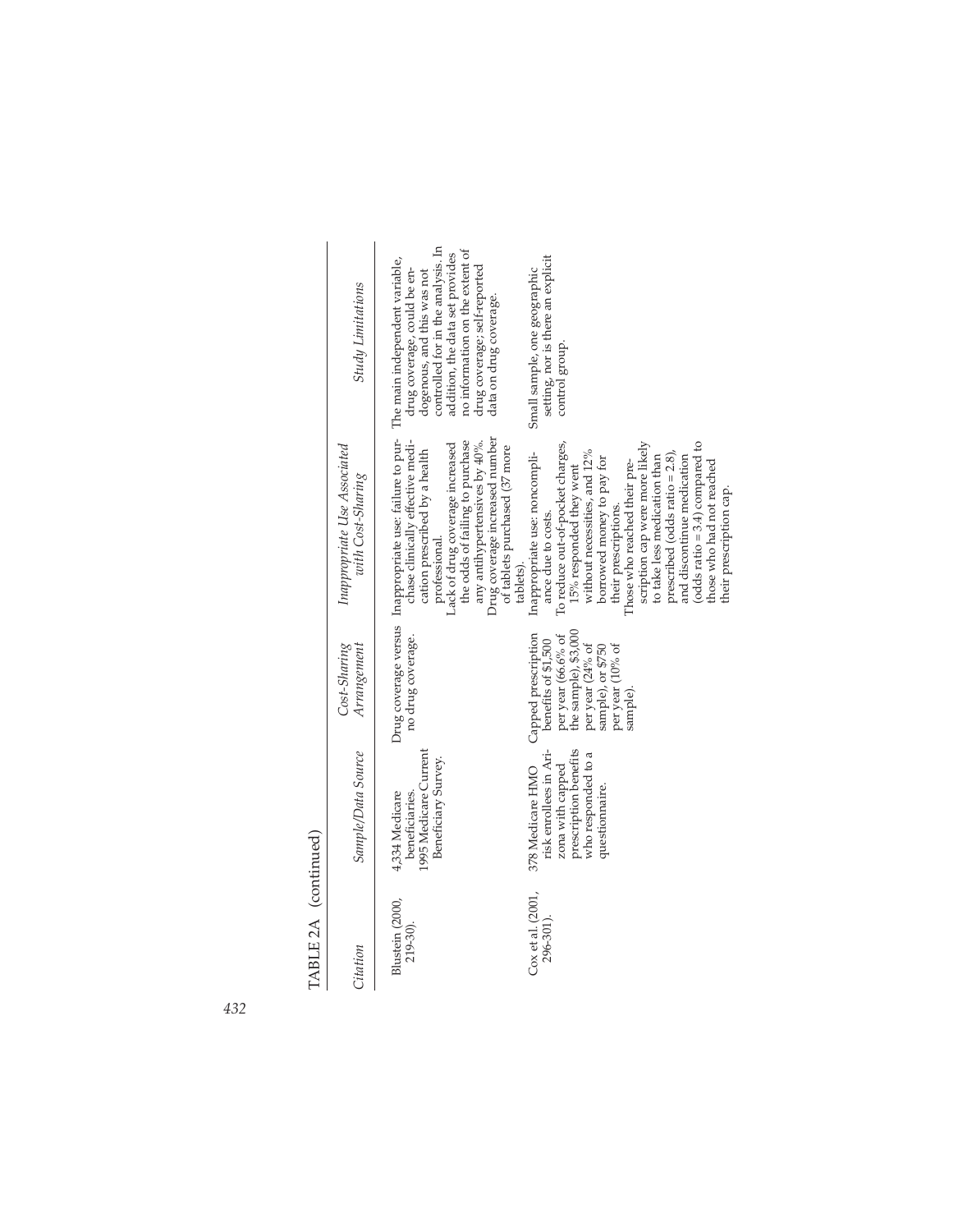| coverage; self-reported data on<br>the data set provides no infor-<br>controlled for in the analysis;<br>mation on the extent of drug<br>drug coverage, could be en-<br>dogenous, and this was not<br>drug coverage.                                                                                                                                                                                                                                                                                                                                                                                                                                                                                                                        |
|---------------------------------------------------------------------------------------------------------------------------------------------------------------------------------------------------------------------------------------------------------------------------------------------------------------------------------------------------------------------------------------------------------------------------------------------------------------------------------------------------------------------------------------------------------------------------------------------------------------------------------------------------------------------------------------------------------------------------------------------|
| 1,908 66-plus-year-old Drug coverage versus Inappropriate use: failure to use/ The main independent variable,<br>Patients with Medicare only were<br>blockers (odds ratio = 0.6) than<br>and nitrates than patients with<br>only group less likely to use $\beta$ -<br>Patients with Medicaid were the<br>less likely to use statins (odds<br>Medigap without drug cover-<br>(Medicare FFS only; Patients without drug coverage<br>were less likely to use statins<br>age were less likely to use ni-<br>Patients with Medicare only or<br>purchase clinically effective<br>trates (odds ratios $= 0.6$ and<br>those with employer-spon-<br>$0.71$ , respectively).<br>sored coverage.<br>drug coverage:<br>$ratio = 0.2$ ).<br>medication. |
| Medigap with drug<br>employer sponsored<br>drug coverage) ver-<br>cover; HMO plans;<br>Medicare FFS with<br>sus drug coverage<br>no drug coverage.<br>Medigap without<br>public programs;<br>Medicaid; other<br>No drug coverage:<br>plans).                                                                                                                                                                                                                                                                                                                                                                                                                                                                                                |
| Medicare beneficia-<br>Current Beneficiary<br>heart disease, from<br>ries with coronary<br>the 1997 Medicare<br>Survey.                                                                                                                                                                                                                                                                                                                                                                                                                                                                                                                                                                                                                     |
| $(2001, 1732 - 39).$<br>Federman et al.                                                                                                                                                                                                                                                                                                                                                                                                                                                                                                                                                                                                                                                                                                     |

 $\left( {continued} \right)$ *(continued)*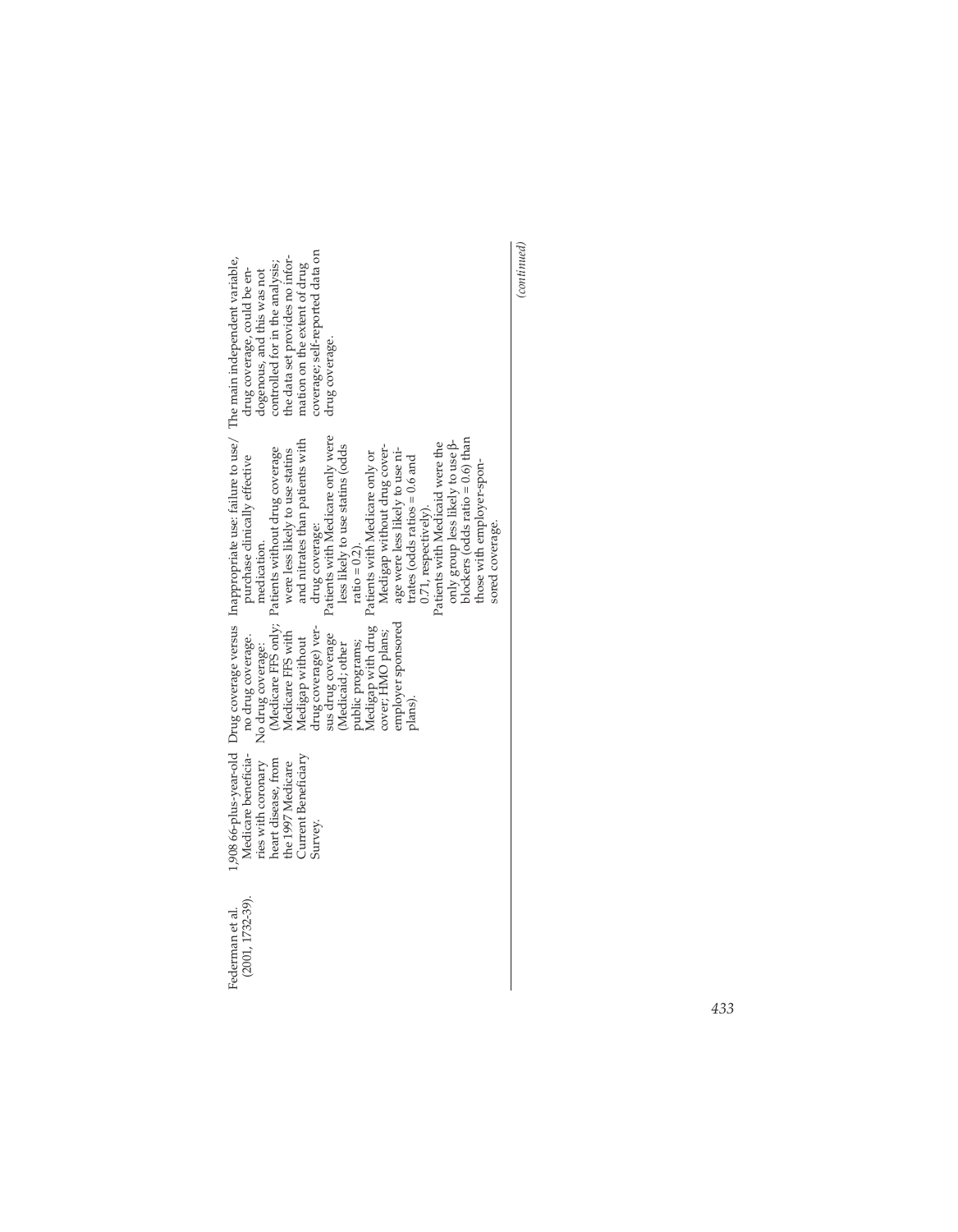| 434 | TABLE 2A (continued) |                                                                                                                    |                                                                                                                                          |                                                                                                                                                                                                                                                                                                                                                                                                                                                                                                                                                                                                                                                                                                                                                                                                                                                                                                                                                                                    |                                                                                                                                                    |
|-----|----------------------|--------------------------------------------------------------------------------------------------------------------|------------------------------------------------------------------------------------------------------------------------------------------|------------------------------------------------------------------------------------------------------------------------------------------------------------------------------------------------------------------------------------------------------------------------------------------------------------------------------------------------------------------------------------------------------------------------------------------------------------------------------------------------------------------------------------------------------------------------------------------------------------------------------------------------------------------------------------------------------------------------------------------------------------------------------------------------------------------------------------------------------------------------------------------------------------------------------------------------------------------------------------|----------------------------------------------------------------------------------------------------------------------------------------------------|
|     | Citation             | Sample/Data Source                                                                                                 | Cost-Sharing<br>Arrangement                                                                                                              | Inappropriate Use Associated<br>with Cost-Sharing                                                                                                                                                                                                                                                                                                                                                                                                                                                                                                                                                                                                                                                                                                                                                                                                                                                                                                                                  | <b>Study Limitations</b>                                                                                                                           |
|     | W253-68)             | Safran et al. (2002, 10,416 Medicare bene-<br>sponded to a 2001<br>ficiaries in eight<br>states who re-<br>survey. | no coverage) on out-<br>coverage (including<br>of-pocket spending<br>prescription drug<br>different types of<br>utilization.<br>and drug | ance with a prescribed regimen<br>likely to spend less on basic ne-<br>or spending less on other basic<br>were more likely to report non-<br>drug coverage reported not fill.<br>skipped doses, coinciding with<br>Among low-income seniors, hav-<br>compliance than patients with<br>higher monthly out-of-pocket<br>skip doses to make drugs last<br>cessities to afford medication.<br>costs, 2.5 times more likely to<br>drug coverage. Patients with-<br>spending, compared to those<br>drug coverage made a differ-<br>Examined the effect of Inappropriate use: noncompli-<br>niors with Medigap or HMO<br>ing drug coverage improved<br>ing prescriptions, and $>20\%$<br>times less likely to fill one or<br>ence; 25% of low-income se-<br>Those without drug coverage<br>out drug coverage were 2.8<br>compliance, but the type of<br>sponsored, or VA coverage.<br>longer, and 2.3 times more<br>with Medicaid, employer-<br>more prescriptions due to<br>necessities. | Insurance coverage variable may<br>not controlled for in the analy-<br>sis; self-reported data on drug<br>be endogenous, and this was<br>coverage. |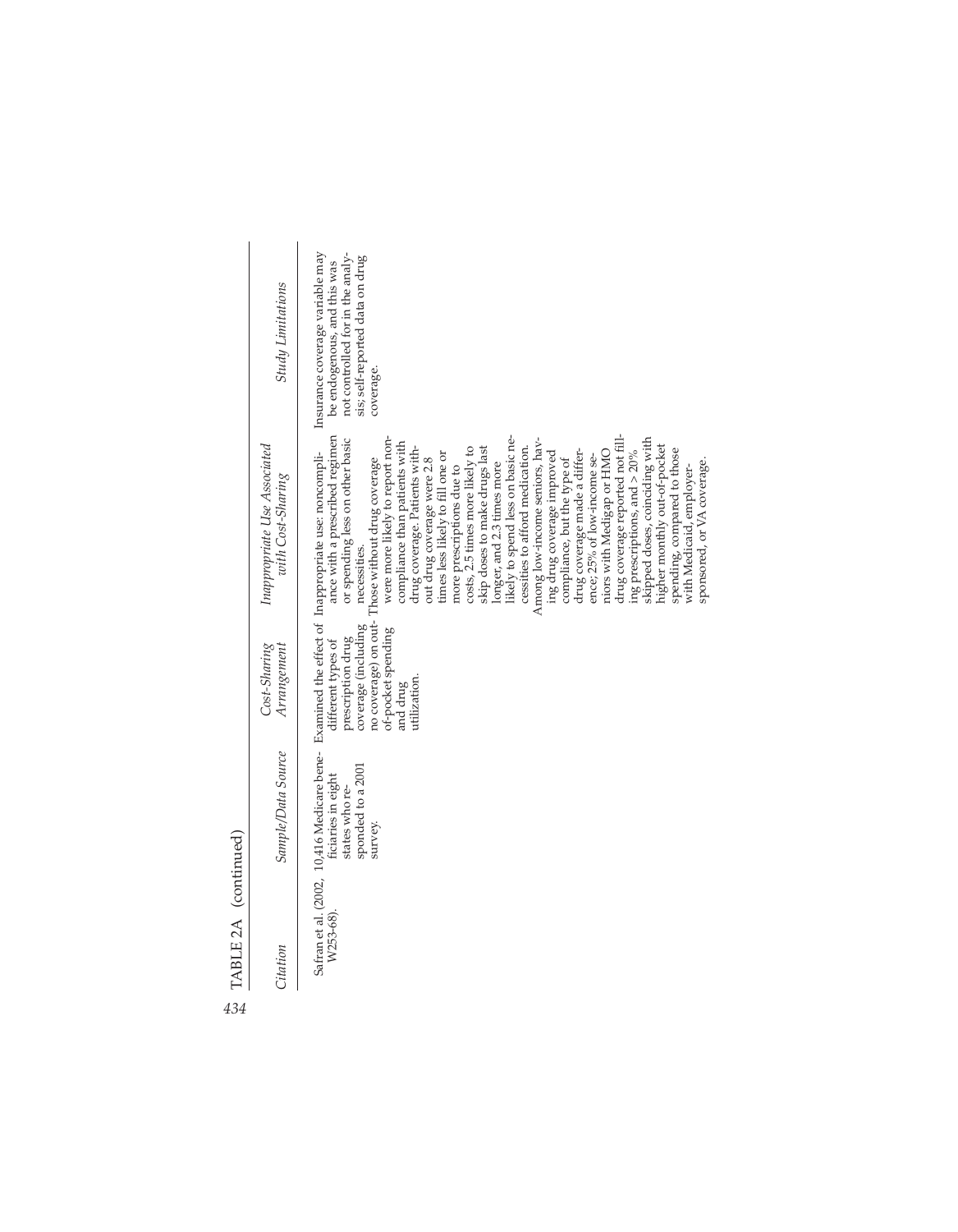| could confound results if there<br>state. Lack of control variables<br>were unrelated factors that af-<br>sions in New Hampshire rela-<br>15 to 25 of the study. (Because<br>Relatively small sample in New<br>Hampshire, the experimental<br>tive to New Jersey in months<br>of relatively strong study de-<br>sign, no other variables were<br>fected nursing home admis-<br>controlled for.)                                                                                                                                                                                                                                                                                                                                                           |
|-----------------------------------------------------------------------------------------------------------------------------------------------------------------------------------------------------------------------------------------------------------------------------------------------------------------------------------------------------------------------------------------------------------------------------------------------------------------------------------------------------------------------------------------------------------------------------------------------------------------------------------------------------------------------------------------------------------------------------------------------------------|
| nursing homes ceased once the<br>ifted. In New Jersey, there was<br>of essential/clinically effective<br>Hampshire after drug cap was<br>cess risk of new admissions to<br>from 2.3% to 10.6% (14.4% for<br>medications; increased use of<br>sicker patients) after the drug<br>cap was lifted. In New Jersey,<br>New Hampshire (ex- Inappropriate use: reduced use<br>other health services to offset<br>limit was introduced. But ex-<br>nursing home admissions in-<br>no change in medication use.<br>baseline levels after cap was<br>reduced use of medication.<br>New Hampshire increased<br>Nursing home admissions in<br>introduced but returned to<br>creased from $2.1\%$ to $6.6\%$ .<br>Use of essential medication<br>dropped by 35% in New |
| three-drug payment<br>copayment per pre-<br>perimental group):<br>months 15-25); cap<br>group = no patient<br>$26-36$ in $36$ -month<br>scription (months<br>replaced with \$1<br>study period).<br>limit (during<br>requirement)<br>cost-sharing                                                                                                                                                                                                                                                                                                                                                                                                                                                                                                         |
| 1,375 in New Jersey. New Jersey (control<br>36 months of Medicaid<br>white, chronically ill<br>an average of 3-plus<br>individuals taking<br>dually covered by<br>Medicaid. Sample<br>drugs per month;<br>size = $411$ in New<br>Hampshire and<br>Medicare and<br>60-plus-year-old<br>claims data.                                                                                                                                                                                                                                                                                                                                                                                                                                                        |
| $(1991, 1072 - 77)$ .<br>Soumerai et al.                                                                                                                                                                                                                                                                                                                                                                                                                                                                                                                                                                                                                                                                                                                  |

 $\left( {continued} \right)$ *(continued)*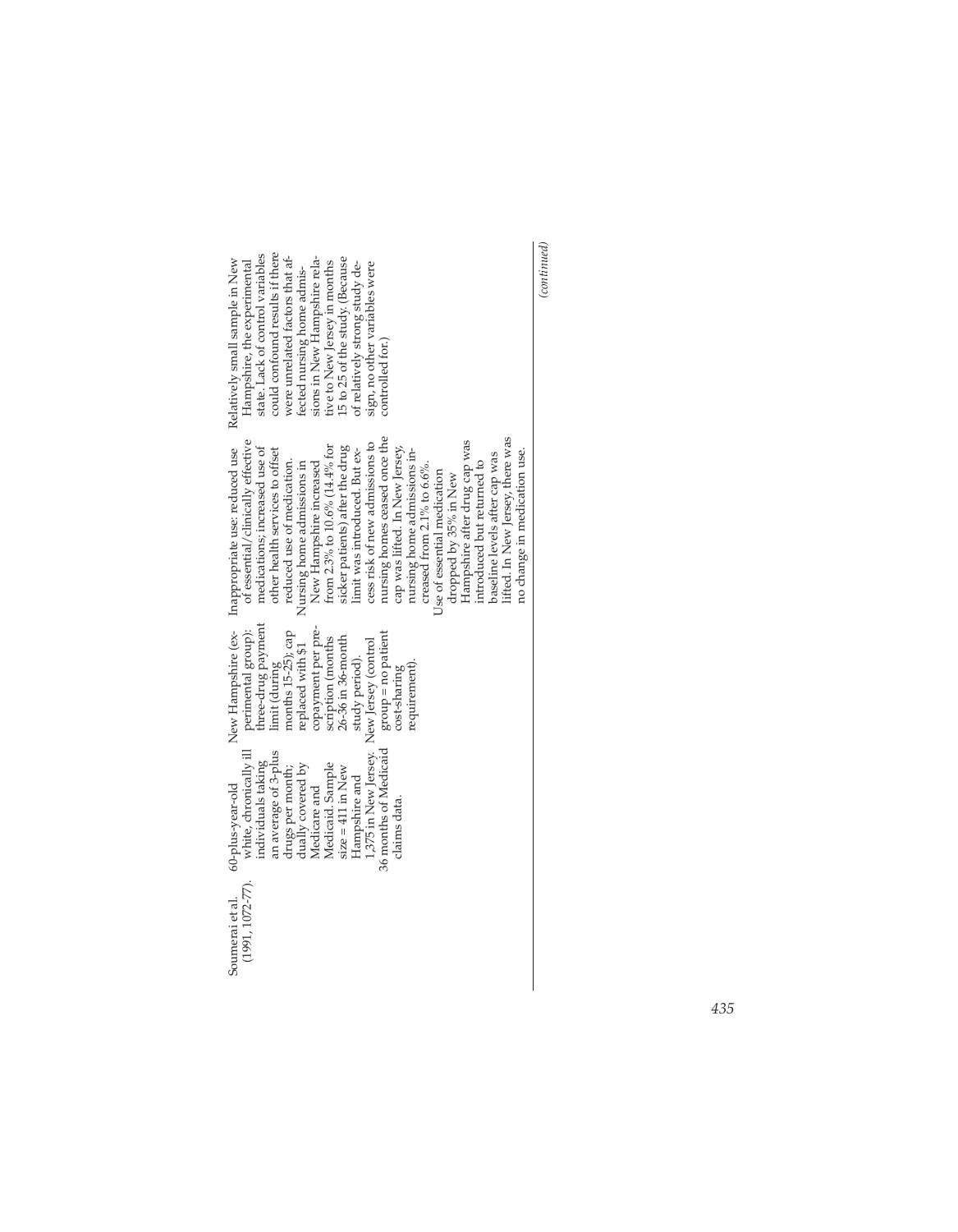| Study Limitations                                 | Insurance coverage variable may<br>not controlled for in the analy-<br>sis; self-reported data on drug<br>be endogenous, and this was<br>coverage.                                                                                                                                                                                                                                                                                                                                                                                                          | dogeneity of insurance cover-<br>Study from a single state; cross-<br>sectional study, although en-<br>age was tested and rejected.                                                                                                                                                                                                                                                                                                                                                     |
|---------------------------------------------------|-------------------------------------------------------------------------------------------------------------------------------------------------------------------------------------------------------------------------------------------------------------------------------------------------------------------------------------------------------------------------------------------------------------------------------------------------------------------------------------------------------------------------------------------------------------|-----------------------------------------------------------------------------------------------------------------------------------------------------------------------------------------------------------------------------------------------------------------------------------------------------------------------------------------------------------------------------------------------------------------------------------------------------------------------------------------|
| Inappropriate Use Associated<br>with Cost-Sharing | reported noncompliance, 3% of<br>likely among ethnic minorities,<br>found to be linked to noncom-<br>individuals with partial cover-<br>individuals with full coverage<br>those with high out-of-pocket<br>Among those with no coverage,<br>ance to a prescribed regimen<br>No prescription cover- Inappropriate use: noncompli-<br>pliance. Whereas only 2% of<br>hose with low incomes, and<br>age and 7.7% of individuals<br>noncompliance was more<br>Generosity of coverage was<br>with no drug coverage re-<br>ported noncompliance.<br>due to costs. | ing the condition at all, when a<br>odds of prescription treatment<br>amined, including serious con-<br>age significantly increased the<br>ratio = 1.7) and swelling of an-<br>Having prescription drug cover-<br>kles and legs (odds ratio $= 1.5$ )<br>counter medicine or not treat-<br>for 10 of the 22 conditions ex-<br>Inappropriate use: treating seri-<br>ous conditions with over-the-<br>ditions such as diabetes (odd<br>prescription medication is<br>indicated.<br>costs. |
| $Cost\text{-}Sharing$<br>Arrangement              | age versus partial<br>versus full                                                                                                                                                                                                                                                                                                                                                                                                                                                                                                                           | Medicare only versus<br>Medicare + supple-<br>mental insurance.                                                                                                                                                                                                                                                                                                                                                                                                                         |
| Sample/Data Source                                | 1995 to 1996 Survey of<br>olds who regularly<br>Dynamics Among<br>used prescription<br>Asset and Health<br>4,896 70-plus-year-<br>the Oldest Old.<br>drugs.                                                                                                                                                                                                                                                                                                                                                                                                 | A random mailed sur-<br>ries who responded<br>vey of 4,066 elderly<br>Medicare beneficia-<br>to a 1990 survey.<br>Pennsylvania                                                                                                                                                                                                                                                                                                                                                          |
| Citation                                          | Steinmen, Sands,<br>and Covinsky<br>$(2001, 793-99).$                                                                                                                                                                                                                                                                                                                                                                                                                                                                                                       | Stuart and Grana<br>$(1998, 202 - 11).$                                                                                                                                                                                                                                                                                                                                                                                                                                                 |

*436* TABLE 2A (continued)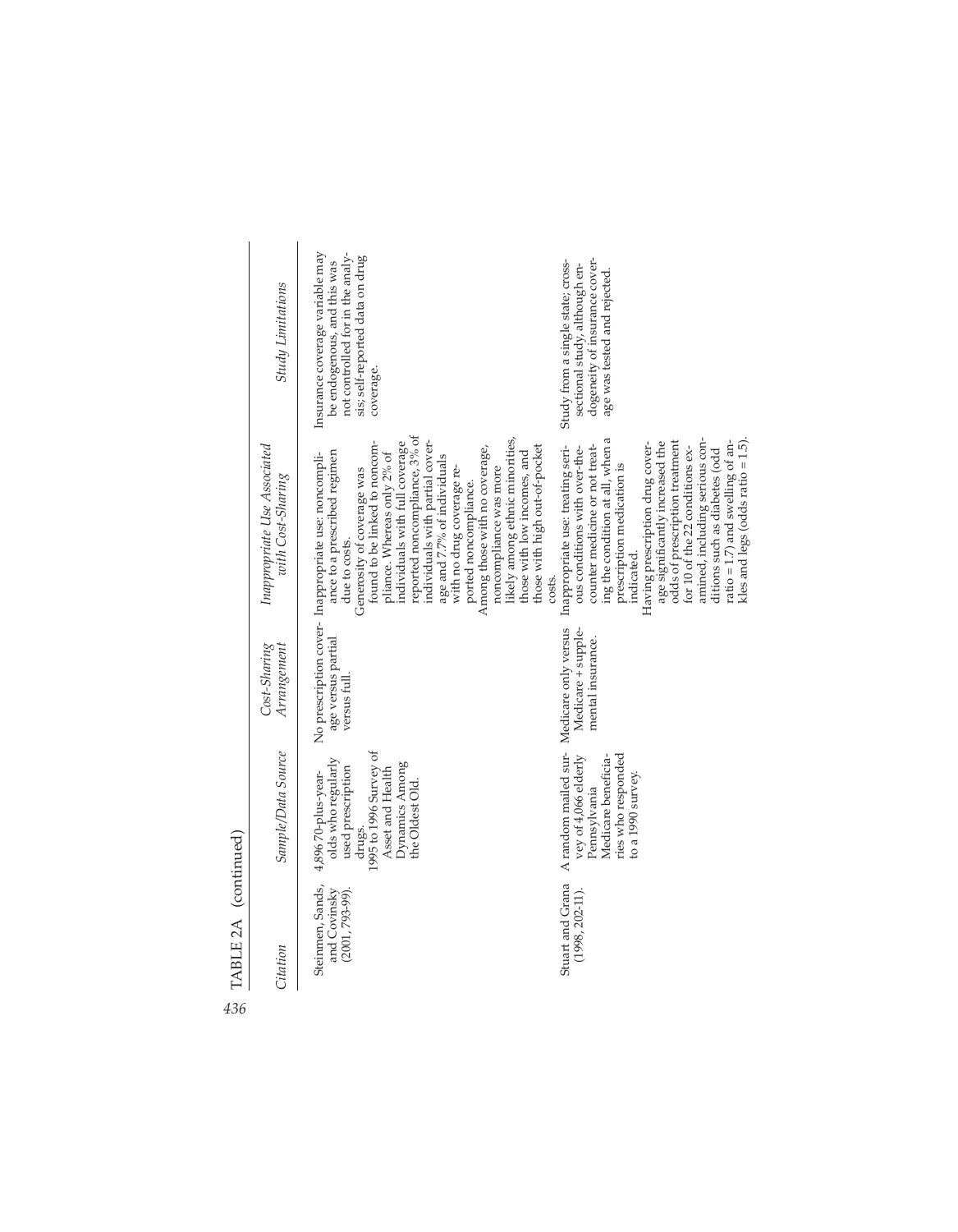| study with limited number of<br>Limited to sample of Medicaid<br>beneficiaries; cross-sectional<br>control variables for health<br>status.                                                                                                                                                                                                                                                                                                                                                                                                                                                                                                                                                    |
|-----------------------------------------------------------------------------------------------------------------------------------------------------------------------------------------------------------------------------------------------------------------------------------------------------------------------------------------------------------------------------------------------------------------------------------------------------------------------------------------------------------------------------------------------------------------------------------------------------------------------------------------------------------------------------------------------|
| Inappropriate use: reductions in<br>Copay recipients in poor health<br>non-copay states (24.6 prescrip-<br>tions per year); regression anal-<br>reported nearly 27% fewer pre-<br>Copay recipients in fair health re-<br>ysis shows that 75% of this dif-<br>ference is attributable to copay<br>medication use that are linked<br>scriptions than did their coun-<br>scriptions than did their coun-<br>ported nearly 40% fewer pre-<br>fewer prescriptions annually<br>to lower self-reported health<br>terparts in noncopay states.<br>(19.6) compared to those in<br>terparts in noncopay states.<br>Medicaid recipients in copay<br>states reported filling five<br>policies.<br>status. |
| out Medicaid pre-<br>scription drug<br>copayment.                                                                                                                                                                                                                                                                                                                                                                                                                                                                                                                                                                                                                                             |
| Stuart and Zacker 1,302 Medicare benefi- States with and with-<br>compilation of Med-<br>icaid program char-<br>Beneficiary Survey;<br>caid, from the 1992<br>ciaries with Medi-<br>Medicare Current<br>National Pharma-<br>ceutical Council.<br>acteristics from                                                                                                                                                                                                                                                                                                                                                                                                                             |
| $(1999, 201 - 12).$                                                                                                                                                                                                                                                                                                                                                                                                                                                                                                                                                                                                                                                                           |

 $\label{eq:contin} (continued)$ *(continued)*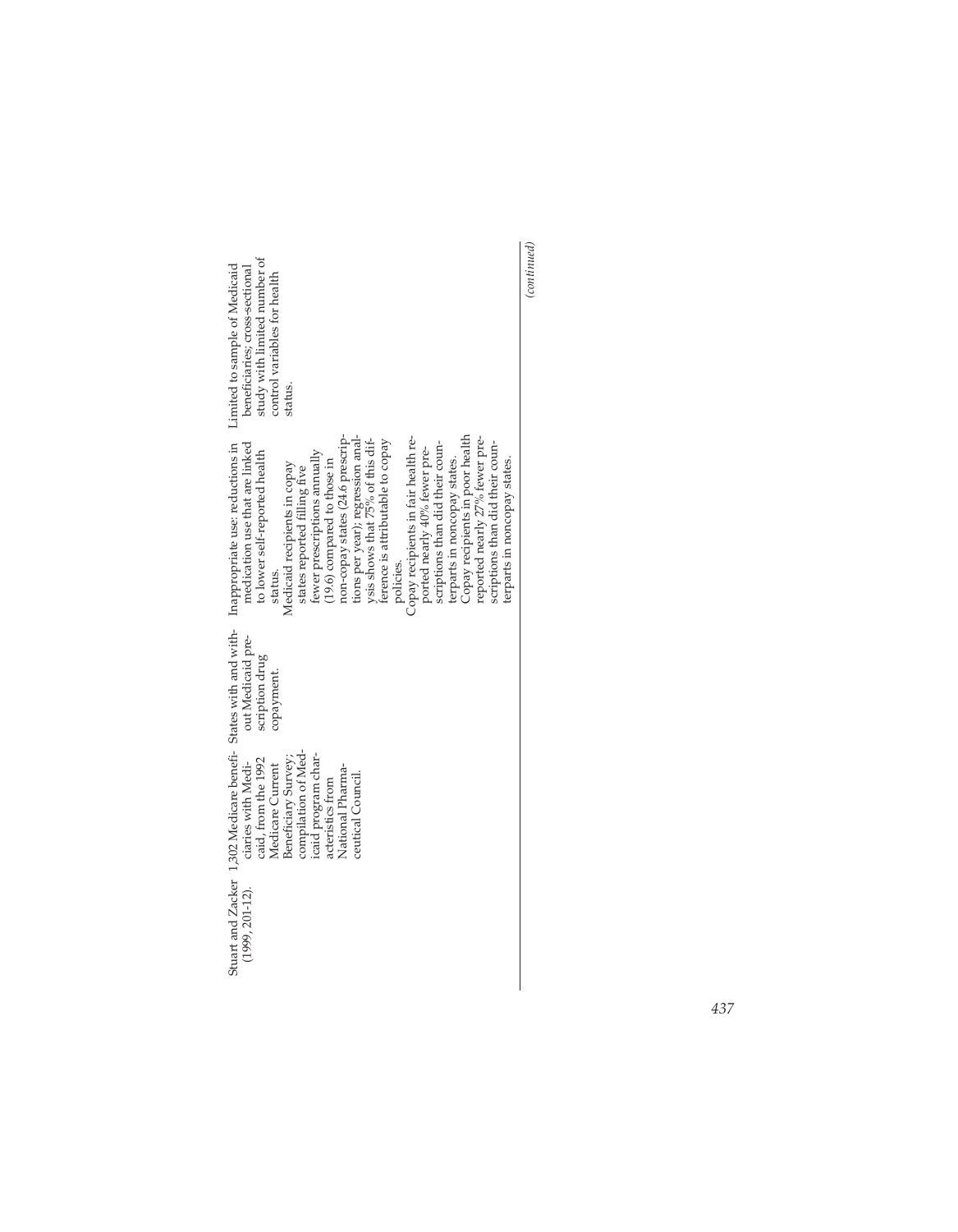| ï<br>ì               |
|----------------------|
| ໍ<br>Ë<br>Ë<br>T A 1 |

| Citation                                 | Sample/Data Source                                                                                                                                                                                                                                         | $Cost\text{-}Sharing$<br>Arrangement                                                                                                                                                                                                                                                     | Inappropriate Use Associated<br>with Cost-Sharing                                                                                                                                                                                                                                                                                                                                                                                                                                                                                                                                                                                                                                                                                                                                                                                              | <b>Study Limitations</b>                                                                                                                                                                                                                                                                        |
|------------------------------------------|------------------------------------------------------------------------------------------------------------------------------------------------------------------------------------------------------------------------------------------------------------|------------------------------------------------------------------------------------------------------------------------------------------------------------------------------------------------------------------------------------------------------------------------------------------|------------------------------------------------------------------------------------------------------------------------------------------------------------------------------------------------------------------------------------------------------------------------------------------------------------------------------------------------------------------------------------------------------------------------------------------------------------------------------------------------------------------------------------------------------------------------------------------------------------------------------------------------------------------------------------------------------------------------------------------------------------------------------------------------------------------------------------------------|-------------------------------------------------------------------------------------------------------------------------------------------------------------------------------------------------------------------------------------------------------------------------------------------------|
| $(2001, 421 - 29)^{a}$<br>Tamblyn et al. | scription medication<br>used essential drugs<br>cost-sharing; 93,950<br>year; 70,801 elderly<br>elderly eligible for<br>(75.3% of total el-<br>elderly used pre-<br>Quebec; 117,408<br>in the prepolicy<br>120,000 elderly in<br>derly sample).<br>Canada. | scription costs up to<br>dexed maximum, of<br>\$100 annual out-of-<br>\$200, \$500, or \$750,<br>annual income-in-<br>after a \$100 annual<br>pocket maximum.<br>scription, up to a<br>Postreform: elderly<br>paid 25% on pre-<br>Prereform: elderly<br>paid \$2 per pre-<br>deductible. | the drug reduction: 256 adverse<br>use which was associated with<br>The authors also found a net rate<br>essential/effective medication.<br>cohort, versus 272 and 385 for<br>9.1% reduction in essential drug<br>Inappropriate use: reduction in<br>Moreover, the rate of adverse<br>events was higher the greater<br>those with minor $( \leq 0.1)$ to 0.5<br>drugs per day) and major $\geq 1$<br>increase of 14.2 per 10,000 of<br>death) per 10,000 per month.<br>associated with reduction of<br>months) in the no-reduction<br>a net increase of 6.8 adverse<br>monthly emergency depart-<br>ment visits related to reduc-<br>medication; adverse events<br>events (i.e., hospitalization,<br>long-term care admission,<br>drugs per day) reductions.<br>events (per 10,000 person-<br>use of essential/effective<br>tions in drug use. | No other province served as con-<br>within Quebec); no direct con-<br>firmation that increase in ad-<br>drugs; did not examine indi-<br>reduction in use of essential<br>verse events was caused by<br>trol group (pre-post design<br>vidual patients but rather,<br>aggregate rates over time. |

a. Tamblyn (2001) was not included in this review because it was so similar to Tamblyn et al. (2001). a. Tamblyn (2001) was not included in this review because it was so similar to Tamblyn et al. (2001).

*438*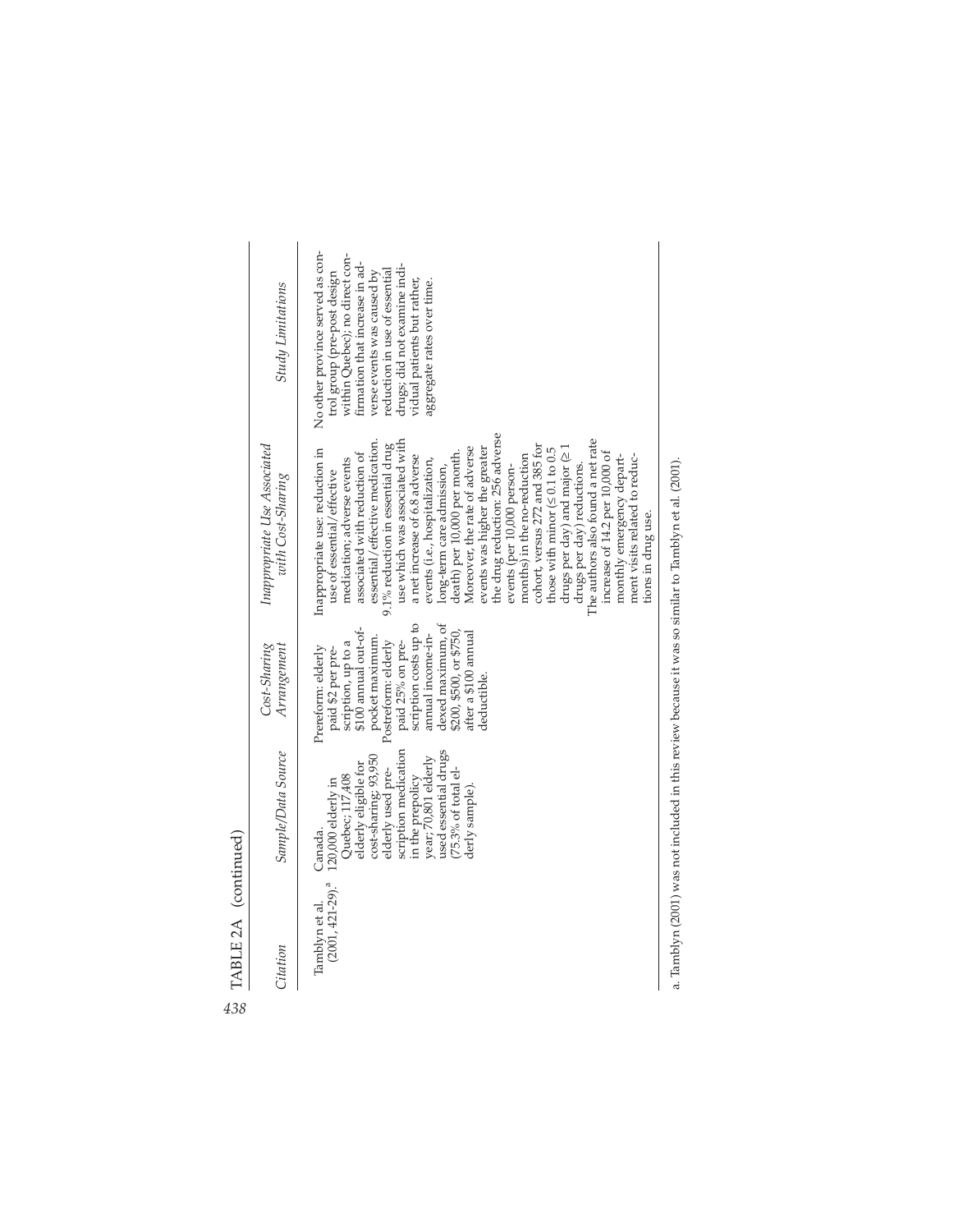|                                                 | on Appropriate Service or Medication Use                                                                                                                                                                                |                                                                                                   |                                                                                                                                                                                                                                                                                                                                         |                                                                                                                                                                                                                                                                                                                                                    |
|-------------------------------------------------|-------------------------------------------------------------------------------------------------------------------------------------------------------------------------------------------------------------------------|---------------------------------------------------------------------------------------------------|-----------------------------------------------------------------------------------------------------------------------------------------------------------------------------------------------------------------------------------------------------------------------------------------------------------------------------------------|----------------------------------------------------------------------------------------------------------------------------------------------------------------------------------------------------------------------------------------------------------------------------------------------------------------------------------------------------|
| Citation                                        | Sample/Data Source                                                                                                                                                                                                      | Cost-Sharing<br>Arrangement                                                                       | Inappropriate Use Associated<br>with Cost-Sharing                                                                                                                                                                                                                                                                                       | <b>Study Limitations</b>                                                                                                                                                                                                                                                                                                                           |
| and Przybylski<br>$(1998, 804-17).$<br>Services | Culler, Parchman, 8,598 Medicare benefi- Medicare only versus<br>ciaries in 1991, from<br>Medicare Benefi-<br>the 1991 Current<br>ciary Survey.                                                                         | care + supplemental<br>Medicare + Medi-<br>caid versus Medi-<br>insurance.                        | plemental insurance; odds ratio<br>$= 0.88$ compared to those with<br>People with Medicare only were<br>compared to those with sup-<br>preventable hospitalizations.<br>the least likely to have a po-<br>Inappropriate use: potentially<br>talization (odds ratio = 0.68<br>tentially preventable hospi-                               | difficult to control for other fac-<br>led to more preventable hospi-<br>talizations, it did not examine<br>tors that increase hospitaliza-<br>that supplemental insurance<br>whether such insurance also<br>led to a greater likelihood of<br>tion rates; although it found<br>Cross-section study, making it                                     |
| Ho et al. (2002,<br>381-87).                    | 3,423 elderly Medicare Medicare only versus<br>Triage and Interven-<br>with myocardial in-<br>farction at one of 19<br>1989 to 1993 Myo-<br>patients admitted<br>cardial Infarction<br>Seattle hospitals.<br>tion data. | sored or individu-<br>Medicare supple-<br>mental insurance<br>(employer-spon-<br>ally purchased). | only group and Medicare + Pri-<br>Inappropriate use: delay in seek-<br>No statistically significant delay<br>in seeking care for myocardial<br>group (135 minutes for Medi-<br>vate Supplemental Insurance<br>ing care for acute myocardial<br>infarction between Medicare<br>care only group; 130 minutes<br>infarction.<br>Medicaid). | emergency room (i.e., does not<br>amines only myocardial infarc-<br>suaded from seeking care); ex-<br>being hospitalized for a medi-<br>examine those who were dis-<br>those who sought care in the<br>insurance could affect use of<br>Examined delays only among<br>tion, while supplemental<br>cally necessary service.<br>other services more. |
|                                                 |                                                                                                                                                                                                                         |                                                                                                   | for Medicare + Supplemental<br>Insurance group)                                                                                                                                                                                                                                                                                         |                                                                                                                                                                                                                                                                                                                                                    |

TABLE 2B Appropriateness of Service or Medication Use Associated with Cost-Sharing: Positive or No Effect TABLE 2B Appropriateness of Service or Medication Use Associated with Cost-Sharing: Positive or No Effect

*439*

 $\left( {continued} \right)$ *(continued)*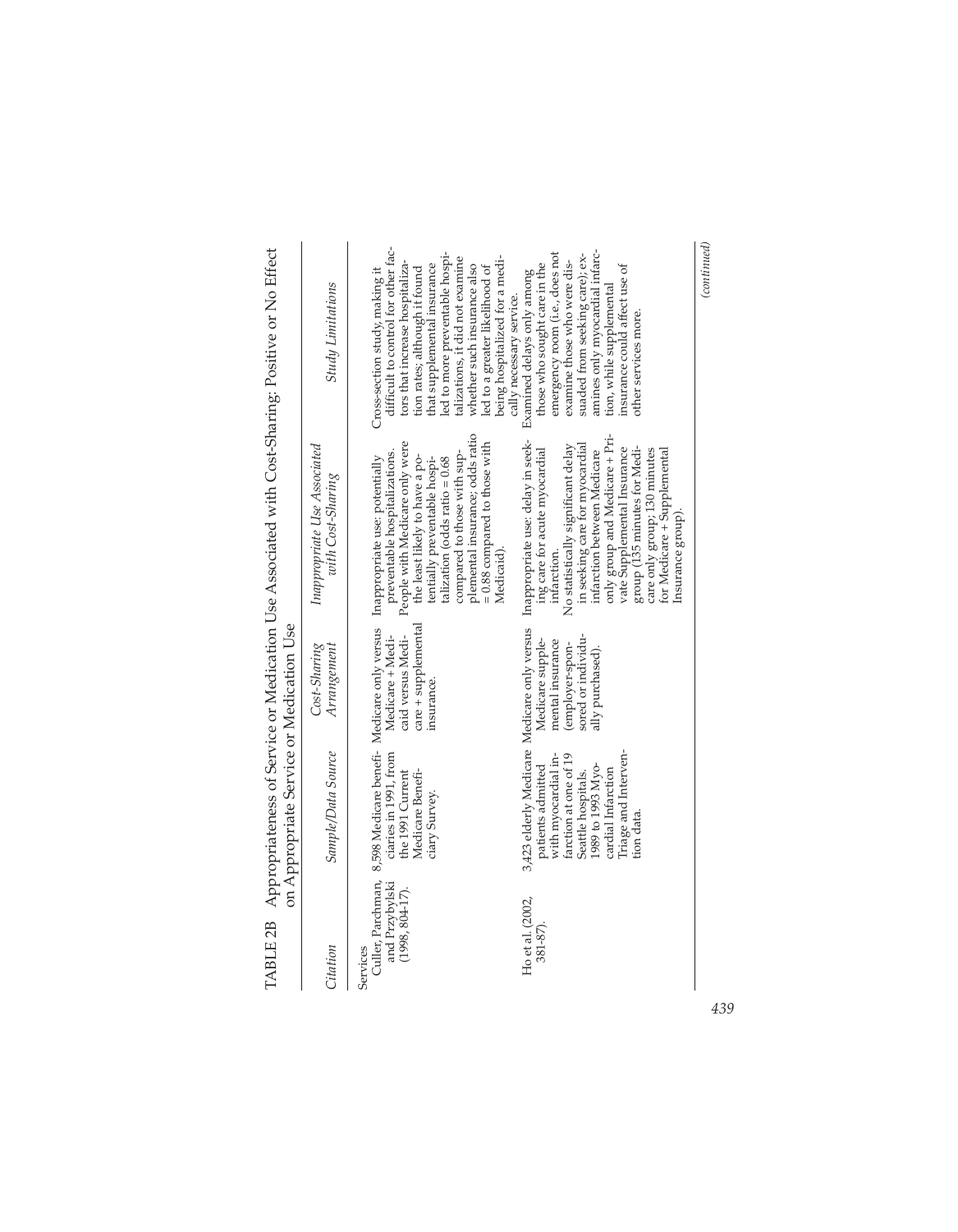TABLE 2B (continued)

| TABLE 2B (continued)                                  |                                                                                                                                                                                                                                            |                                                                                                                                                                                                                                                                                        |                                                                                                                                                                                                                                                                                     |                                                                                                                                                                                                                                                                       |
|-------------------------------------------------------|--------------------------------------------------------------------------------------------------------------------------------------------------------------------------------------------------------------------------------------------|----------------------------------------------------------------------------------------------------------------------------------------------------------------------------------------------------------------------------------------------------------------------------------------|-------------------------------------------------------------------------------------------------------------------------------------------------------------------------------------------------------------------------------------------------------------------------------------|-----------------------------------------------------------------------------------------------------------------------------------------------------------------------------------------------------------------------------------------------------------------------|
| Citation                                              | Sample/Data Source                                                                                                                                                                                                                         | Cost-Sharing<br>Arrangement                                                                                                                                                                                                                                                            | Inappropriate Use Associated<br>with Cost-Sharing                                                                                                                                                                                                                                   | <b>Study Limitations</b>                                                                                                                                                                                                                                              |
| Blais et al. (2001,<br>Prescription drugs<br>410-14). | diazepines, 4 years<br>agents, and benzo-<br>Administrative data<br>from 233,451 ran-<br>antihypertensive<br>before versus 13<br>months after the<br>users of nitrates,<br>domly selected<br>Quebec, Canada.<br>copayments.<br>increase in | \$100 annual out-ot-<br>indexed maximum,<br>amual deductible.<br>to annual income-<br>pocket maximum.<br>scription costs up<br>Postreform: elderly<br>scription, up to a<br>paid 25% on pre-<br>\$750, after a \$100<br>Prereform: elderly<br>of \$200, \$500, or<br>paid \$2 per pre- | tions for essential medications:<br>sive agents $(1.1\%)$ , and benzo-<br>Inappropriate use: reduction in<br>nitrates (5.1%), antihyperten-<br>crease in number of prescrip-<br>Nonstatistically significant de-<br>use of essential/effective<br>diazepines (0.8%).<br>medication. | No other province served as con-<br>apply to a few classes of drugs;<br>capture other possible changes<br>very few control variables to<br>within Quebec); results only<br>in demand or physician pre-<br>scribing behavior over time.<br>trol group (pre-post design |

*440*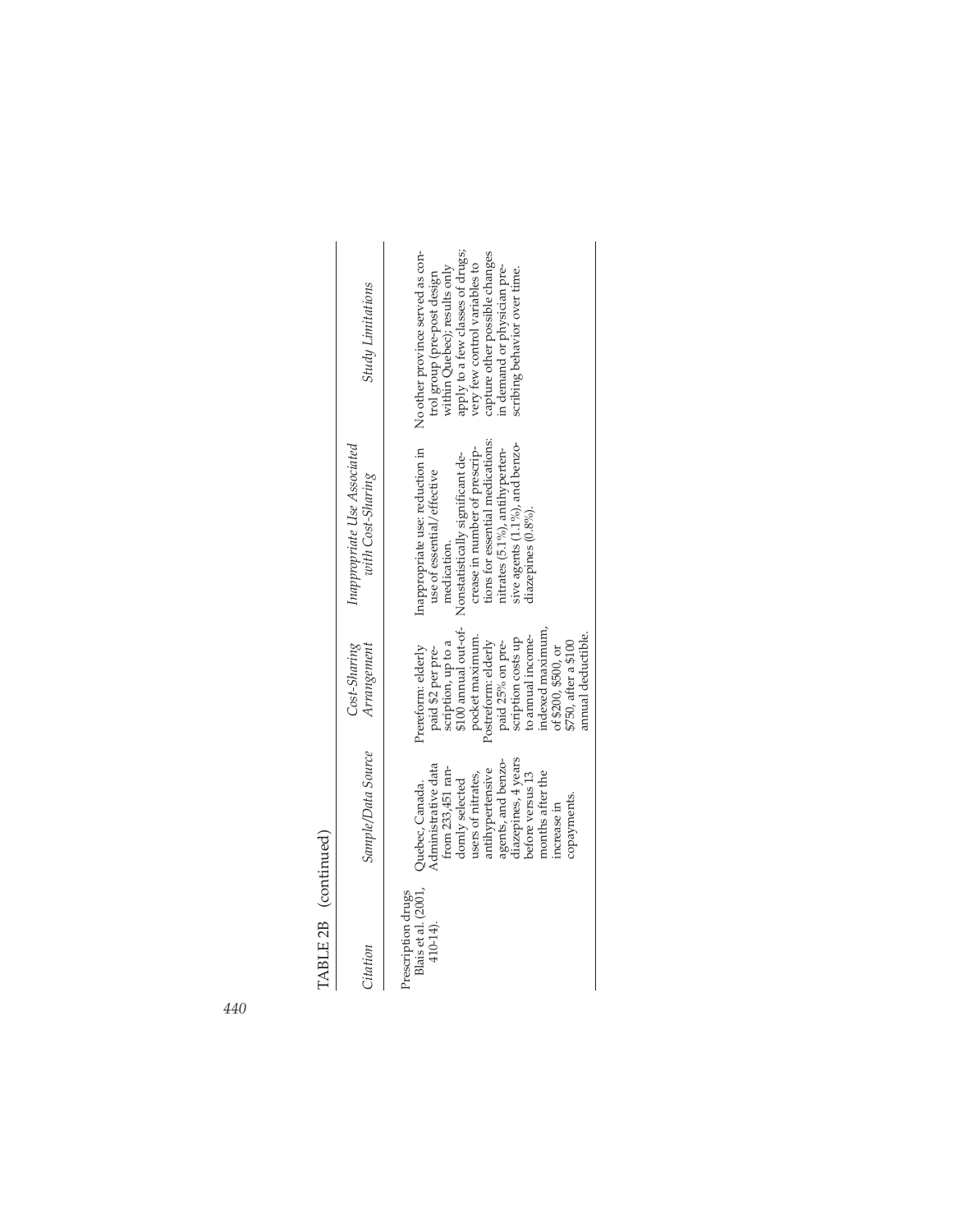use of services, and by it we mean whether patients are obtaining medications and/or services that are recommended either for preventive care or for the treatment of disease. We are not referring to the societal cost-effectiveness, however, but rather medical appropriateness. For each of the studies examined, we define a measure of "inappropriate use" in the 4th column of Table 2A and Table 2B.

Afew examples include preventable hospitalizations, failure to receive recommended screening tests such as mammograms because of cost, and failure to receive blood pressure drugs for hypertension due to cost.

Table 2A provides information on the 12 studies finding a negative impact on appropriate utilization, and in Table 2B, the 3 studies that do not show such an effect. Just 3 of the studies examined services, with the remaining 12 analyzing prescription drug use. Generally speaking, our literature review strongly suggests that increased cost-sharing tends to reduce the appropriate use of prescription drugs and, somewhat less definitely due to fewer relevant studies, appropriate service usage.

We first discuss 2 studies that are perhaps prototypical of those finding that cost-sharing impedes the appropriate use of care: one examining drugs, and the other, preventive services. After that, we present some studies that are noteworthy because they were based on natural experiments about the impact of cost-sharing on service and/or drug utilization and associated health outcomes. One of these concerns changes in cost-sharing requirements for prescription drugs in Canada, and the other, cost-sharing under the Medicaid program.

*Prototypical studies*. Stuart and Grana's (1998) study findings indicate that Medicare beneficiaries with supplemental insurance were 6 percent to 17 percent more likely to use prescription drugs to treat their health problems than their counterparts with Medicare only, who were more likely to treat their health problems with over-the-counter drugs or not to treat them at all. Having supplemental insurance with drug coverage significantly increased the odds of prescription drug treatment for 10 of the 22 conditions examined by the authors, including serious conditions such as diabetes and leg or ankle swelling. Drug coverage alone, however, did not decrease the financial burden experienced by beneficiaries equally: independent of drug coverage, beneficiaries with annual incomes in the top quartile (> \$18,000) were 18 percent more likely to treat their health problems with prescription drugs than their counterparts with incomes below \$6,000. As such, the authors concluded that cost-sharing most acutely affected the consumption patterns of low-income seniors, especially those without drug coverage.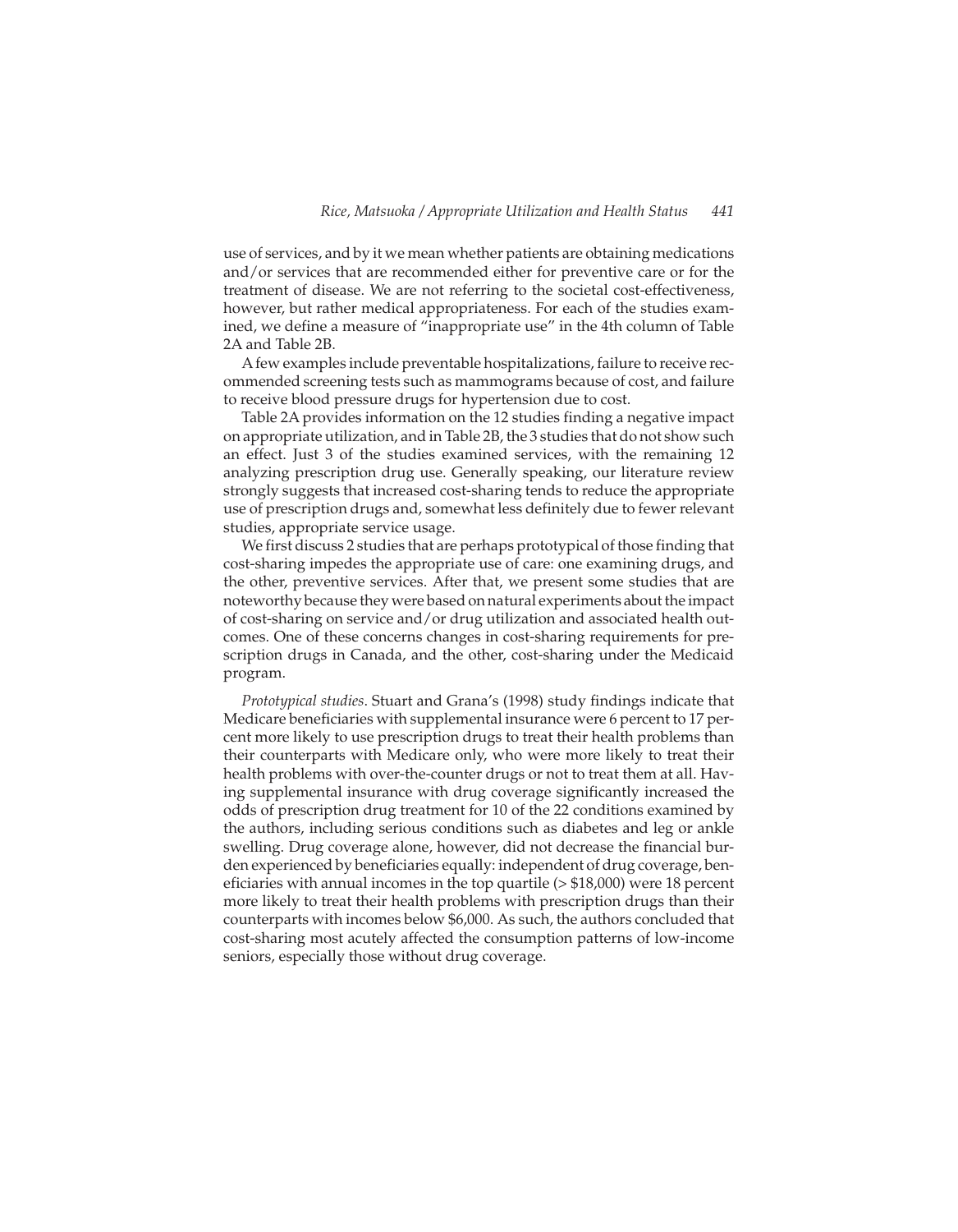Cost-sharing generally dampened demand for medical services as well. Blustein (1995), for example, found that 14.4 percent of women with Medicare only (i.e., no supplemental insurance) had a mammography, compared with 44.7 percent of women with employer-sponsored supplemental insurance, 40.1 percent with self-purchased supplemental insurance, and 23.9 percent with Medicaid supplemental insurance. These differences persisted in stratified and multivariate analyses.

*Increased cost-sharing in Quebec, Canada*. As noted earlier, the Canadian province of Quebec served as the site for a natural experiment to test the effect of patient cost-sharing on drug-utilization and health outcomes among seniors when, in August 1996, the provincial government introduced a deductible and a 25 percent coinsurance charge for prescription drugs. The deductible varied from \$0 to \$350 depending on income, and coinsurance payments were subject to an annual ceiling of \$200, \$500, or \$750, depending on income. Prior to August 1996, seniors were entitled to free prescription drugs except for a \$2 copayment per prescription up to a \$100 maximum. Copayments were waived for low-income seniors. We noted in a previous section that these changes in copayments did not appear to result in increased mortality for those who had experienced a myocardial infarction, nor did it affect the use of recommended cardiac-related drugs for these patients (Pilote et al. 2002).

An obvious question is whether the increase in drug copayments had impacts beyond individuals who had previously experienced a heart attack. Two such studies have been conducted, but they showed contradictory results. Tamblyn et al. (2001) conducted an interrupted time-series analysis of data from 32 months before and 17 months after cost-sharing was introduced to measure its impact on drug use. Separate prepolicy control and postpolicy cohorts were used to gauge the effect those changes had on the use of essential and less essential medications and certain health outcomes. The authors found that the use of essential drugs, such as insulin, ACE inhibitors, and βblockers decreased by 9.1 percent in seniors, while use of less essential drugs decreased by 15.1 percent.

The rate of serious adverse events (i.e., first occurrence of acute care hospitalization, long-term care admission, or death) associated with a reduction in essential drug use increased from 5.8 per 10,000 person-months in the prepolicy control group to 12.6 in the postpolicy cohort. The rate of emergency department visits related to reductions in essential drugs also increased by 14.2. They also observed a direct relationship between the magnitude of the drug reduction and health outcome: the rate of serious adverse events in those with no reduction in essential drug use was 256 per 10,000 person-months, compared to 272 in those with a minor reduction (> 0.1 to 0.5 drugs/day) and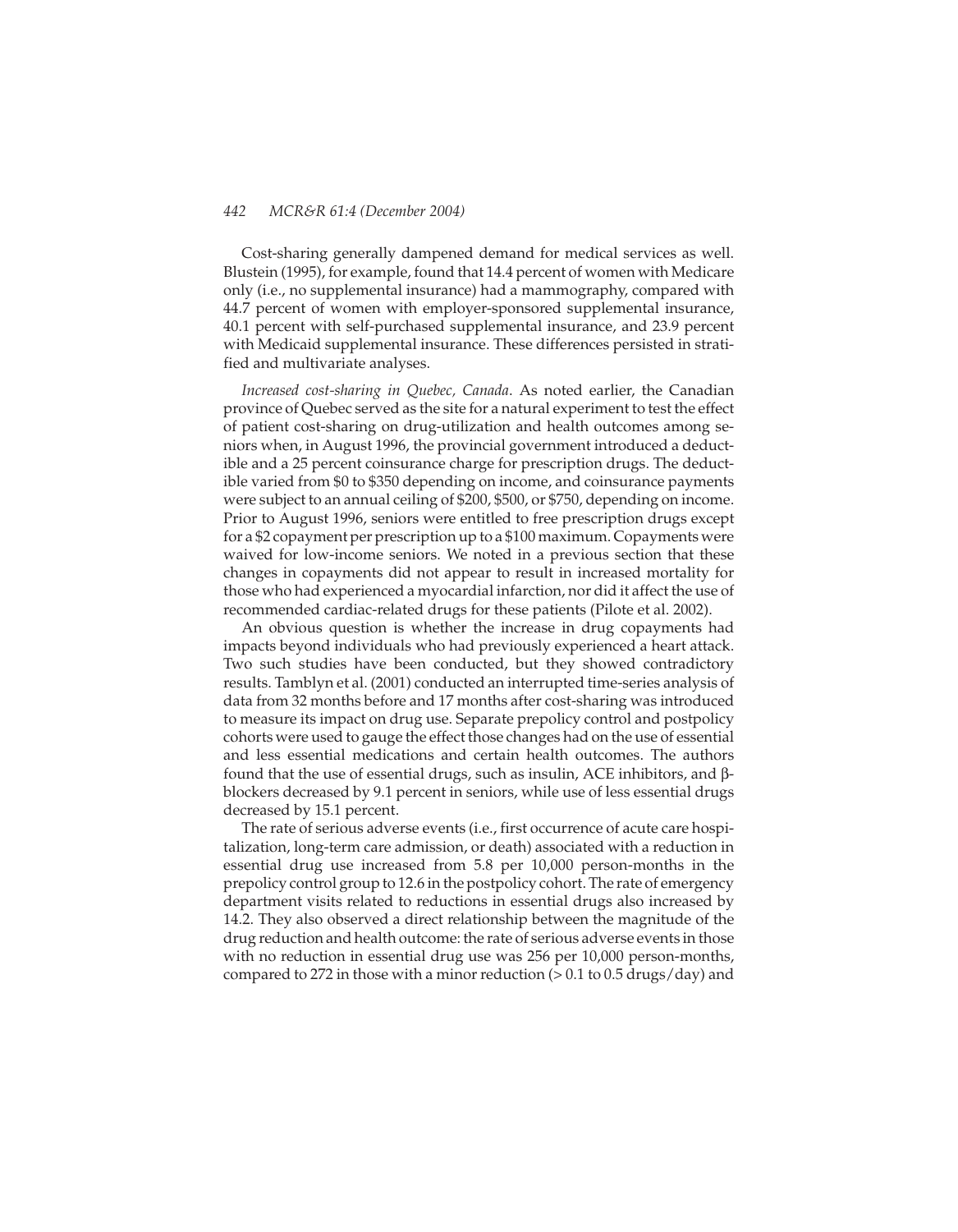385 in those with a major reduction  $(≥ 1$  drug/day). There was no increase in the rate of serious adverse events or emergency department visits associated with reductions in less-essential drug use.

Contrary to Tamblyn et al. (2001), Blais et al. (2001) found that the introduction of cost-sharing in Quebec did not affect prescription drug utilization or associated health outcomes among elderly patients. These authors tracked trends from 4 years before the increase in copayments, to 13 months afterwards. The sample included large numbers of patients (26,000 to 133,000) who were users of nitrates, antihypertensive agents, anticoagulants, and benzodiazepines. The first three types of drugs were examined because they tend to be useful for those with cardiovascular-related disease, whereas the last group tend to be less essential. The authors found that the Quebec drug policy produced no statistically significant changes in drug use among seniors, for either the essential or discretionary drugs they examined. All changes in drug use after the introduction were small and not statistically significant.

It is curious that the Tamblyn and Blais studies reached contradictory results in examining the same policy change. (In contrast, the Pilote et al.'s findings are easier to understand since they apply only to people who had experienced a myocardial infarction.) One explanation given by Blais et al. (2001) is that their study design did not allow them to detect any within-class switching to less expensive drugs that may have occurred. And while the authors found no change in essential drug use—and presumably, therefore, no adverse health effects—they note that their study design did not enable them to verify whether the continued drug use they observed did not, in fact, come "at the expense of essential foods or psychosocially important leisure activities." Indeed, Safran et al. (2002) and Cox et al. (2001) have found that seniors do spend less on basic necessities to purchase needed medications.

Another possible reason is the difference in the drugs examined. Whereas the "essential" drugs examined by Blais et al. (2001) are mainly for cardiac care, Tamblyn et al. (2001) examine drugs used for treating a variety of illnesses—not only cardiac disease but also antiviral medication, thyroid drugs, antidepressants, anti-Parkinsonian drugs, inhaled steroids—among many others. Thus, one possible interpretation of the conflicting results is that patients with cardiac problems do not stint on using recommended medications, perhaps because of the life-threatening nature of their illness. In contrast, those with other conditions may indeed be more price sensitive in the wake of copayment increases.

*Medicaid drug payment limits*. Soumerai et al. (1991) examined the effect of drug payment limits—or "caps"—on drug use and admission to hospitals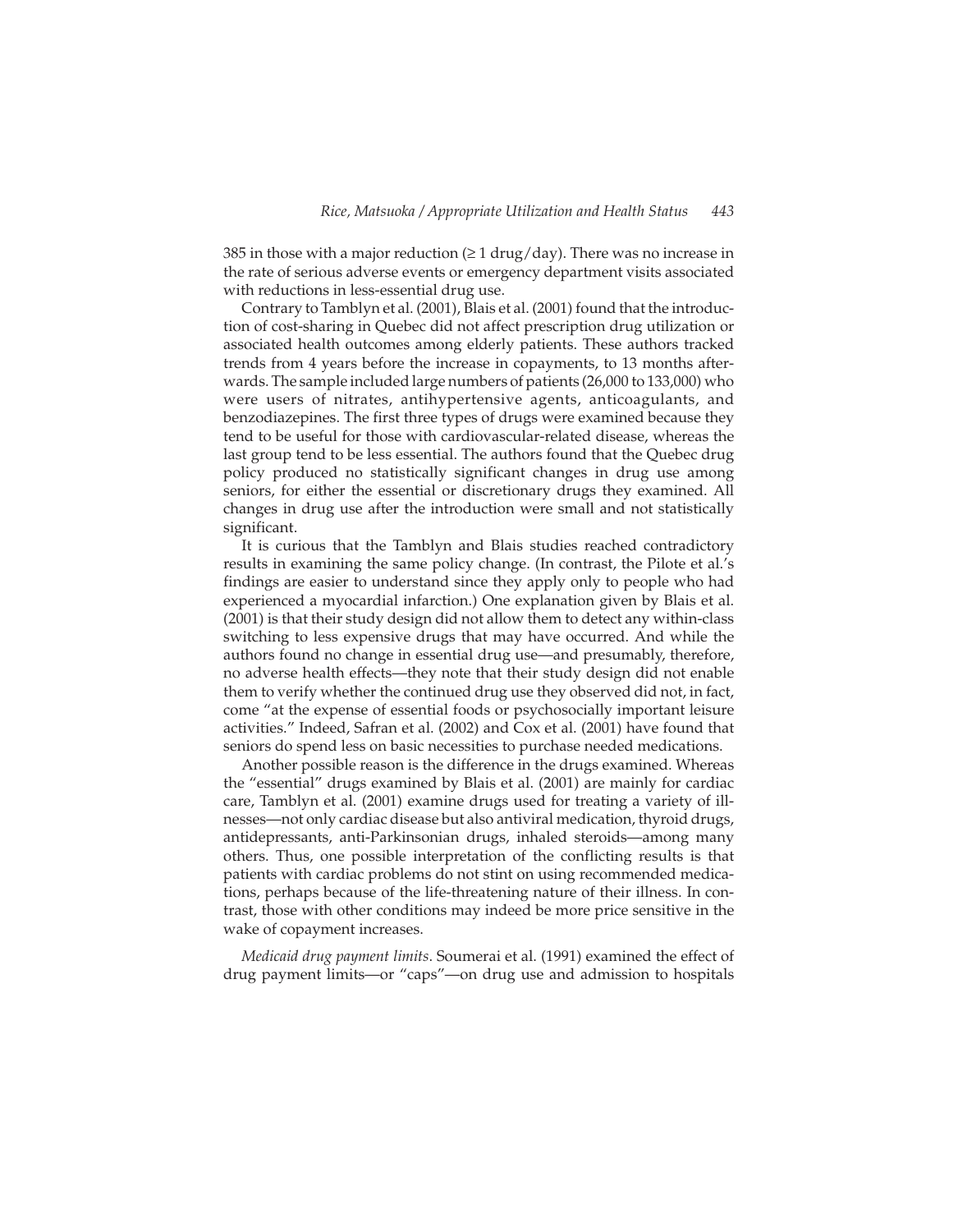and nursing homes $\degree$  within the Medicaid program. These caps can increase patient cost-sharing by shifting the financial burden of prescription medications or services in excess of the cap onto the patient. Caps can be instituted in the form either of a monetary value (e.g., an annual maximum of \$1,500) or of a specified per-person quantity of medications or services (e.g., three drugs per person per month) beyond which the insurer will not reimburse the patient. As seniors (especially those who are chronically ill) tend to be among the heaviest users of prescription medications and services, they are potentially rendered particularly vulnerable to any utilization or health effects these payment limits might incur. In this study, Soumerai et al. (1991) were interested in finding out whether prescription drug payment limits resulted in reductions in the use of essential medications and, subsequently, increased admissions to nursing homes and hospitals. Toward this end, the authors analyzed 36 months of Medicaid claims data from New Jersey, a state without any drug payment limits, and compared them with equivalent data from New Hampshire—a state in which a three-drug per person limit was in operation for 11 of the 36 months (months 15-25). The payment cap was eventually repealed and replaced with a \$1 copayment per prescription beginning in the 26th month of the 36 month study period.

Soumerai et al. (1991) found that drug use remained unchanged in New Jersey throughout the study period. In New Hampshire, however, drug use dropped by 35 percent to 1.9 standardized monthly doses per patient per month after the cap was instituted. Once the payment limit was lifted, drug use rose almost to baseline levels.

At the beginning of the study period, both New Jersey and New Hampshire had similar proportions of Medicare beneficiaries entering nursing homes: 2.3 percent in New Hampshire and 2.1 percent in New Jersey. By the end of the 11 month period in which the payment cap was in place, however, 10.6 percent of the New Hampshire patients were admitted into nursing homes, compared to 6.6 percent of New Jersey patients. After the payment cap was repealed, the use of core drugs returned to precap levels, as did the so-called excess risk of new admissions to nursing homes. Furthermore, the authors found that nursing home stays tended to be long term. About a third of the patients who entered nursing homes just before or during the cap period stayed for 6 months or less, while 57 percent stayed for 1 year or more. Ninety percent of the long-term residents were still in nursing homes at the end of the study period. Excess risk of admission to nursing homes was even larger for sicker patients. More than 14 percent of New Hampshire patients regularly taking three or more classes of drugs were admitted to nursing homes, compared to 6.2 percent of New Jersey patients. There were, however, no significant differences in admission rates between New Hampshire and New Jersey patients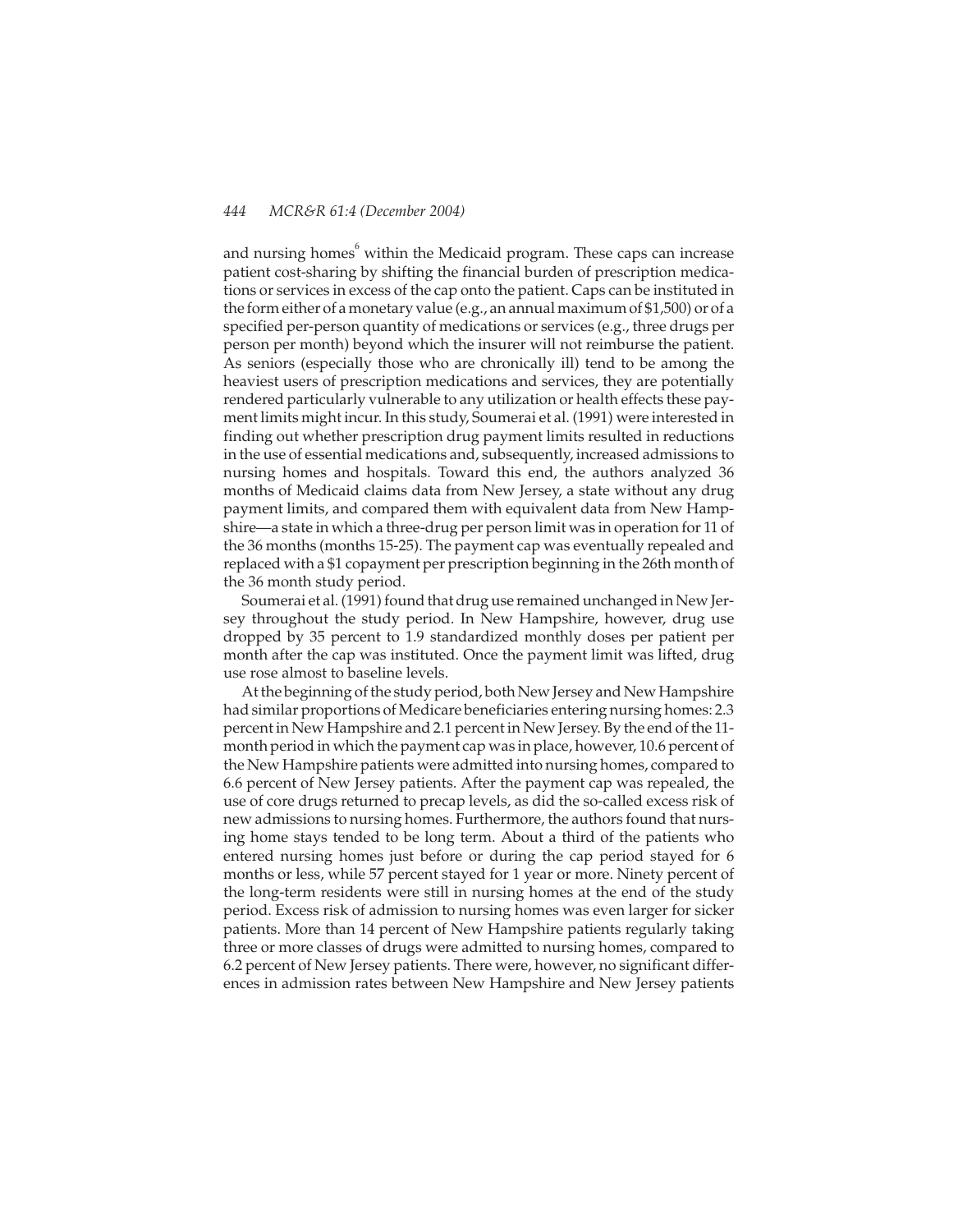taking less than three classes of medications. The authors suggest this is evidence that the burden of increased cost-sharing fell disproportionately on the patients who were most disabled. In contrast to nursing home admissions, hospital admissions remained unchanged in both New Jersey and New Hampshire.

Schultz and Lewis (1992) question Soumerai et al.'s (1991) findings, noting for example that their sample included individuals eligible for Medicaid who were under 65 years of age, whose eligibility may de facto signal a higher risk of institutionalization independent of increased cost-sharing. Yet data were not reported by Soumerai et al. on what proportion of the sample these individuals comprised, nor was analysis undertaken on the effect of age of admission rates. They also note that because of the relatively small experimental sample (*n* = 411, New Hampshire), "had 17 fewer admissions occurred in New Hampshire, the admissions rates between the two states would have been identical." As such, the percentages of increased nursing home admissions may constitute, therefore, insufficient data from which to draw any firm conclusions.

#### **IMPACT OF DIFFERENT KINDS OF COST-SHARING**

As indicated from the preceding review, different researchers have used different approaches to examine cost-sharing. One method has been to compare those who have supplemental insurance or different types of such coverage with those who do not have Medicare supplementation. The second method is to look at cost-sharing directly through the study of increased copayments. This section compares the results of these two types of studies.

*Effect of supplemental insurance*. Our findings indicate that having some form of supplemental insurance is associated with more appropriate health care use, particularly when such supplemental insurance provides coverage for prescription medication. Nine studies (Adams, Soumerai, and Ross-Degnan 2001; Blustein 1995, 2000; Culler, Parchman, and Przybylski 1998; Federman et al. 2001; Ho et al. 2002; Safran et al. 2002; Steinman, Sands, and Covinsky 2001; Stuart and Grana 1998) examined the effect of having supplemental insurance (compared to having Medicare only) on appropriate health care use. In only two studies did seniors with just Medicare coverage fare just as well as—or better than—seniors with supplemental insurance: Culler, Parchman, and Przybylski (1998) found that those with Medicare only were the least likely to have a potentially preventable hospitalization, with an odds ratio of 0.7 compared to those with supplemental insurance. Ho et al. (2002) found no statistically significant delay in seeking care at an emergency depart-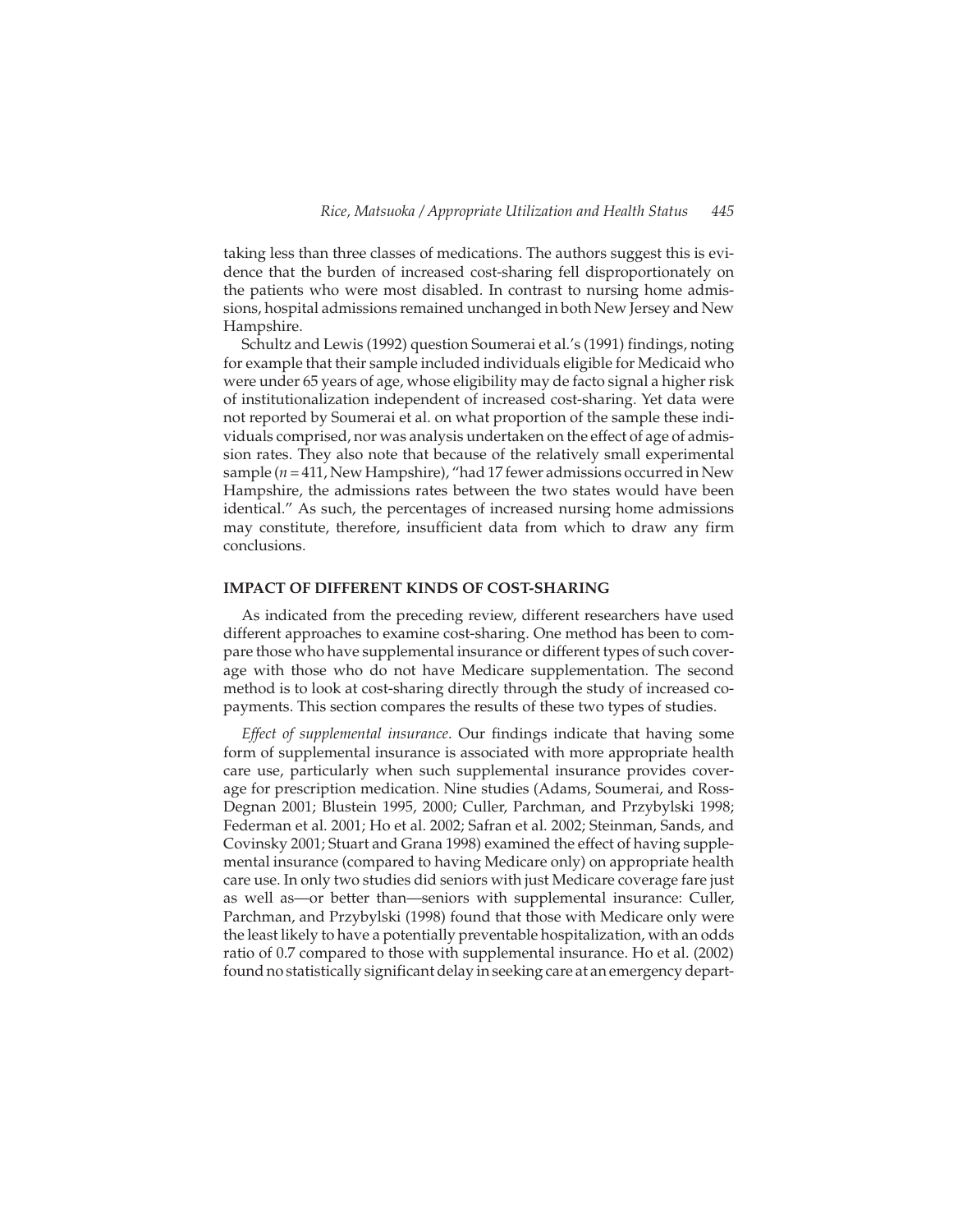ment for a heart attack between Medicare beneficiaries with and without private supplemental insurance.

In the other seven of the nine studies, inappropriate health care use was found to be associated with lack of supplemental insurance. For example, in multivariate analysis (which controlled for demographics, self-assessment health status and number of medical conditions, among other variables), Blustein (2000) found that lack of drug coverage increased the odds of failing to purchase any antihypertensives by 40 percent. Steinman, Sands, and Covinsky (2001) found that close to 8 percent of seniors without drug coverage restricted their use of necessary medications because of cost, compared to 2 percent of seniors with full coverage and 3 percent of seniors with partial coverage. Similarly, Safran et al. (2002) found that seniors with no drug coverage were more likely than their counterparts with coverage to skip doses to make their medications last longer, to spend less on basic necessities to help pay for their medications, and to not fill one or more prescriptions due to costs (odds ratios of 2.5, 2.3, and 2.8, respectively).

In addition to having supplemental insurance, our findings suggest that the type of supplemental insurance seniors have may also affect the appropriateness of their health care use. As noted earlier, Blustein (1995) found that women with employer-sponsored coverage were most likely to have a mammogram. The odds ratios of having a mammogram were 3.03 for those with employer-sponsored coverage, 2.97 for those with self-purchased coverage, and 1.99 for those with Medicaid compared to those with Medicare only. Safran et al. (2002) found that among low-income seniors, more than 20 percent of those with Medicare HMO or Medigap coverage benefits skipped doses or reported not filling prescriptions compared to those with Medicaid, employer-sponsored, or Veterans Administration coverage. The authors note that this coincides with higher monthly out-of-pocket spending for lowincome seniors with Medicare HMO or Medigap benefits.

*Direct effect of cost-sharing*. While informative, studies about the impact of having supplemental insurance on patient behavior capture the effects of costsharing only indirectly, in that the possession of supplemental insurance tends to reduce cost-sharing in varying degrees. Another, perhaps more precise, way of assessing the effects of cost-sharing on patient behavior is to look at cost-sharing directly. Toward this end, nine studies examined the effect of specific cost-sharing mechanisms on health outcomes and/or appropriate healthcare use. Two examined the effect of payment caps (Cox et al. 2001; Soumerai et al. 1991) and seven examined the effect of copayments. (Balkrishnan et al. 2001; Blais et al. 2001; Johnson et al. 1997; Magid et al. 1997; Pilote et al. 2002; Stuart and Zacker 1999; Tamblyn et al. 2001).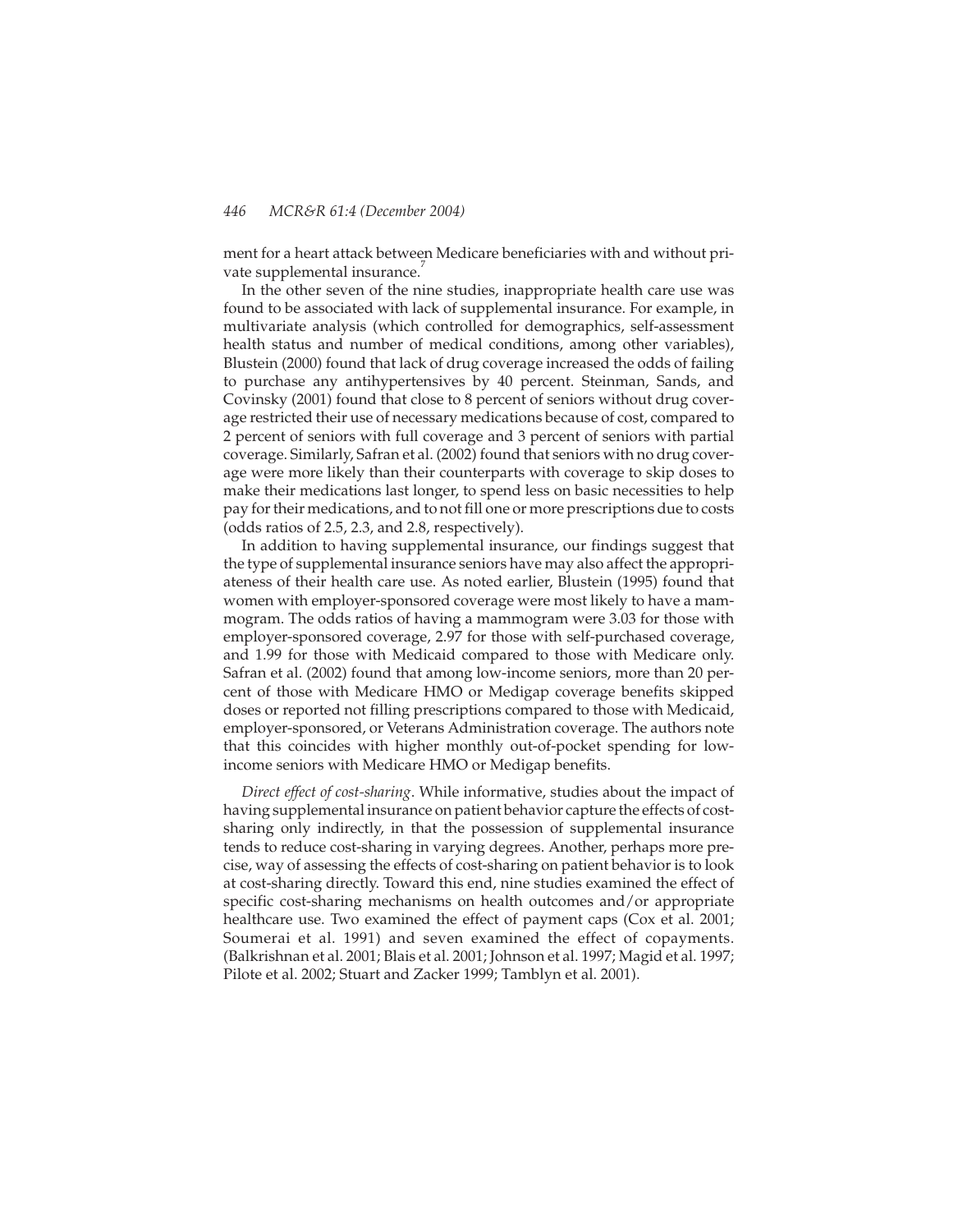Payment caps appear to lead to inappropriately low service usage. In Cox et al. (2001), for example, seniors were subject to an annual pharmacy benefit of \$750 or \$1,500 depending on whether they lived in rural or urban counties, respectively. Seniors in urban counties were able to opt into a \$3,000 maximum benefit policy by paying a higher premium. Close to 40 percent of the sample obtained samples from physicians to avoid reaching or exceeding their annual benefit limit, while 16 percent took less than prescribed amounts, 15 percent went without basic necessities, and 12 percent borrowed money to pay for their prescriptions. In logistic regression, those reaching the payment cap were more than twice as likely to engage in any one of these cost-saving measures compared to their counterparts who had not reached their cap.

With regard to the effect of copayments, the findings are more mixed. Of the seven studies that examined copayments, four suggest that they resulted in inappropriate health care usage (Balkrishnan et al. 2001; Johnson et al. 1997; Stuart and Zacker 1999; Tamblyn et al. 2001), while three found that copayments had no statistically significant (Magid et al. 1997; Blais et al. 2001; Pilote et al. 2002). Whereas Johnson et al. (1997), for example, found that small increases in copayments did not substantially affect health outcomes, the authors found that seniors were less likely to get exposure to three essential classes of medication during the phase of their study when the largest increase in copayments occurred. Total days of use also declined in five of the seven essential classes of medication during that period. Similarly, Stuart and Zacker (1999) found that seniors in fair or poor health who resided in states with Medicaid copayments reported 27 percent to 40 percent fewer prescriptions than their counterparts in noncopay states. Contrary to Johnson et al. (1997) and Stuart and Zacker (1999), however, Magid et al. (1997) found that seniors facing emergency department copayments suffered a 5.2 percent inhospital fatality rate compared to those with no copayments (6.3 percent). While the difference was not statistically significant, it is interesting to note that the no-copayment cohort experienced the higher in-hospital fatality rate.

#### **POLICY IMPLICATIONS**

One should be careful in drawing strong policy conclusions from this review of the literature on seniors and cost-sharing because of several limitations. First, nearly all of the studies are based on analyses of cross-sectional data. In such cases, it is difficult to draw strong causal inferences because of inherent problems in controlling for all confounding variables. Moreover, almost none of the studies that used health insurance coverage as a proxy for cost-sharing liability attempted to control for potential endogeneity. That is to say, it is possible that sicker people have difficulty in securing affordable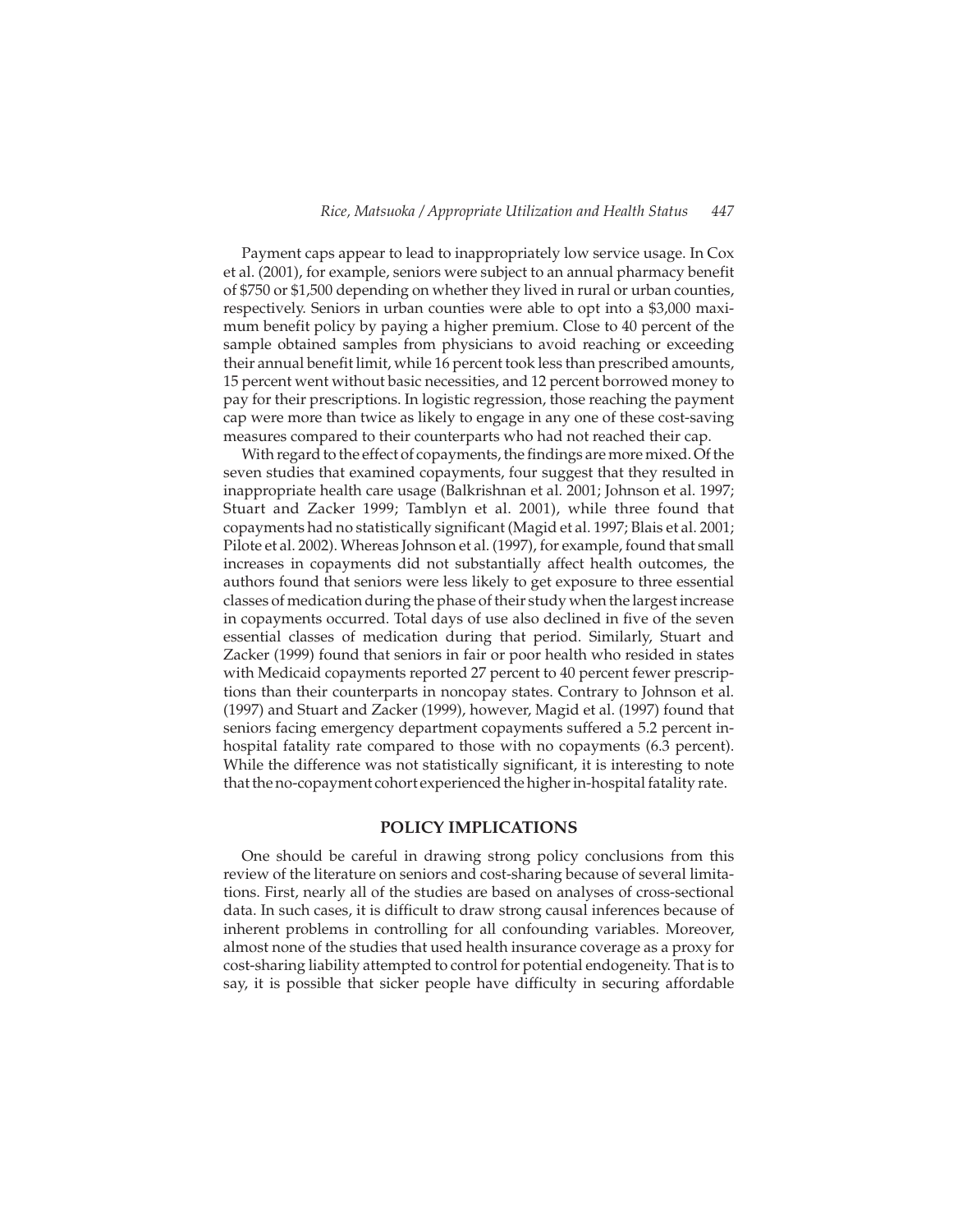insurance (particularly with drug benefits), but this might be interpreted as lack of benefits causing people to be sicker. Second, most studies relied on selfreported data on both health status as well as insurance coverage. Third, many studies examined health status indirectly (e.g., patients used fewer drugs that medical experts believe are necessary) rather than securing data on actual health outcomes that result from high cost-sharing. Finally, only a few studies have been conducted on cost-sharing for services (as opposed to pharmaceuticals), making any resulting conclusions particularly tentative.

In a review of 22 studies meeting our selection criteria, it is difficult to rank them according to the strengths of their study designs. None was based on a true experiment. The individual studies that are perhaps most convincing are those based on natural experiments, and we emphasized those in the text. In addition, those studies that focus on cost-sharing directly rather than indirectly (using supplemental insurance as a proxy) also should carry more weight. Nevertheless, some weight needs to be attached to the fact that nearly all of the studies of supplemental insurance that rely on cross-sectional data reach similar conclusions that cost-sharing impedes the appropriate use of services or health status, particularly with respect to prescription drugs.

Further strengthening this conclusion is that 3 of the studies that failed to reach such a conclusion focused on myocardial infarction, a service that may not be representative since it is a life-threatening emergency. Thus, with the exception of myocardial infarction, there is near unanimity among the studies that cost-sharing has a negative effect on the appropriate use of services or health status of seniors.

Keeping these limitations in mind, what do these results imply for public policy? On the prescription drug side, the findings suggest a Medicare drug benefit, such as the one recently signed into law, would lead to greater use of recommended medications. But this legislation does not take advantage of current knowledge about which sorts of patients are likely to obtain the greatest health benefit from a particular type of drug. Rather, cost-sharing requirements are the same for all individuals and all medications. A more effective policy has been suggested by Fendrick and colleagues (2001), who argue for a system of "benefit-based copays," in which the amount of patient cost-sharing would be based (inversely) on expected clinical benefits. The authors argue that this would be determined by "the benefit a patient would receive from a specific drug as determined from the available scientific evidence, relative to the total cost of treatment" (p. 862). It could potentially be applied in areas in which there is strong clinical evidence about what constitutes appropriate treatment; an example the authors provide is for cholesterol reduction. Needless to say, adopting this cost-sharing system—which is tailored to each individual patient—would face major administrative challenges. Nevertheless, it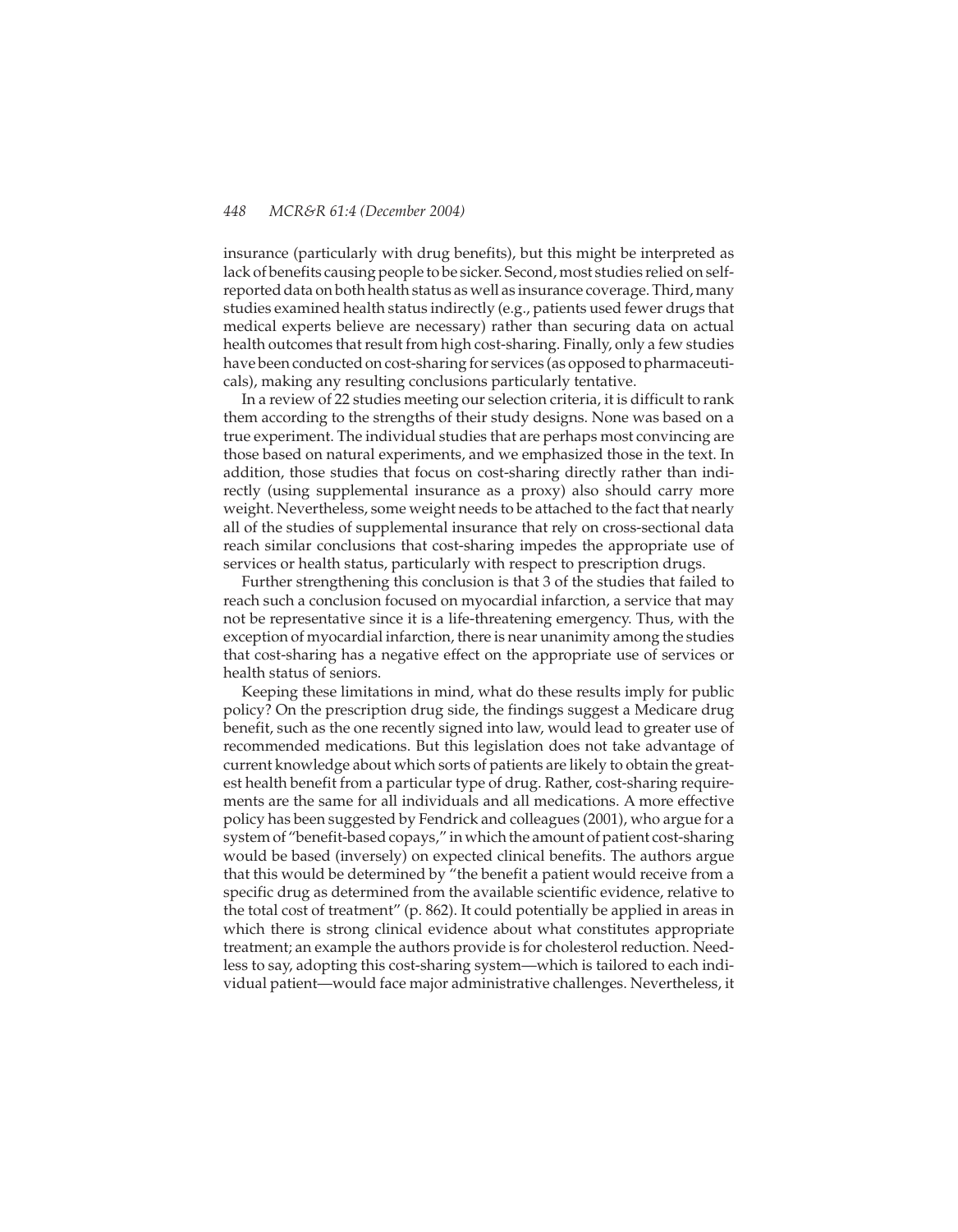provides an example of how policy makers can strive to fine tune cost-sharing to enhance cost-savings and potentially improve clinical outcomes, as scientific research and information systems continue to improve.

On the services side, the majority of studies examined imply that lower cost-sharing through possession of supplemental insurance can also benefit seniors. In this realm, policy makers have fewer levers available, but one is to increase coverage for the near-poor. It is estimated that nearly half of those eligible for the Qualified Medicare Beneficiary and Specialized Low-Income Medicare Beneficiary programs have not enrolled (Families USA 1998). Better outreach and education is necessary so that individuals already eligible for coverage will indeed enroll.

Clearly, additional research is necessary to adequately address the issue. To the extent possible, it would be most helpful if future research were able to deal with some of the data and methodology problems that past researchers have faced. In particular, it would be helpful to have: more studies that follow individuals over time rather than keying in on variation among individuals at a particular point in time; the use of clinical and/or administrative data to measure health status, rather than relying on self-assessments; and more effort put into coming up with adequate statistical instruments for insurance coverage to deal with problems of endogeneity. Improvements such as these will provide a clearer picture as to how cost-sharing affects the kinds of services used by seniors and their impact on health, and with it, a clearer idea of appropriate public policy initiatives.

# **NOTES**

- 1. Another factor affecting price responsiveness is the time frame being considered. In general, goods show high price responsiveness in the very short run because often a consumer has no alternative. Over time, however, it is possible to plan for the fact that the prices of certain goods have increased. We do not explore this issue in the text because it is likely to affect seniors and nonseniors in a similar way.
- 2. Some have criticized the study's categorization of services by medical effectiveness. Feldman and Dowd (1993) note one example of a potential problem: medical care is considered to be highly effective for the treatment of strep throat, but rarely effective for throat pain (although self-care is effective). Others have indicated that it seems odd to include chest pain in the category in which medical care is rarely effective.
- 3. Tamblyn (2001) was not included in this review because it was so similar to Tamblyn et al. (2001). Schneeweiss, Soumerai, et al. (2002) was not included in this review because it was so similar to Schneeweiss, Walker, et al. (2002).
- 4. Tamblyn et al. (2001) also included mortality as an outcome measure. However, because this study lumped death into a single "adverse events" category (along with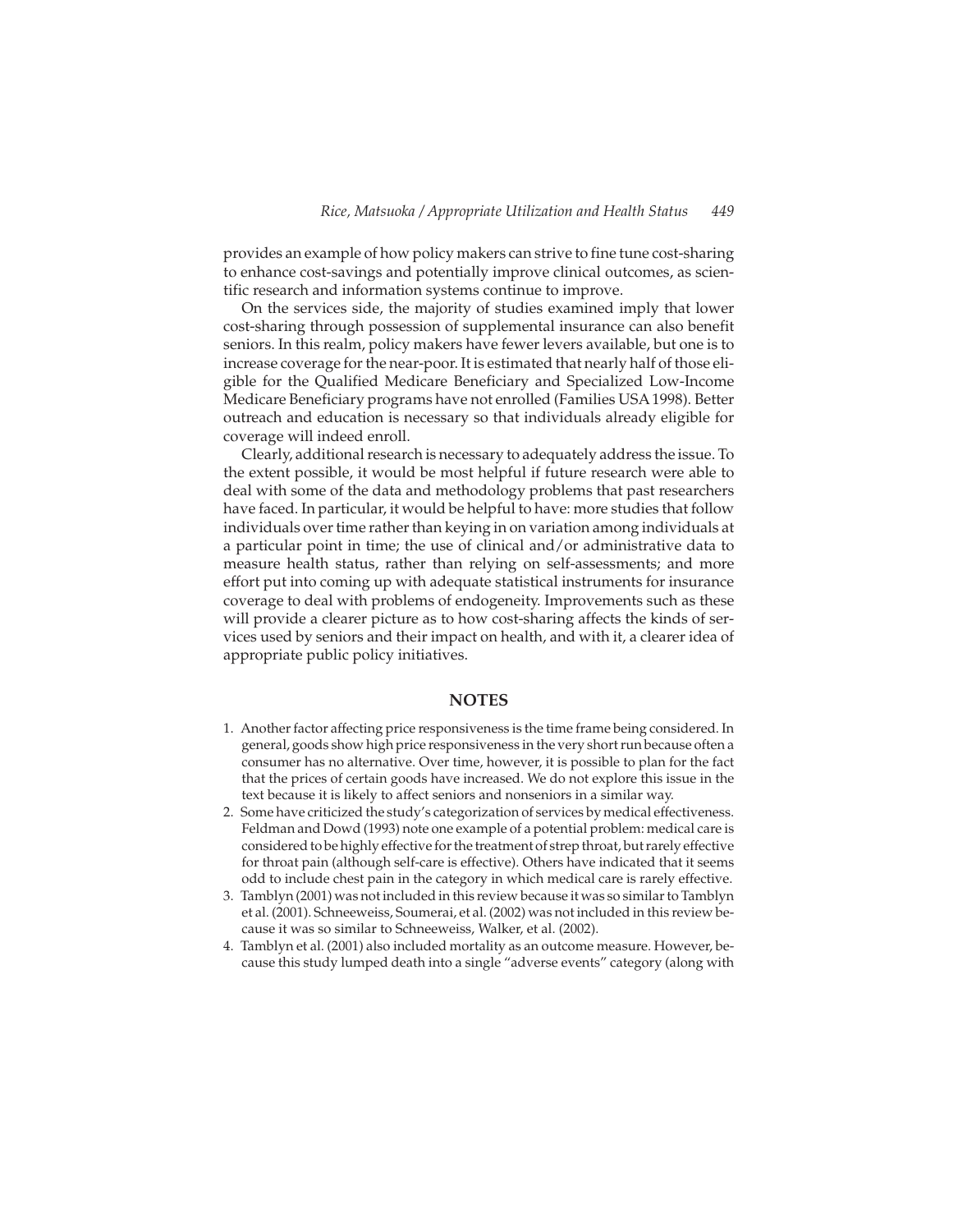hospitalization and long-term care admission), it was not included among those studies that specifically looked at mortality in isolation.

- 5. Drug noncompliance was considered to imply a negative health outcome ifthe drug in question was prescribed by a physician (and presumably, therein, medically necessary) or if it was identified by the authors as an "essential" or "core" drug whose health benefit has been demonstrated in clinical studies.
- 6. Soumerai et al. (1991) note that nursing home admissions data were not available for this study. Therefore, it was not possible to distinguish whether increased admissions to nursing homes were because of declining health or the desire to maintain the use of essential medications in the wake of the drug payment caps. For purposes of this study, therefore, increased admissions rates were not in themselves considered evidence of an adverse health outcome.
- 7. Medicare beneficiaries with Medicare HMO coverage or with Medicaid coverage were excluded from the study sample. Only beneficiaries with individually purchased or employer-sponsored private supplemental insurance were included in this study.

# **REFERENCES**

- Achman, L., and M. Gold. 2002.*Medicare + choice: Beneficiaries will face higher cost-sharing in 2002*. New York, NY: The Commonwealth Fund. http://www.cmwf.org/programs/medfutur/achmangold\_M+Ccostshar2002\_533.pdf.
- Adams, A. S., S. B. Soumerai, and D. Ross-Degnan. 2001. Use of antihypertensive drugs by Medicare enrollees: Does type of drug coverage matter? *Health Affairs* 20 (January/February): 276-86.
- Balkrishnan, R., W. G. Byerly, F. T. Camacho, A. Shrestha, and R. T. Anderson. 2001. Effect of prescription benefit changes on medical care utilization in a Medicare HMO population. *American Journal of Managed Care* 7 (November): 1093-1100.
- Blais, L., J. M. Boucher, J. Couture, E. Rahme, and J. LeLorier. 2001. Impact of a costsharing drug insurance plan on drug utilization among older people. *Journal of the American Geriatric Society* 49 (April): 410-14.
- Blustein, J. 1995. Medicare coverage, supplemental insurance, and the use of mammography by older women. *New England Journal of Medicine* 332 (17): 1138-43.
- . 2000. Drug coverage and drug purchases by Medicare beneficiaries with hypertension. *Health Affairs* 19 (March/April): 219-30.
- Cox, E. R., C. Jernigan, S. J. Coons, and J. L. Draugalis. 2001. Medicare beneficiaries' management of capped prescription benefits. *Medical Care* 39 (March): 296-301.
- Culler, S. D., M. L. Parchman, and M. Przybylski. 1998. Factors related to potentially preventable hospitalizations among the elderly. *Medical Care* 36 (6): 804-17.
- Doescher, M. P., P. Franks, J. S. Banthin, and C. M. Clancy. 2000. Supplemental insurance and mortality in elderly Americans: Findings from a national cohort. *Archives of Family Medicine* 9 (March): 251-57.
- Families USA. 1998. *Shortchanged: Billions withheld from Medicare beneficiaries*. Washington, DC: Author.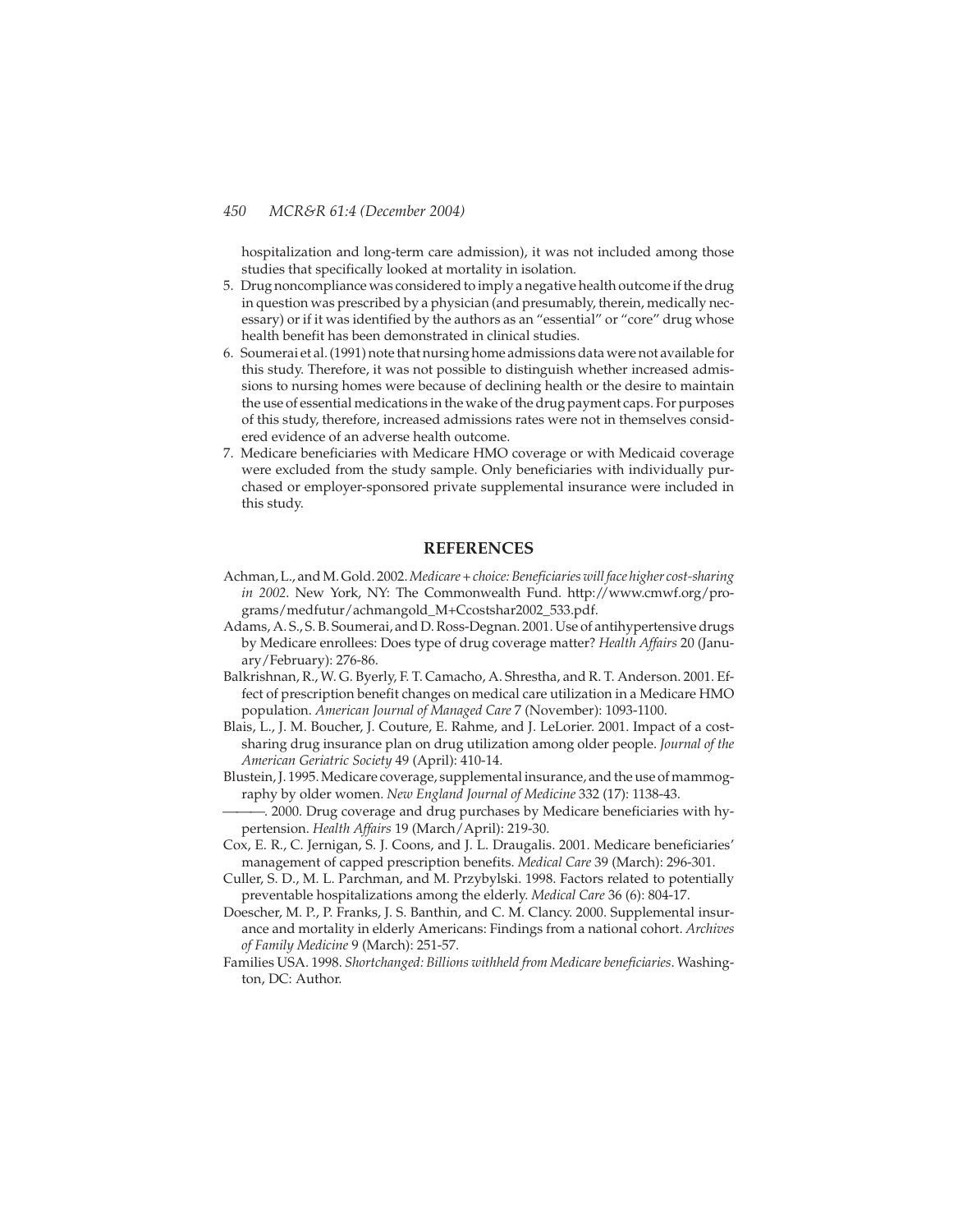- Federman, A. D., A. S. Adams, D. Ross-Degnan, S. B. Soumerai, and J. Z. Ayanian. 2001. Supplemental insurance and use of effective cardiovascular drugs among elderly Medicare beneficiaries with coronary heart disease. *Journal of the American Medical Association* 286 (October): 1732-39.
- Feldman, R., and B. Dowd. 1993. What does the demand curve for medical care measure? *Journal of Health Economics* 12 (2): 192-200.
- Fendrick, A. M., D. G. Smith, M. Chernew, and S. N. Shah. 2001. A benefit-based copay for prescription drugs: Patient contribution based on total benefits, not drug acquisition cost. *American Journal of Managed Care* 7 (9): 861-67.
- Gabel, J. R., A. T. LoSasso, and T. Rice. 2002. Consumer-choice plans: Are they more than talk now?*Health Affairs*. Web exclusive. November: W395-W407. http://content. healthaffairs.org/cgi/reprint/hlthaff.w2.395v1?maxtoshow=&HITS=10&hits= 10&RESULTFORMAT=&author1=losasso&andorexactfulltext=and&searchid= 1092415999462\_1409&stored\_search=&FIRSTINDEX=0&resourcetype=1& journalcode=healthaff.
- Hibbard, J. H., P. Slovic, E. Peters, M. L. Finucane, and M. Tusler. 2001. Is the informedchoice policy approach appropriate for Medicare beneficiaries? *Health Affairs* 20 (3): 199-203.
- Ho, P. M., J. S. Rumsfeld, E. Lyons, N. R. Every, and D. J. Magid. 2002. Lack of an association between Medicare supplemental insurance and delay in seeking emergency care for patients with myocardial infarction. *Annals of Emergency Medicine* 40 (October): 381-87.
- Johnson, R. E., M. J. Goodman, M. C. Hornbrook, and M. B. Eldredge. 1997. The impact of increasing patient prescription drug cost sharing on therapeutic classes of drugs received and on the health status of elderly HMO members. *Health Services Research* 32 (April): 103-22.
- Kennedy, J., and C. Erb. 2002. Prescription noncompliance due to cost among adults with disabilities in the United States. *American Journal of Public Health* 92 (July): 1120-24.
- Lichtenberg, F. 2002. The effects of Medicare on health care utilization and outcomes. In *Frontiers in health policy research*. Vol. 5, edited by A. Garber, 27-52. Cambridge, MA: MIT Press.
- Lohr, K. N., R. H. Brook, C. J. Kamberg, G. A Goldberg, A. Leibowitz, J. Keesey, D. Reboussin, and J. P. Newhouse. 1986. Effect of cost sharing on use of medically effective and less effective care. *Medical Care* 24 (Supplement): S31-38.
- Magid, D. J., T. D. Koepsell, N. R. Every, J. S. Martin, D. S. Siscovick, E. H. Wagner, and W. D. Weaver. 1997. Absence of association between insurance copayments and delays in seeking emergency care among patients with myocardial infarction. *New England Journal of Medicine* 336 (June): 1722-29.
- Medicare Payment Advisory Commission. 2002. *Report to Congress: Assessing Medicare benefits*. Washington, DC: Author.
- Moore, F. C. 1877. *Fires: Their causes, prevention, and extinction*. New York: F. C. Moore.
- Pauly, M. V. 1968. The economics of moral hazard: Comment. *American Economic Review* 58 (4): 531-37.
- Pilote, L., C. Beck, H. Richard, and M. J. Eisenberg. 2002. The effects of cost-sharing on essential drug prescriptions, utilization of medical care and outcomes after acute